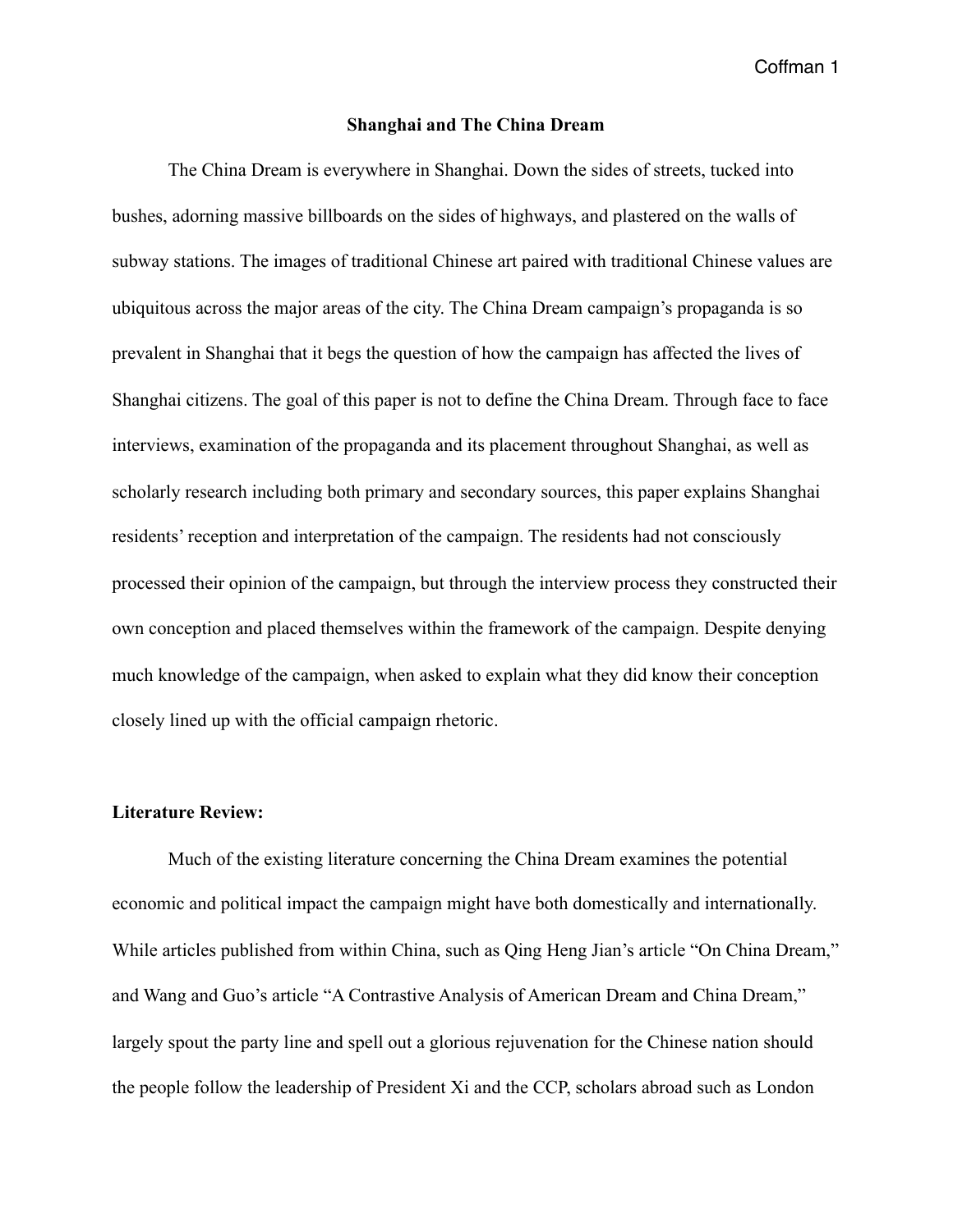School of Economics professor William Callahan, who's written the book *China Dreams: 20 Visions of the Future* and the article "Chinese Exceptionalism and the Politics of History," have discussed the economic impact, the new and changing face of China's international relations, and the social forces at play surrounding the China Dream campaign.

Wang and Guo's article "A Contrastive Analysis of American Dream and China Dream" provides an optimistic and nationalistic view of the China Dream, and seeks to "unearth the differences between [the] American Dream and [the] China Dream." This article parrots the party line, and is clearly influenced by academic censorship common in China, using rhetoric such as "[The China Dream] continuously pushes the country forward," and is "deeply engrave[d] in the people's heart." In the same vein, Qing's article "On China Dream" addresses the Chinese public in trying to sort out how best to realize the individual's China dream. Qing calls for people to realistically work towards achieving their dream instead of day dreaming, and to unify in pursuit of achieving the national dream.

 The literature concerning the China Dream in relation to understanding and predicting China's domestic and international political strategies are the most numerous among China Dream literature. Sting Stenslie and Chen Gang's chapter "Xi Jinping's Grand Strategy: From Vision to Implementation," within their book *China In the Era of Xi Jinping* examines the "grand strategy" presented by President Xi at the Eighteenth Party Congress during the beginning of his first five year term (117). They argue that Xi has and will "formulate his own vision" under the China Dream, Asia-Pacific Dream, and One Belt, One Road initiatives, but that he will experience "significant structural obstacles" such as external resistance and weak domestic institutions (118). Grant Rhode's "The China Dream: Great Power Thinking & Strategic Posture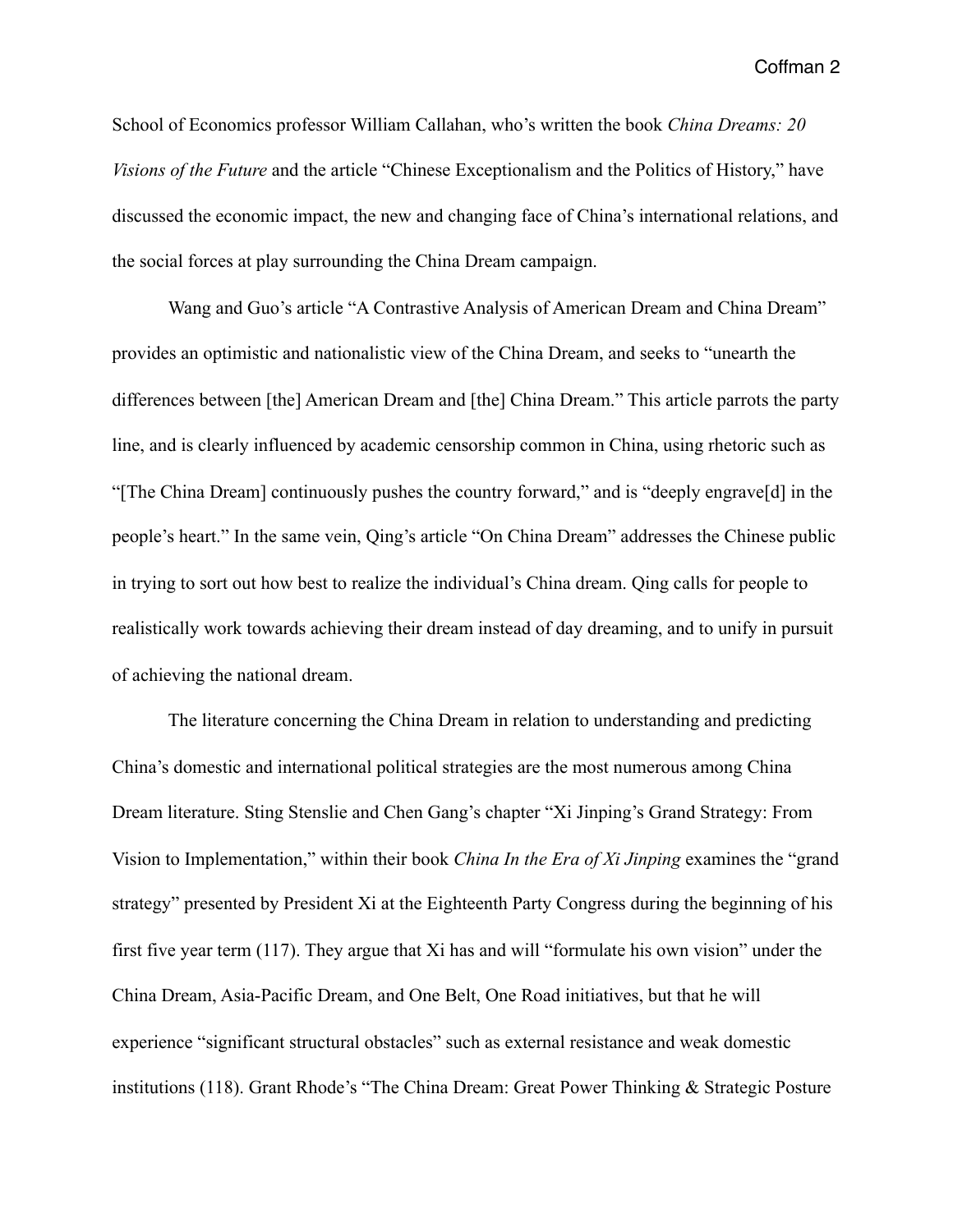in the Post-American Era" gives a brief overview of China's China Dream approach to international relations by examining Liu Mingfu's *On China* (2011), which sets up what Liu thinks will be China's "martial rise" to be more powerful than the United States, which he thinks gained power through a "cheap rise," "coming late to both world wars, but concluding those wars with the victor's share of the spoils," (146). Most importantly Rhode says that Liu advocates for China to practice "democracy abroad and hegemony at home," (146).

 In his two articles, "The Chinese Dream: Concept and Context," and "Not Rising, But Rejuvenating: The 'Chinese Dream'" Zheng Wang argues that the use of the word "rejuvenation" is key to understanding the true nature of the China Dream. He makes it clear that neither the Chinese government nor people consider this to be China's "rise" to power, but a return to a previously attained and inherently deserved place as a global superpower. He states that "the Chinese feel a strong sense of chosenness," and that by using the rhetoric of national humiliation in conjunction with the goal of rejuvenation Xi will "mobilize the Chinese populace to support their… reform," (1, 2). Finally, for literature relating to China's politics, Zheng Shiping concludes in his article, "Rising Confidence Behind the 'Chinese Dream,'" that China's current international confidence stems from how well it's "been performing in absolute terms," and "relative to its neighboring countries," despite scoring poorly on various key indicators of well being  $(1)$ .

Michael X.Y. Feng discusses the domestic influence of the campaign's policies and how, through them, the Chinese government is attempting to influence its citizens to adhere to a "socialist way of Chinese characteristics," (163). He examines these characteristics, such as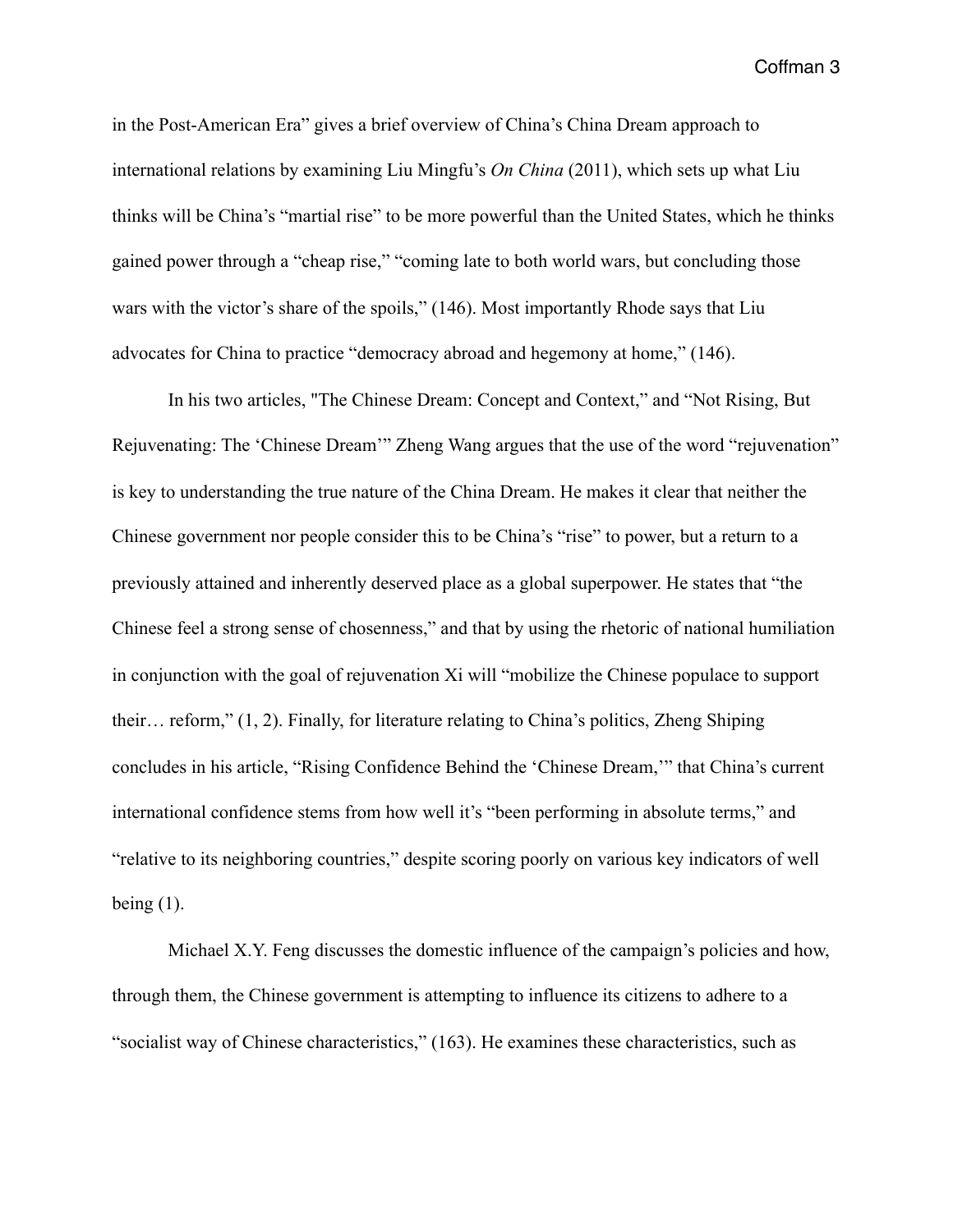"civility, harmony, freedom," and their place in China's attempt to "gain high economic efficiency [and] sustainable productivity," (163).

 From an economic standpoint, David A. Owen discusses the impact of China's rapid development on domestic political interest within China in his article, "The Impact of Economic Development on Political Interest Across Social Classes in China: Turning the Chinese Dream into a Chinese Reality?" By examining modernization theory in regards to China's current economic situation Own investigates the link between China's working class and the "regime concession-demanding process," and the claim that, "both classes are politically apathetic… and do not engage the regime for change," (1).

 William Callahan has written extensively on the changing international face of China and the various possibilities for its future. In his book *China Dream: 20 Visions of the Future*, he addresses the role of dissidents and citizen intellectuals within China and the effect they have on policy and China's international reputation. Going on to discuss what he calls the "China Model," which he defines as a "unique combination of authoritarian state  $+$  free market," (67), he examines where China's economic model might lead them, and the various cosmopolitan, fundamentalist, and racialist dreams therein. Finally, Callahan examines the American Dream and its relation to Chinese exceptionalism, which is the topic of another of his papers, "Chinese Exceptionalism and the Politics of History." In this article Callahan examines the switch of global power from West to East which the world is currently experiencing, and looks to historical precedents as a way of understanding.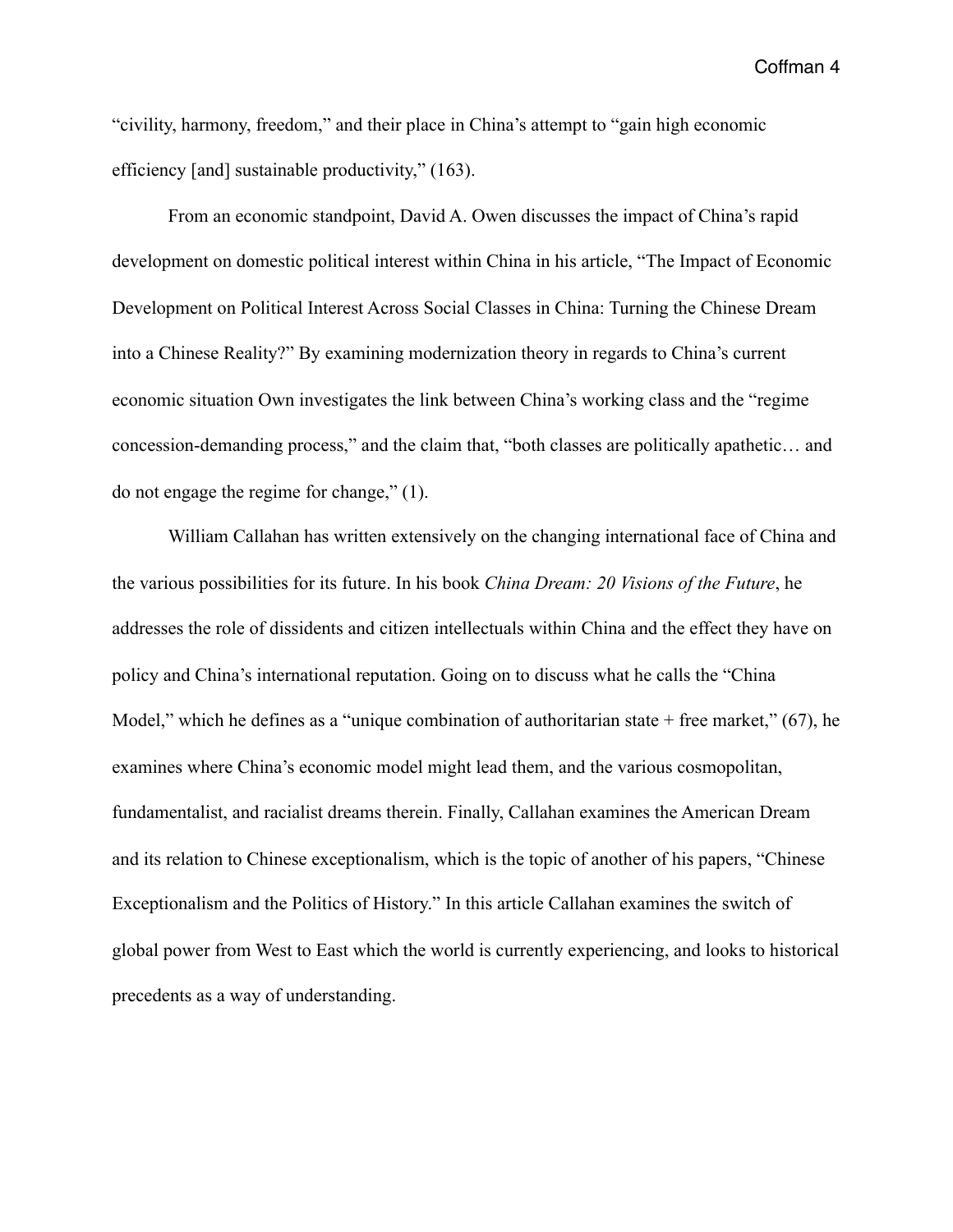## **History of the China Dream:**

Following in the footsteps of China's modern leaders, Chinese General Secretary of the Communist Party of China, President of the People's Republic of China, and the Chairman of China's Central Military Commission Xi Jinping announced at the beginning of his first five year term his national slogan— "China Dream 中国梦." Starting with Chairman Mao's movement to implement and realize the success of a socialist and communist state, through Deng Xiaoping's opening and reform 改⾰开放 movement in 1978, Jiang Zemin's Three Represents 三个代表, to Hu Jintao's "Harmonious Society 和谐社会," China's leaders have utilized the language of rejuvenation to motivate their people and provide a source of legitimacy for the Chinese Communist Party's (CCP) one-party rule. As Zheng Wang posits in his article, "The Chinese Dream: Concept And Context,", by juxtaposing the trauma of national humiliation at the hands of Western powers and the Japanese with China's long, glorious history, its age-old belief of its country's rightful place at the top of the global hierarchy, and the rhetoric of rejuvenation, Xi Jinping and his party create for themselves a source of legitimacy. It was Mao and the formation of the Communist Party that drew China from the depths of the "century of humiliation," and therefore it is the Communist Party that has the legitimacy to rejuvenate China to her former glory.

 "Xi's China Dream narrative is like old wine in a new bottle with the dream's name replacing Jiang [Zemin] and Hu's [Jintao] national rejuvenation, Deng's invigoration of China, and Mao's realization of socialism and communism," Wang explains in "The Chinese Dream: Concept And Context"(7). However, unlike his predecessors, Xi is trying to convince the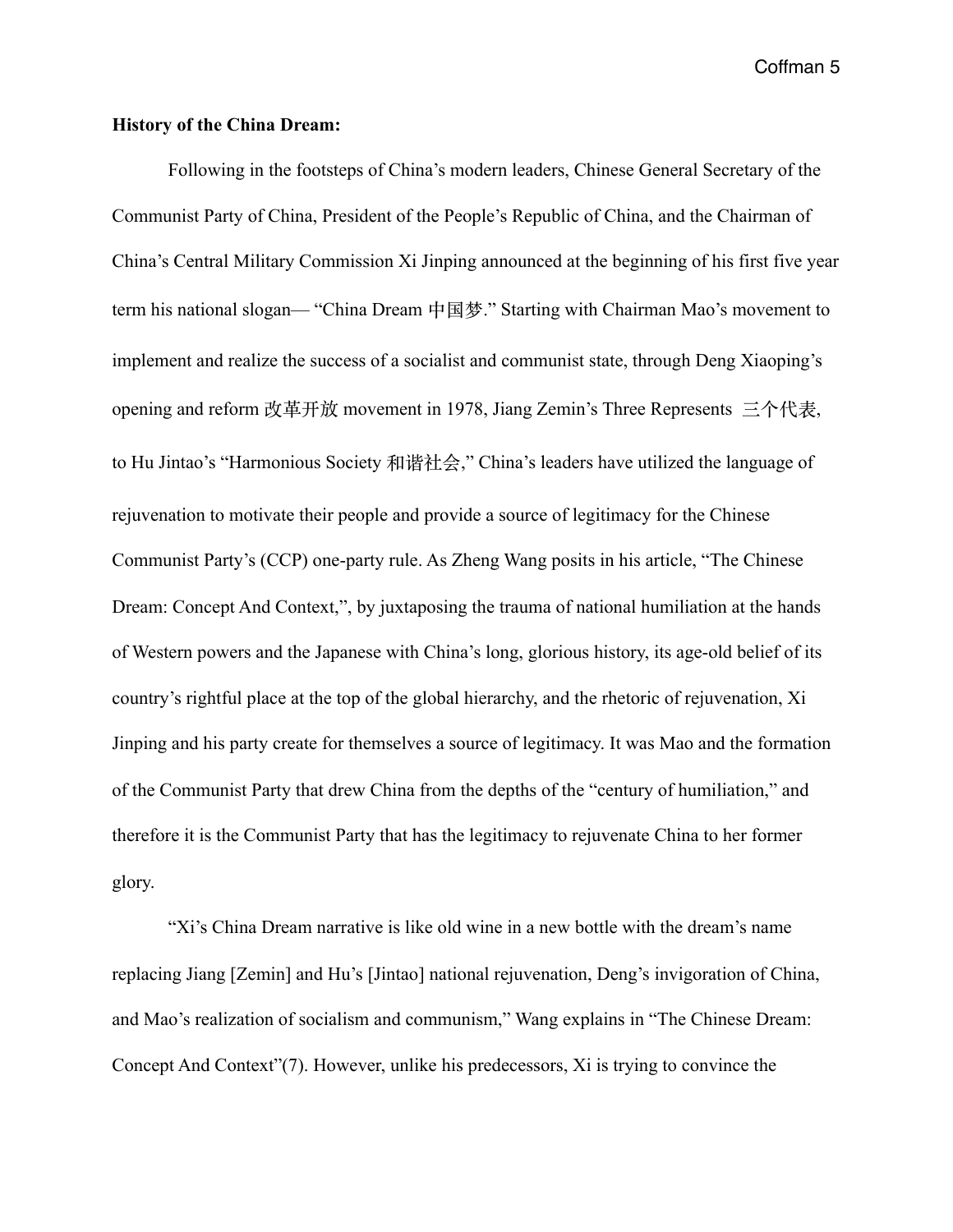Chinese public not just to follow the CCP and sacrifice for the realization of the "Dream" for the good of the country, but that, "the Dream [is] also for each individual Chinese," (Wang 8).

 As reported by the Chinese Xinhua News Agency 新华通讯社, Xi stated that the goal of the China Dream campaign is "to realize the great rejuvenation of the Chinese nation," (Wang 1). Xi promised in conjunction with the campaign that should he and the CCP be followed dutifully by the Chinese people, China will have overcome the poverty, pollution, corruption, and ethnic strife that bedevils society today," and become a fully developed nation by 2049, which will be the 100th anniversary of the PRC. (Carlson 4).

 The China Dream is almost impossible to define. It defies its American counterpart's simplicity of the white picket fence, two point five children, and a dog. The rhetoric is purposefully and frustratingly nebulous. So vague is the campaign, in fact, that it could possibly be defined by this very attribute. Employing one word phrases invoking traditional Chinese values, the propaganda leaves room for each citizen to develop his or her own interpretation. On a policy level, anything that could be construed as working towards "realiz[ing] the great rejuvenation of the Chinese nation" could fall under the China Dream.

 The term "复兴," meaning rejuvenation, has been used closely with the campaign. The specific use of this phrase is important. The Dream rhetoric states that China is not rising, but rather she is rejuvenating, and working to regain her former glory and rightful place at the center of the world. There is a sense of entitlement in the campaign even as Xi calls for people to make sacrifices in order to achieve the "Dream."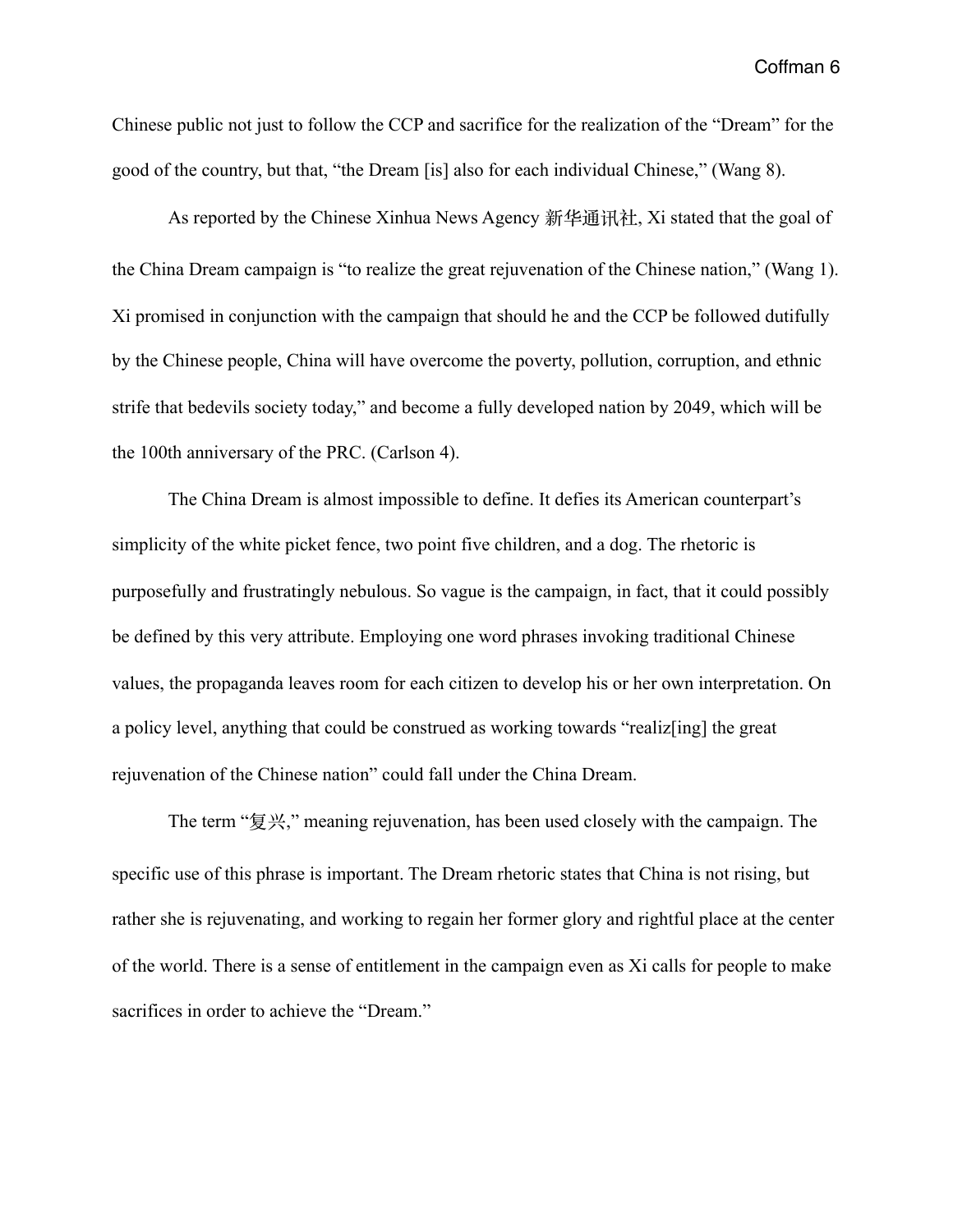## **Methodology:**

 Data was gathered from sixteen participants through in-person interviews in Shanghai, China. The demographics range from age twenty one to eighty one, and include a roughly equal number of male and female participants.

 I entered each interview keeping in mind that I did not want to lead the subject's answers, and tried my best to allow the subject to speak with as little of my guidance as possible. I began always with the question, "have you heard of the China Dream," and then requested that they define it. While my questions varied from interview to interview as our conversations developed, the questions I always made sure to ask were these previous two, as well as, "Do you think the campaign will affect change within Shanghai," "Do you think the goals of the campaign will be achieved by President Xi's 2049 deadline," "Do you think the campaign has anything to do with 'rejuvenation'," "What is your dream for China," and finally, "What is your personal dream?"

 Approximately half of the subjects allowed me to record them, but during all interview processes I took notes which I later transcribed into password-protected documents. Every subject has been assigned a pseudonym. A few subjects, such as Li Fen and De Lun, expressed significant anxiety about the protection of their anonymity and the sensitivity of the subject matter. Other subjects, such as Cui Fen and Hua Fang, said they didn't find the subject matter sensitive in the slightest, and that they wouldn't mind if I used their real names.

 A fascinating development I observed throughout the course of my interviews was the way the subjects would frequently begin by saying they'd never heard of the campaign, or had heard only little of it and knew no specifics. However, as the interviews progressed, it became obvious that either they knew more than they claimed to, or through only the briefest of my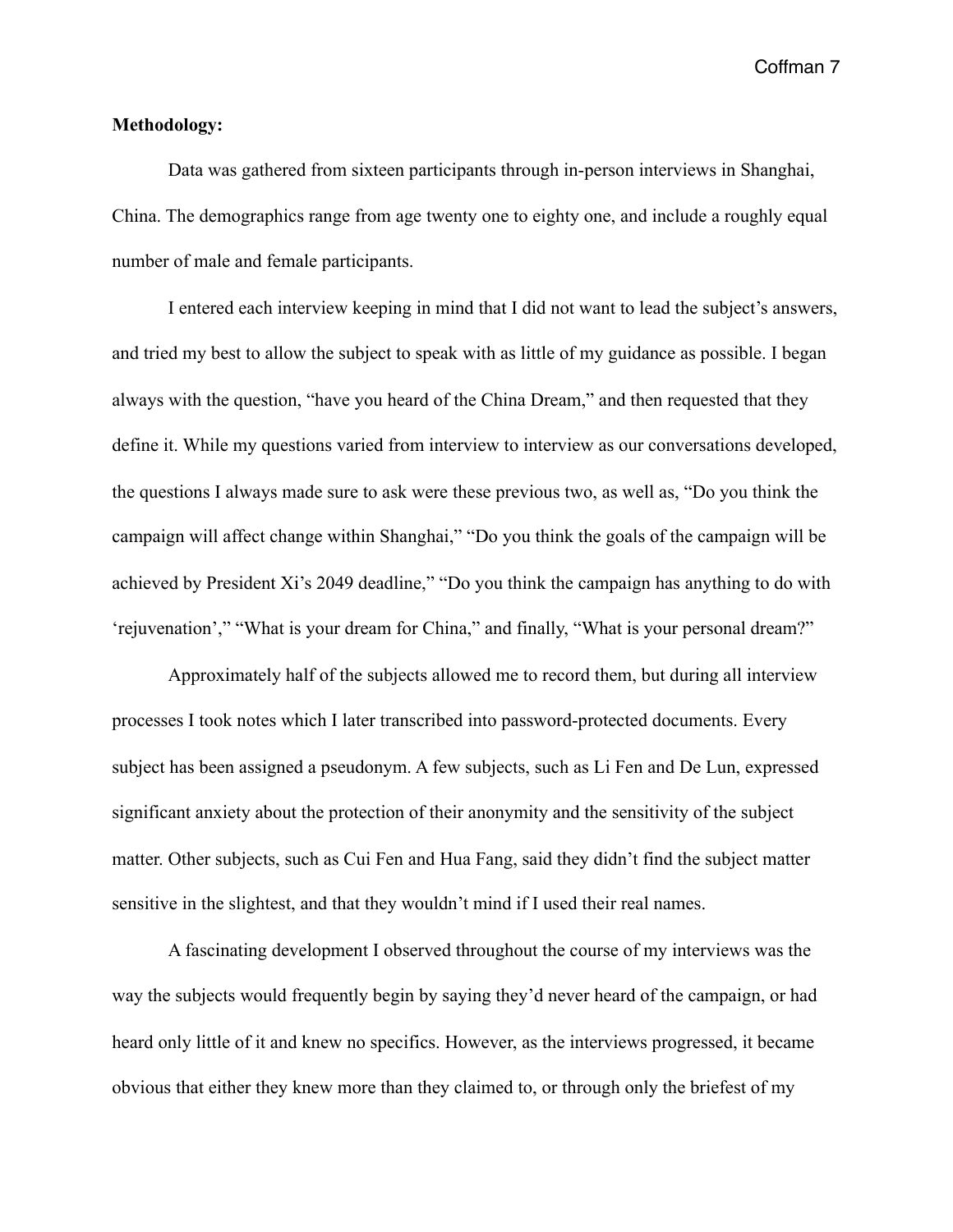descriptions they could pick out the main threads of the campaign, which might lend itself to the theory that their own personal interpretations of the phrase China Dream line up with the official definition. Subjects such as Bo Hai, Li Fen, Chun Hua, and others seemed almost to be constructing a meaning for themselves as they talked, consciously formulating their own dream for both themselves and their country, and placing it in the broader framework of the China Dream. It's odd, but by asking them to speak about the China Dream as a campaign, an ideological concept, and a personal vision, I found myself complicit in spreading awareness of the China Dream.

## **History of Propaganda:**

 In his book *Art and Propaganda In the Twentieth Century*, Toby Clark gives a brief history of the connotations and usages of propaganda. "The word 'propaganda,'" he begins, "has a sinister ring, suggesting strategies of manipulative persuasion, intimation and deception," (7). The negative connotations attached to the word "propaganda" during the rise of totalitarian states and wars that shaped the twentieth century. While the Oxford English Dictionary now defines propaganda as, "chiefly derogatory information, especially of a biased or misleading nature, used to promote or publicize a particular political cause or point of view," Clark states that the original use of "propaganda" was neutral, to "describe the systematic propagation of believes, values, or practices (8).

 China, as Clark states, sought to ensure that art would not remain a function of "highclass status," as it might, "[alienate] working-class audiences for whom… a painting in a museum may be viewed as an inherently hostile object in an elitist environment," (60). To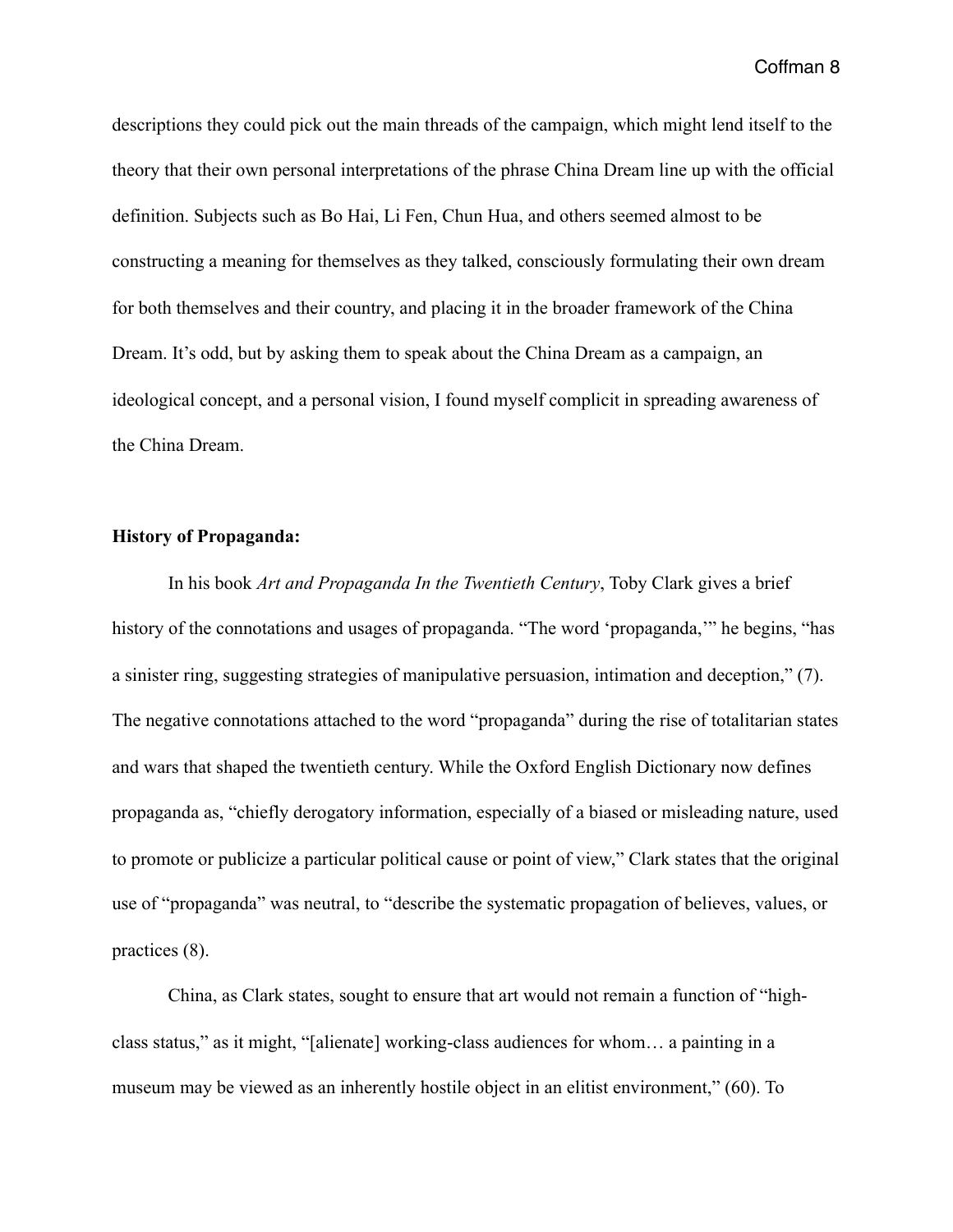counter this situation, China, following in the footsteps of Soviet Russia, merged "fine arts with mass culture," by using "mass-reproduction of paintings and sculptures in films, posters, postcards, advertisements, and magazines," which "confer a sense of common ownership over the image," (60-61). "Communism is said to provide an objective and scientific understanding of the world," Clark says, and therefore the word "propaganda" has, theoretically, in China, avoided the negative connotation it's accrued in the West, as, under Communist rule, "little distinction is made between propaganda and education," (74.)

 Through my interviews I have concluded that, whether due to organic and local thought or Western, capitalist influences, the word "propaganda" has gained a negative connotation among Chinese citizens, at the very least in Shanghai. Many of my interviewees expressed an inherent distrust or disinterest in the campaign simply because it was a government run propaganda campaign. They seem to have cynically accepted that any change in Chinese society will find genesis in government action and policy, not among the people. Therefore, propaganda can only be meant to steer the people along the party line.

# **Propaganda:**

 I observed four common types of China Dream propaganda during my time in Shanghai: signs shaped like Chinese fans, signs shaped like bamboo scrolls, banners hanging off street posts, and the occasional sign off to the side of the road touting a public service announcement. Each type displayed its main message, an image, and a smaller line stating the city district that had sponsored the propaganda.

 I found many more fan signs than any other type of propaganda. The signs displayed virtues such as justice 公正, honesty 诚信, patriotism 爱国, and rule of law 法治, in addition to a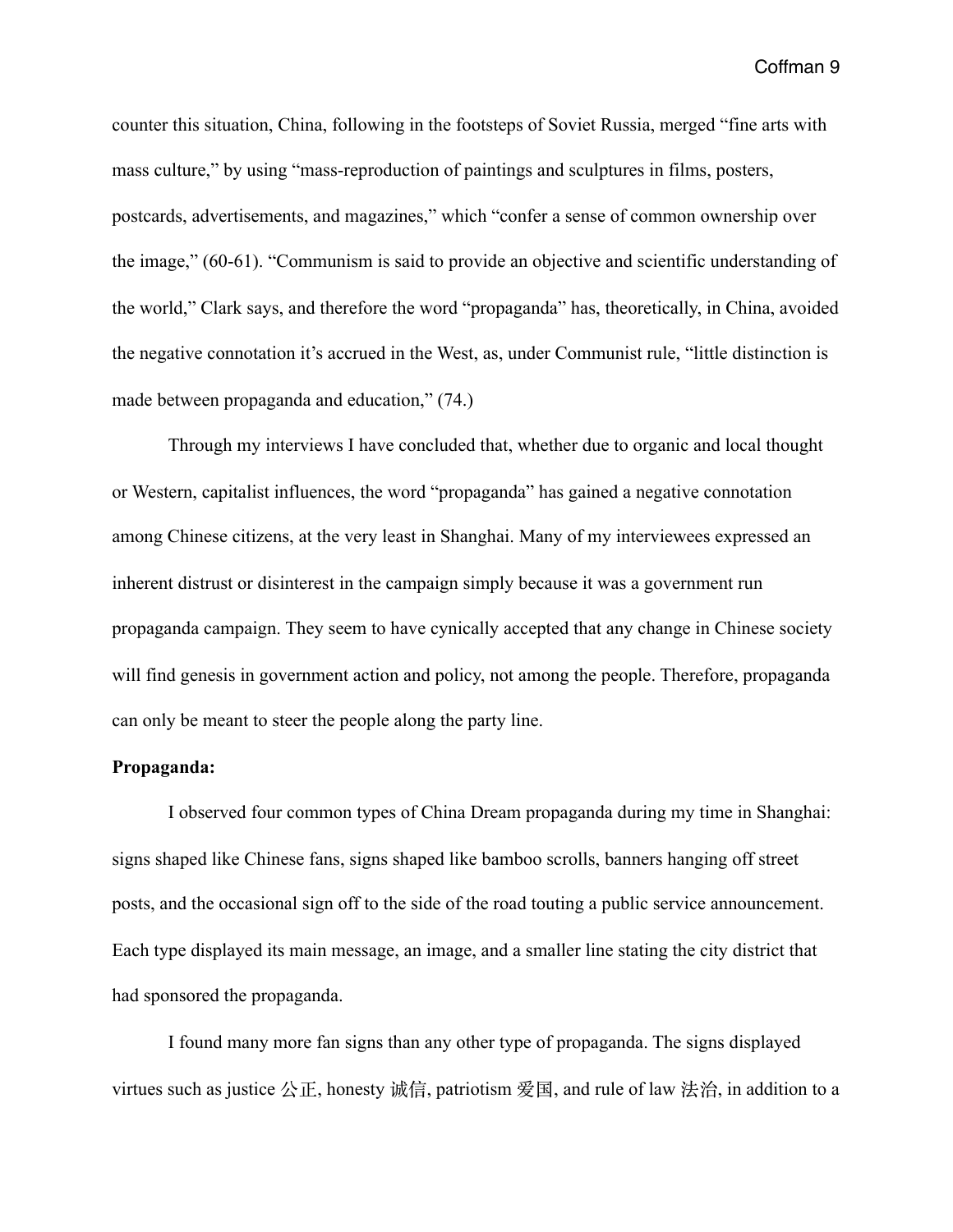smaller saying placed underneath. For example, honesty 诚信 came attached to the famous idiom "一言九鼎, 重于泰山 One word worth nine sacred tripods (words of enormous weight), heavier than Mt. Tai (extremely serious matter)." The tripod mentioned is a tripod cauldron, or "ding 鼎," which by the Shang Dynasty had come to symbolize the authority and power of the ruling dynasty. Another sign, touting the virtue amity 友善 was adjoined by "推己及人, 善心善 ⾏ Put oneself in the place of another, benevolence and good actions." Photo 2 is an example of this type of propoganda. I found these fans in both Hunan and Jing'an districts.

 The bamboo scroll signs displayed longer sayings, such as "中国⼈爱万物 The Chinese Love All Things Under Heaven," which was accompanied by a photo of a sculpture of an elderly Chinese man surrounded by and feeding a variety of animals. Each bamboo scroll said, "讲文明 树新风 Be civilized and cultivate new customs," in large red script down the left side, which was made to look like the bamboo scroll was furled. Across the top in smaller, red letters was written on each, "讲文明树新风 公益广告 Speak civilization, Cultivate new custom, Public service advertisement." And then, smaller still in black script, "中国精神, 中国形象, 中国文化, 中 国表达 Chinese Spirit, Chinese Image, Chinese Culture, Chinese Expression." Other examples of scrolls include "中国少年, 仁人爱物 China's Youth Care for Other People and Are Kind to Animals," which was accompanied by a sculpture of a young boy playing with a chicken, and "荡起梦想, 我有力量 Let my dreams fly and I have strength," which was accompanied by a colorful cartoon of two young children in traditional dress dancing with streamers. These bamboo scroll posters were found in Huangpu and Hunan districts.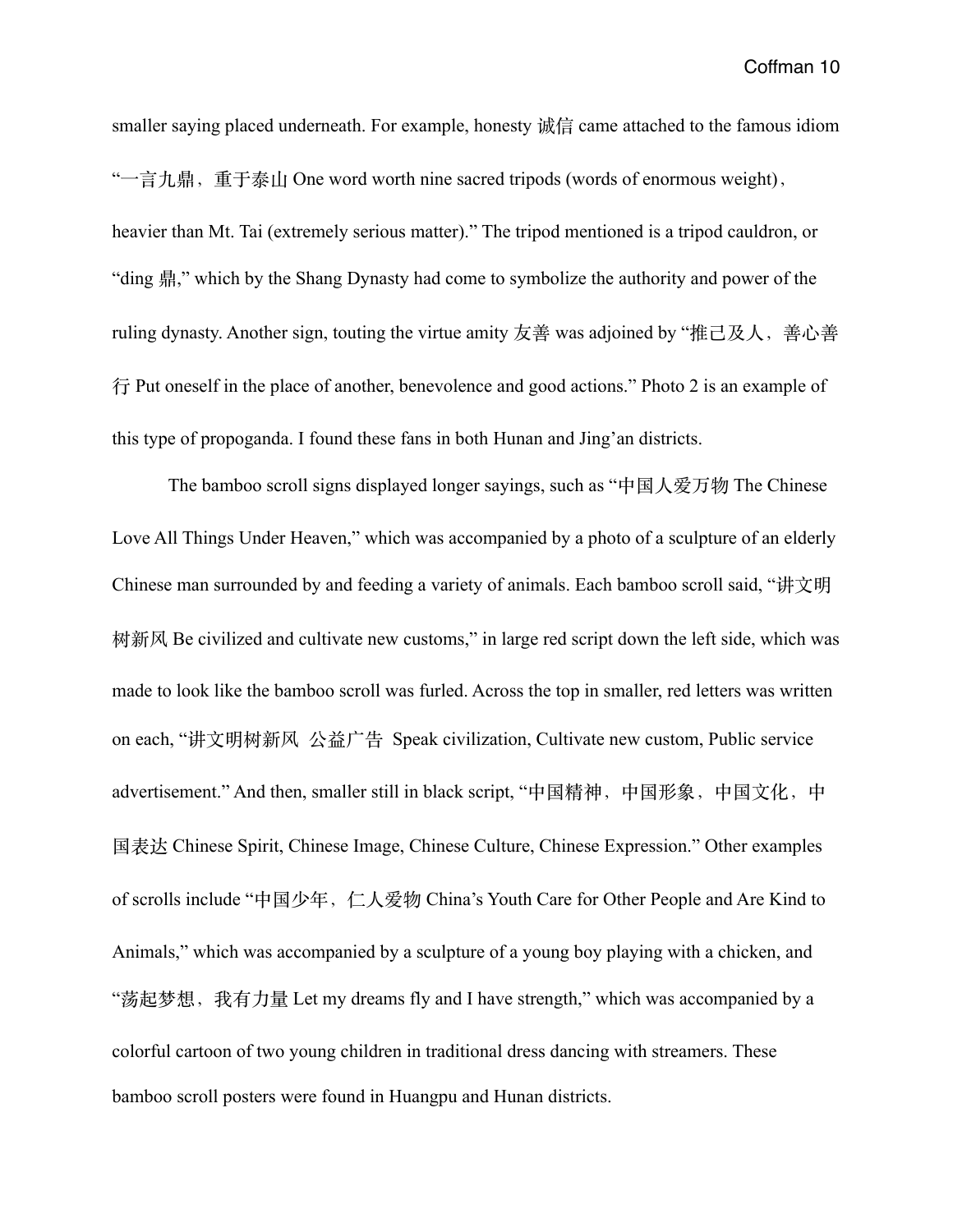I only ever observed the posters hanging from street poles within Jing'an district, and while I saw them more than once there were only two that seemed to be repeated. The left side of each pole was the same each time: "中国梦, 生成美- 修身行, Beautiful Shanghai, cultivate one's moral character." The right side stated the source of the propaganda, "静安精神建设 Jing'an district spiritual civilization construction committee," and then presented the main message. The first one was, "文明静安, 遵守 新七不文明我先行 Civilized Jing'an, Comply with the new seven, Civilized I will go ahead of the rest." The second was, "宠物不扰邻 Pets don't harass neighbors." While the fans and bamboo scrolls had employed lots of red, beige, and black, the posters had a baby blue background, reminiscent of a sky, with what looked like pink cherry blossom petals drifting downwards. The script was black.

 Finally, the public service announcements. Example photo 1 was taken two blocks away from the Bund, and was tucked into an embankment of bushes down a quiet street. It stated at the top the source of the announcement, "黄浦区创建文明城区 The Huangpu District Creates a Civilized Metropolitan District," and then below the goal to, "共筑中国梦 Together Construct the Chinese Dream," in big, happy red characters. Underneath this was stated, "同创文明城 Work Together to Create a Civilized City."

 It is worth noting the propaganda at the Oriental Pearl, Shanghai's most popular tourist destination aside from the Bund. While there are no fans, bamboo scrolls, or posters, across the electronic board in view of everyone waiting to board the elevators up there scrolls every few minutes a list of the traditional values that can be found on the fan propaganda. "文明, 和谐, ⾃由,平等,公正,法治,爱国,诚信,友善," it blinked in red, "Civilization, harmony,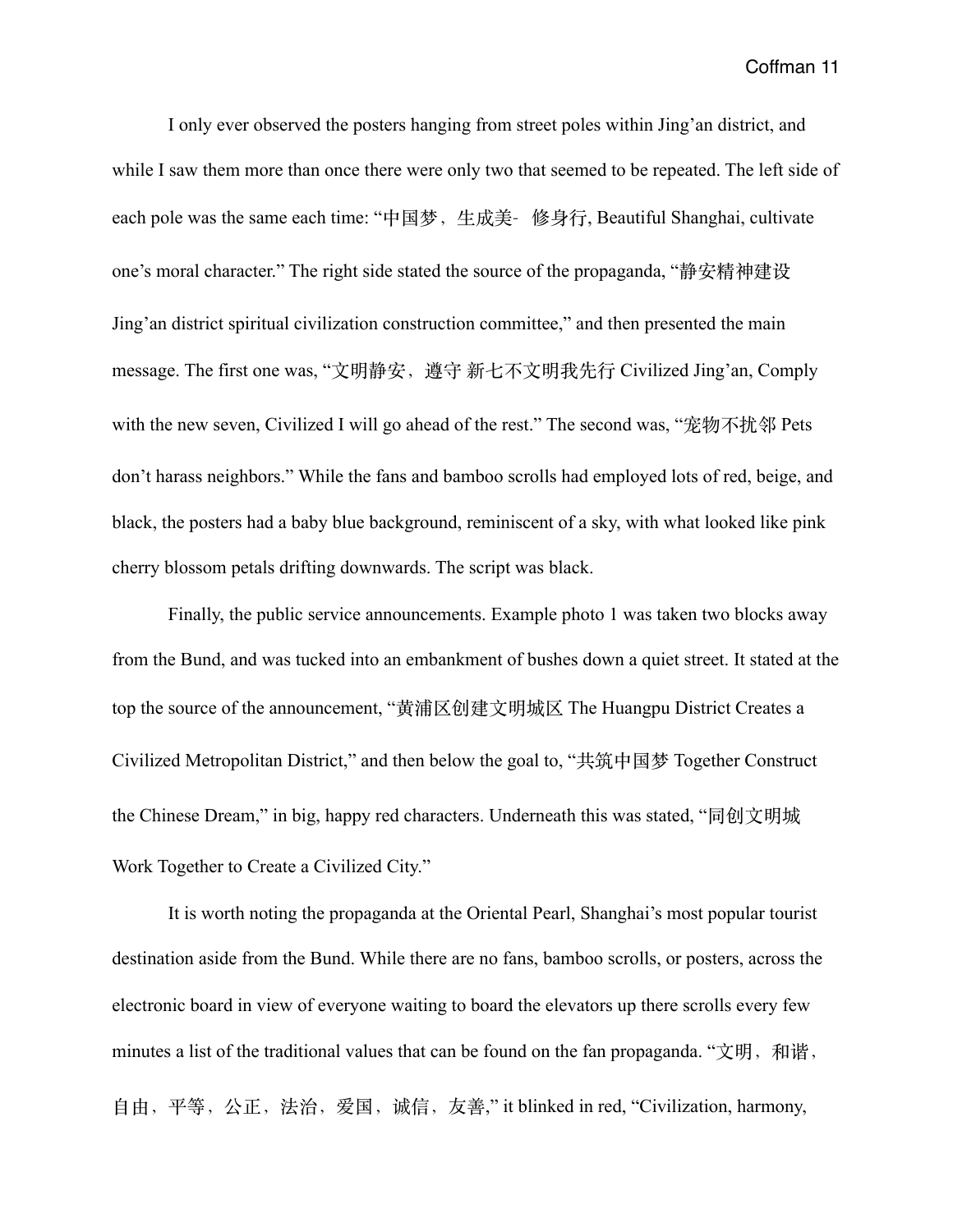freedom, equality, rule by law, patriotism, sincerity, amity." These are all key words of the campaign and its propaganda, meant to encourage the population to follow them as moral codes of conduct.





Photo 1 Photo 2

# **Interviews:**

 While each interview subject expressed an individual and nuanced opinion on the campaign, its goals, and their own personal interpretation, there were overarching links among the interviews. The concern over living standards within Shanghai was also a common theme, as were the soaring housing prices and desire for home ownership. The majority of subjects expressed the belief that the campaign will result in a national rejuvenation.

 With the notable except of Meng Yao, who, despite expressing nationalist beliefs, denied espousing any form of nationalism, the vast majority of participants expressed either nationalist or anti-imperialist sentiments.

 Most interviewees claimed that they had very rarely seen the propaganda, and had almost no understanding of the particulars of the campaign. Despite this, each was able to pick out the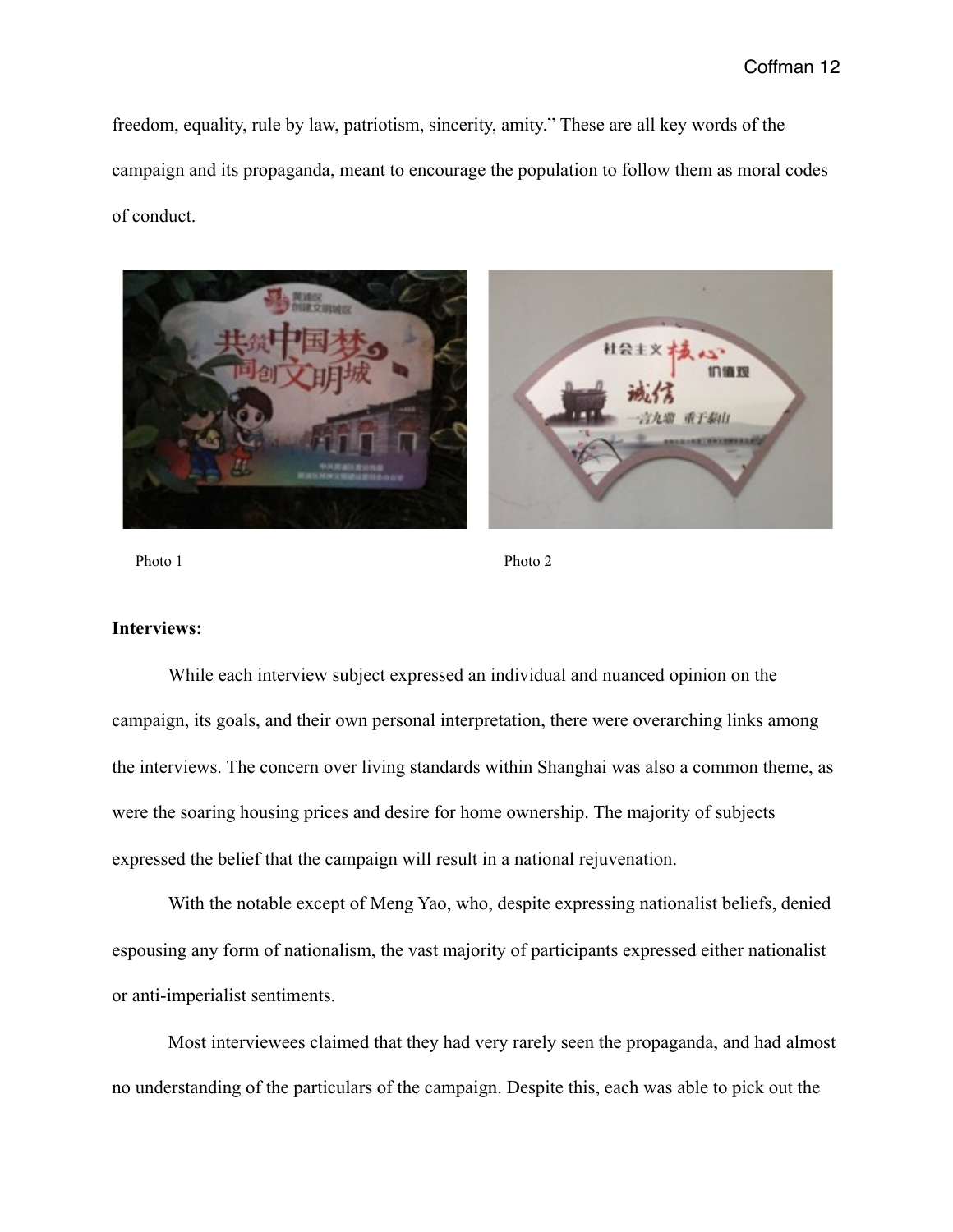basic strands of the campaign and form their own opinion, as well as fit themselves and their individual dream into the greater tapestry of the campaign.

| Name              | <b>Approximate Age</b> | Career                  | <b>Date Interviewed</b> |
|-------------------|------------------------|-------------------------|-------------------------|
| Meng Yao          | 28                     | Businessman             | 6 July 2016             |
| Li Ling           | 25                     | Worker                  | 10 June 2016            |
| Huang             | 81                     | Retired                 | 1 July 2016             |
| <b>Chang Ying</b> | 23                     | <b>Assistant Pastor</b> | 10 June 2016            |
| Jia               | 40                     | Professor               | 12 June 2016            |
| Li Fen            | 35                     | Teacher                 | 10 June 2016            |
| De Lun            | 35                     | Pastor                  | 10 June 2016            |
| Dai Yu            | 22                     | Student                 | 20 June 2016            |
| Hui Zhong         | 25                     | Worker                  | 10 June 2016            |
| <b>Bo Hai</b>     | 22                     | Student                 | 14 June 2016            |
| Chun Hua          | 44                     | Philanthropist          | 3 July 2016             |
| Lan               | 28                     | Businesswoman           | 1 July 2016             |
| Hua Feng          | 20                     | Student                 | 6 July 2016             |
| Mei Xiu           | 60                     | Retired                 | 1 July 2016             |
| Cui Fen           | 40                     | Businesswoman           | 6 July 2016             |

# **1. Cynics**

 The interviewees who remained cynical of the campaign were Meng Yao, Li Ling, and Huang. Meng Yao was by far the most cynical, and the most contradictory as he made nationalistic statements followed by claims that, should he and other be financially able, they'd leave China in a heartbeat. He railed against the campaign, saying that anyone who believed in it must be "poor and uneducated," and refused to categorize his own dream as belonging to the larger patchwork of the China Dream. Li Ling, at the beginning simply wasn't interested in talking about the campaign, though she did perk up. She expressed dismay at the current state of the country and the level of economic disparity that marks China's domestic economy. Huang,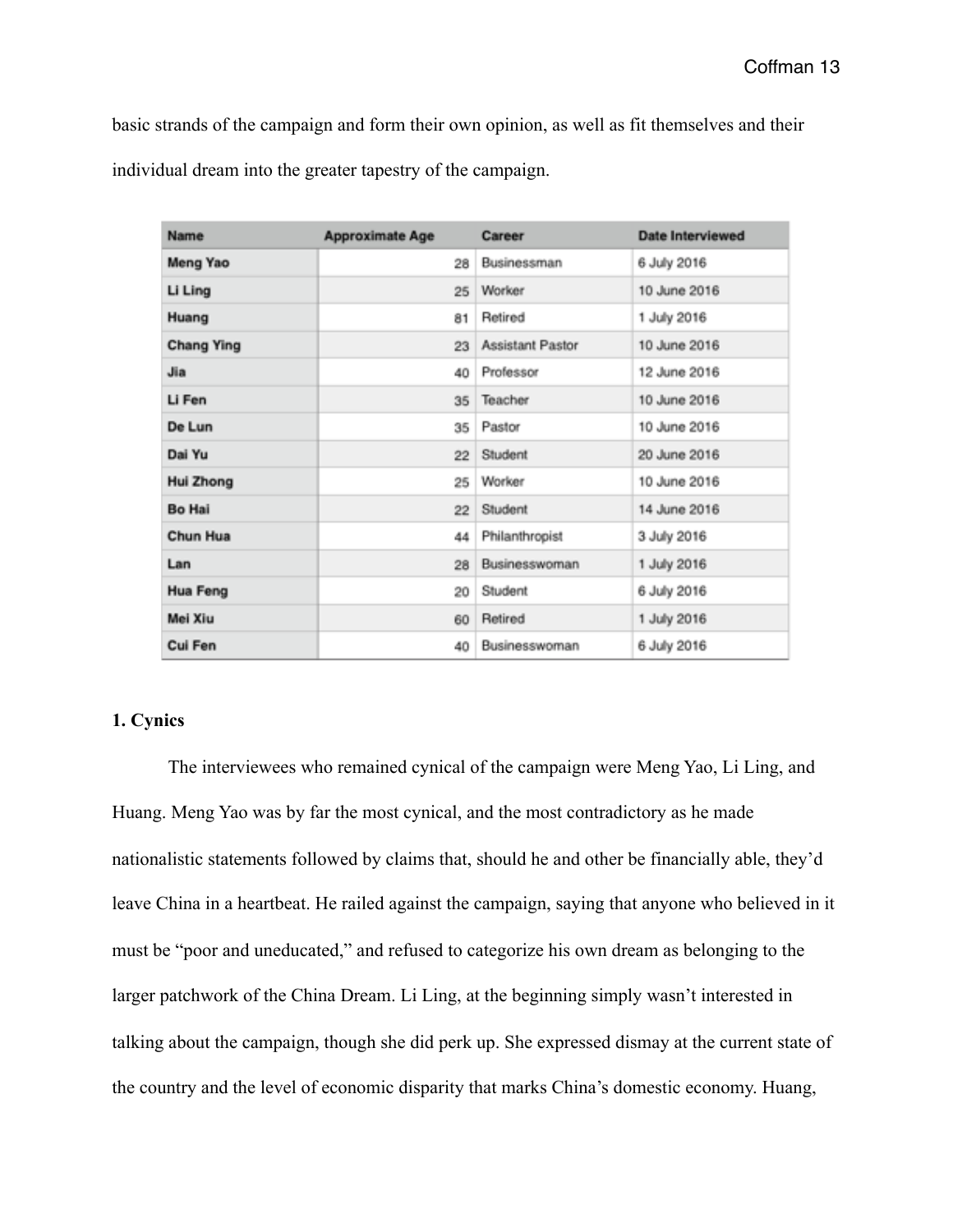while he expressed exactly the party line, made it clear to me that, at the age of 81, he's learned not to speak out against the party. These cynical subjects expressed a lack of faith in the efficacy of the government and the campaign, and/or made it clear that they did not feel safe criticizing the party line.

# **Meng Yao:**

 I met Meng Yao after interviewing Cui Fen, because he works for her and she, being a very helpful person, invited me to her office to collect further interviews. Meng Yao seemed very confused as to why he was being asked to speak to an American, and seemed reluctant to be drawn away from his work, but he quickly became interested in my questions. He declined to be recorded.

 Meng Yao expressed a decided negativity towards the campaign because he "feels that it is propaganda," and he doesn't like the way the government uses propaganda. He thinks the campaign is based quite blatantly off the American Dream.

 Meng Yao is pessimistically surprised that so many younger people vocally support the campaign on the internet. He was born in 1987, and says that his generation hates the campaign, and thinks that such propaganda is fake, and he doesn't understand how current university students, who have significantly increased access to media, can still "become so enthusiastic," and "too extreme about patriotism," and could "fall for" the propaganda's messages. Along this same vein, Meng Yao feels that anyone who supports the presidential propaganda campaigns must be less educated, and from lower classes of Chinese society because "poor people are more easy to inspire."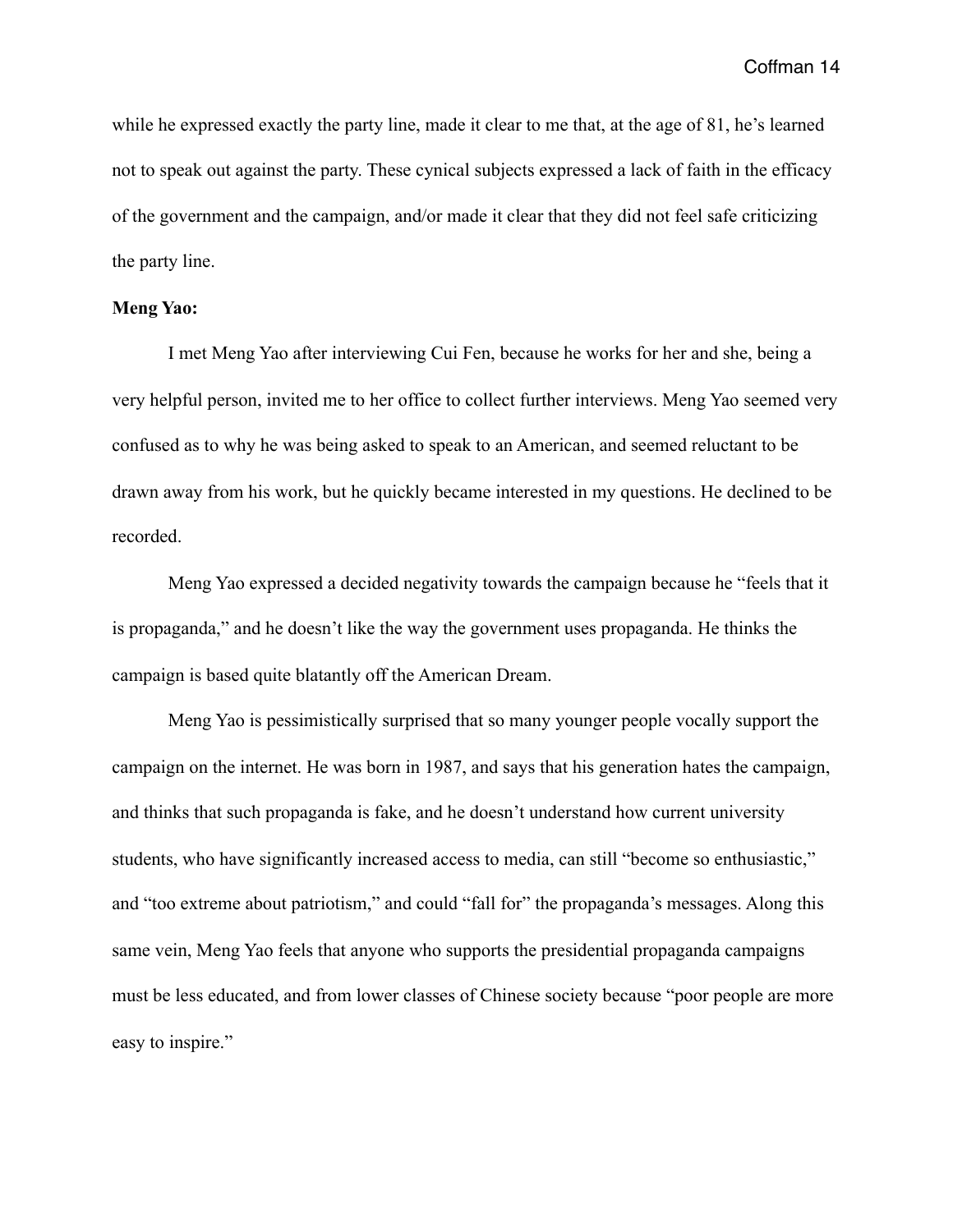When I brought up the keyword "复兴," Meng Yao brushed it aside, but then proceeded to explain it to me. After Mao "created the PRC," he created the phrase "中华民族复兴," or the rejuvenation of the Chinese people. However, while the phrase "中华民族" does translate to "the Chinese nation." Meng Yao explained to me that "中华民族" is tied intimately with the idea that China, in the past few centuries, has been invaded and humiliated by Western powers, and that it is now time to rise up anew. In the case of China, he said he can truly look back to a time when China was thriving and aspire to achieve that same greatness through traditional values, and socialism with Chinese characteristics. It seems to me, no matter how Meng Yao claimed to hold the campaign in disdain, so long as he believes this view he's in line with the campaign's rhetoric.

 I inquired as to what affect he thought the campaign had or could take within Shanghai, and he responded pessimistically by stating that because Shanghai is one of the most international cities and therefore the residents are more practical, they "just don't care." If it doesn't affect their lives or their work, he said, then "you can just keep talking" and it will effectively go into one ear and out of the other. There's always some sort of campaign, he finished. "It's nothing new."

 Meng Yao defines the China Dream as opportunity, and that it isn't President Xi's dream, but the people's collective dreams. His evidence for this opinion is based on the less than pure socialist nature of China's "socialism with Chinese characteristics," saying that, "even if they say they are socialist, [China is] very wild and ha[s] a lot of freedom in business," referencing the shocking lack of regulations, and subjective nature with which regulations are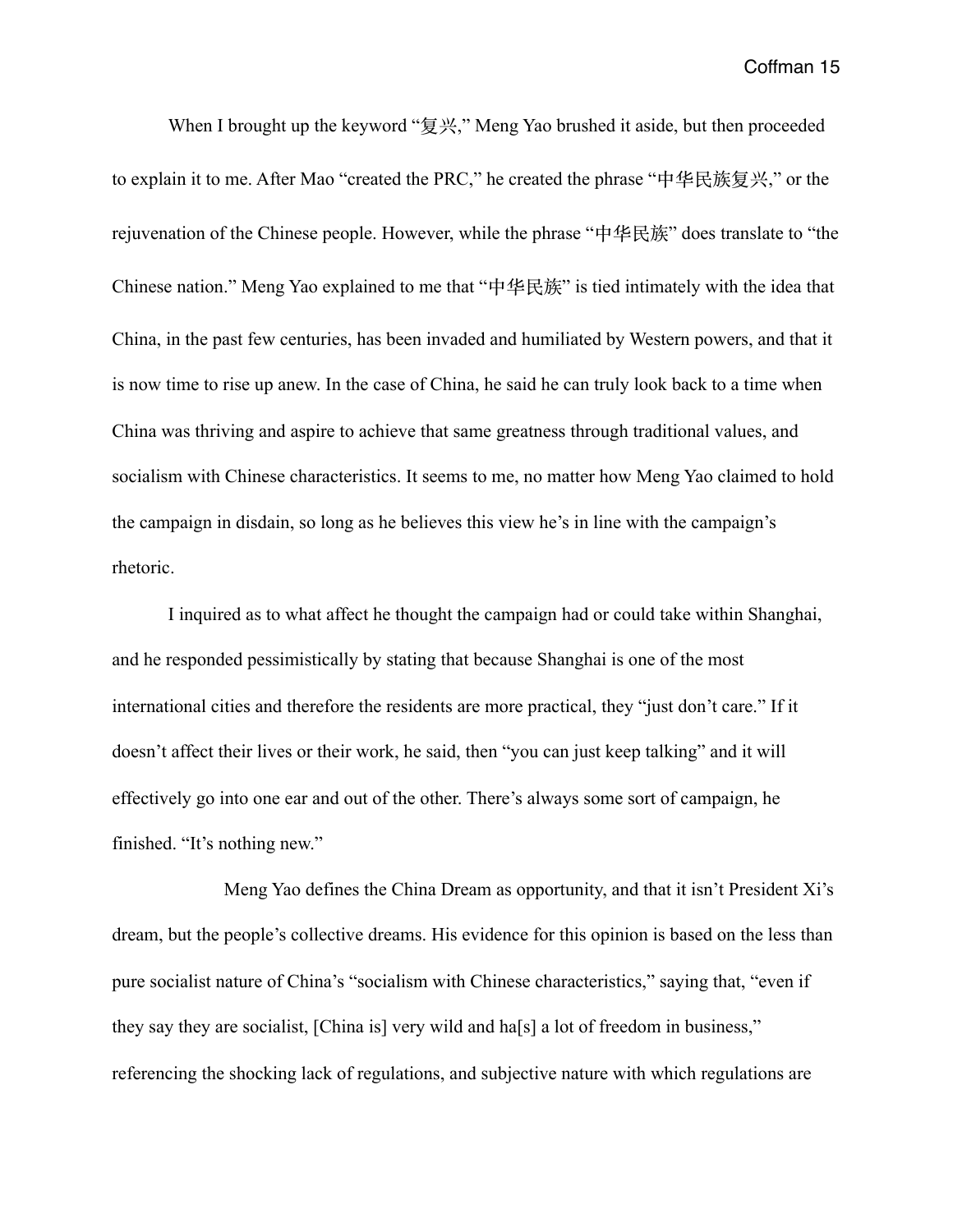applied. He thinks that this is the reason the people are "forced" to stay in China. "If you're not an expert" in one's field, Meng Yao says, "then you can't go to a western country." He thinks that most people "like him," meaning successful business people, achieve a "middle class level" of economic success in China, but he also thinks that the middle class in Western countries are happier, whereas the Chinese aren't satisfied. He himself is not satisfied with his current position and opportunities, which is why he wishes so strongly to move to America, despite admitting that things are always getting better in China. "The Chinese dream makes them stay," he said, "but it's not Xi's dream."

# **Li Ling:**

 I interview Li Ling along with Li Fen, Hui Zhong, De Lun, and Chang Ying in a small two bedroom apartment. She seemed slightly disinterested, and mostly to be allowing herself to be interviewed for the sake of my connection to Li Fen. However, during the interview she expressed an increased interest, as many of my interview subjects have. She declined to be recorded.

 Li Ling had heard of it, but gave only a vague description of what she thought the campaign could be. She stated that it was a, "vision described by the government to reach prosperity, to make the country more prosperous," and added of her own accord that she'd forgotten the complete definition. When asked what the government's stance on what the campaign is supposed to embody and achieve, she thought that the government considers China to be a third world country. Despite this, Li Ling said that in the thirty years since Deng Xiaoping instituted his economic opening and reform policies, China has been steadily evolving from a third world country to a developed nation-state. "This has helped some Chinese people become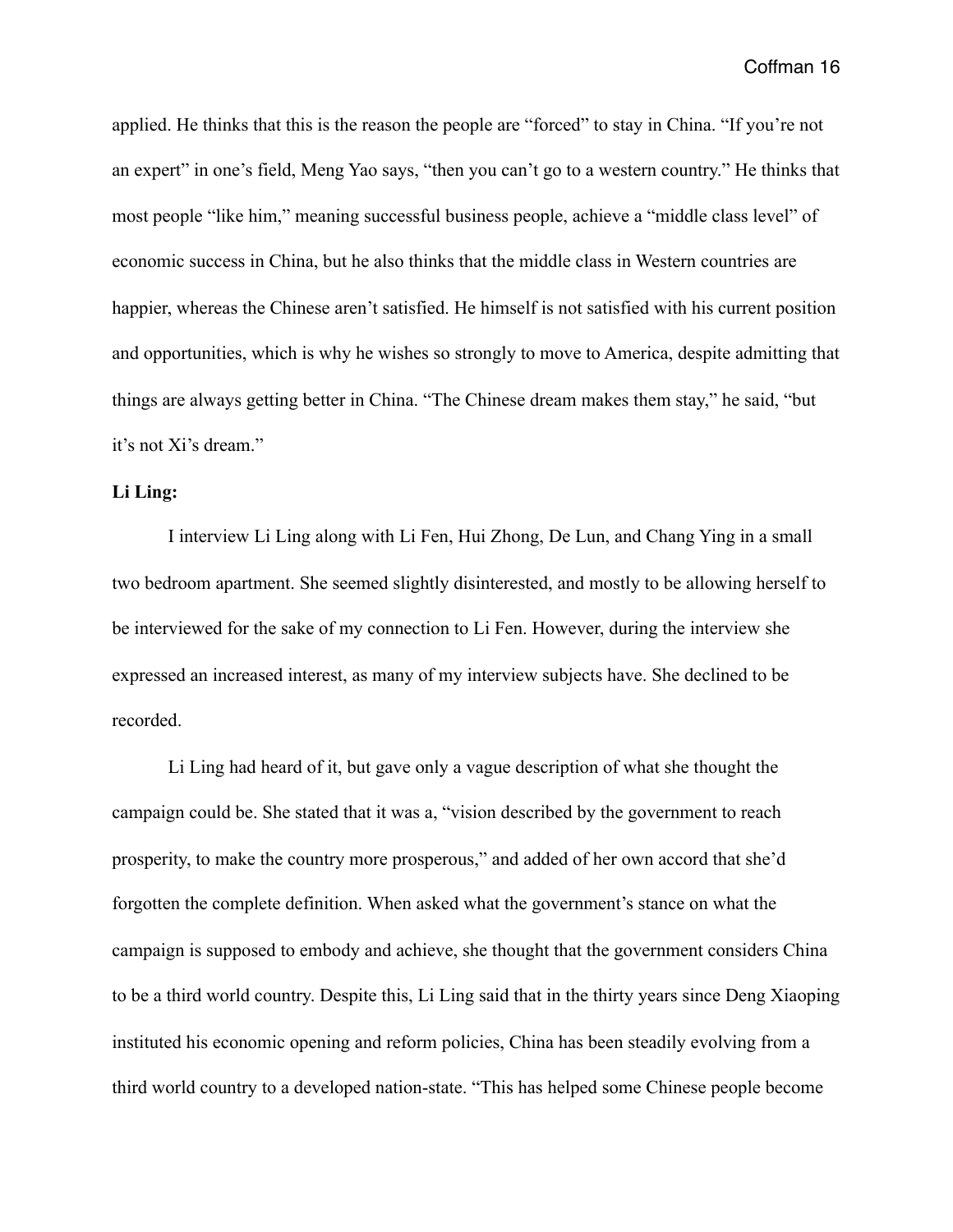rich," Li Ling said, and then, referencing the goals of the China Dream campaign, continued on to say that it was now time that everyone becomes rich, and that Chinese people should share a common wealth, and a nationally comprehensive well-being. This speaks to me a sense of disquiet in regards to the massive economic inequity.

 She says she's definitely seen the campaign all over the place, from the "big wall posters" to advertisements on television, and sometimes even on WeChat articles. However, she couldn't quite remember any of the content, which lends itself to the complete ambiguity of the campaign. She considers China to be in a much-need period of rejuvenation, which is taking place, in her opinion, though quite a list of government actions: anti-corruption campaigns, selecting capable people for government positions, and letting these same capable people take the lead, as well as more government attention directed towards aiding smaller companies, knowing the challenges they face as a government, increased communication with foreign countries, which leads to the importation of better technology and ideas from abroad. This pragmatic and anti-corruption form of government is very much what President Xi Jinping is known for. In fact, it can be argued that much of his rise to power was a result of his "Mr. Clean" image, stemming from the sweeping and extremely effective anti-corruption campaigns he ran during his time as the party chief in Shanghai. In addition, he has approached his premiership with a remarkably pragmatic nature, as he has all of his government positions.

 Li Ling's own China Dream for China is to improve the environment, to have a richer life, and better living conditions. Perhaps it was the language difference, but at first she didn't seem to understand that, when I asked what her own dream was, I meant her personally. In later interviews I learned to clearly differentiate the two questions. Perhaps it is because of the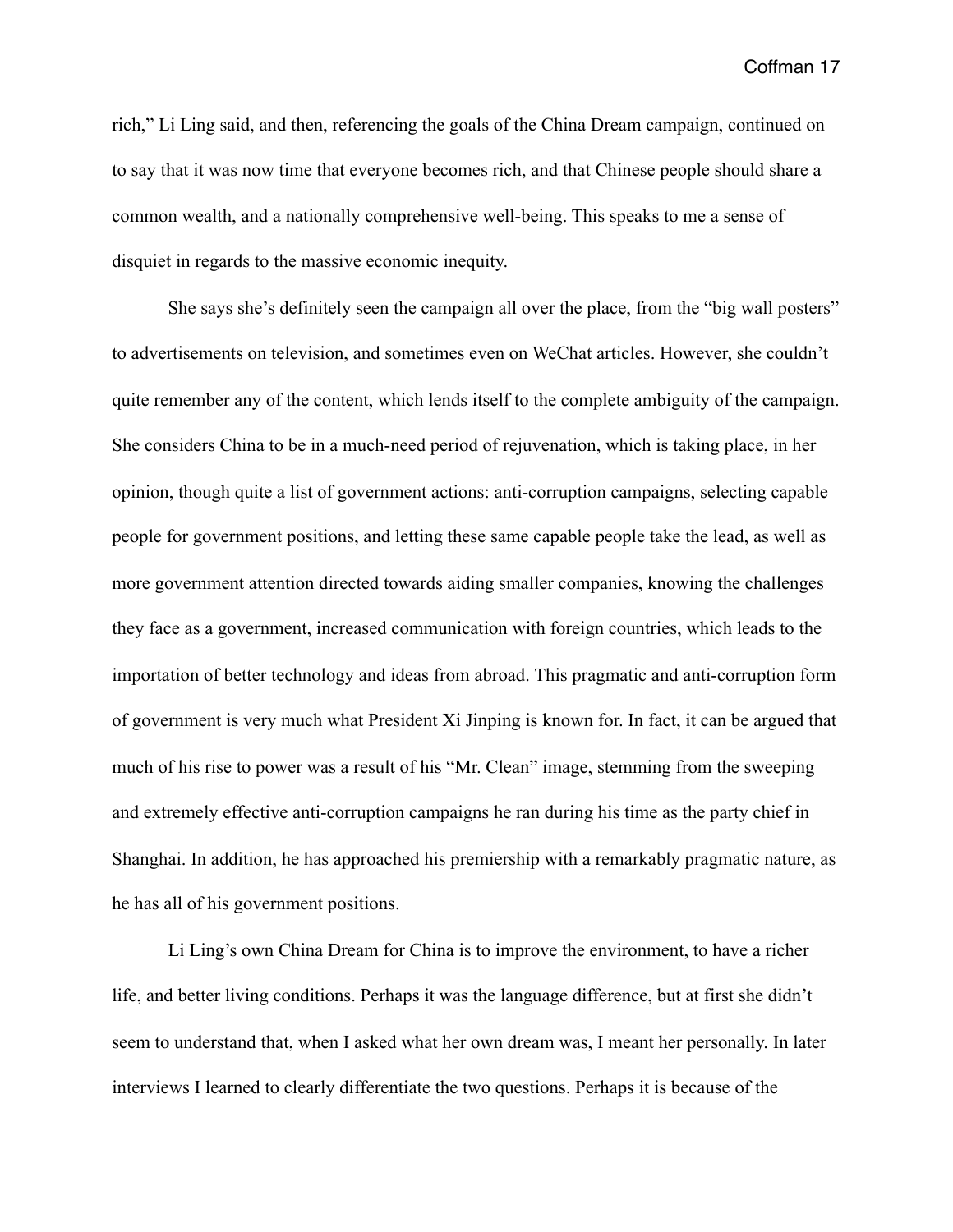emphasis the government and campaign has put on the shared nature of individual and national "dreams." Her personal dream includes having a happy family, a big house to share with them, and her own career, including a "team working with her." Finally, and she cited her religion for this wish, she wanted to help those in need.

 Li Ling doesn't think that the China Dream campaign is something farmers or other less economically involved occupations think about, but "smart business people, company leaders, financial experts, they will all pay close attention to the direction of government policy. Because to do business successfully you must stand side by side with policy makers, and you must really understand the policy. You must be able to smell it. Keeping pace with policy will ensure business success. There are many people who study campaigns and slogans carefully."

## **Huang:**

 I interviewed Huang over dinner with his family, and his niece very kindly translated his Shanghainese. He seemed very amused by my line of questioning, and despite his daughter and grandchildren assuring me that he wouldn't know anything because he's very old (81!), he most certainly did.

 Huang knew exactly what I was talking about. He laughed and told me that whenever the government want to do something, or enact a policy, they'll call it the China Dream. He spends much of his days watching Chinese television news and entertainment programs, so he hears China Dream mentioned several times a day by newscasters and entertainment program hosts alike. He thinks if the country can achieve the dream then of course it's a good thing. When I asked him to define China Dream he simply said that for different people it has a different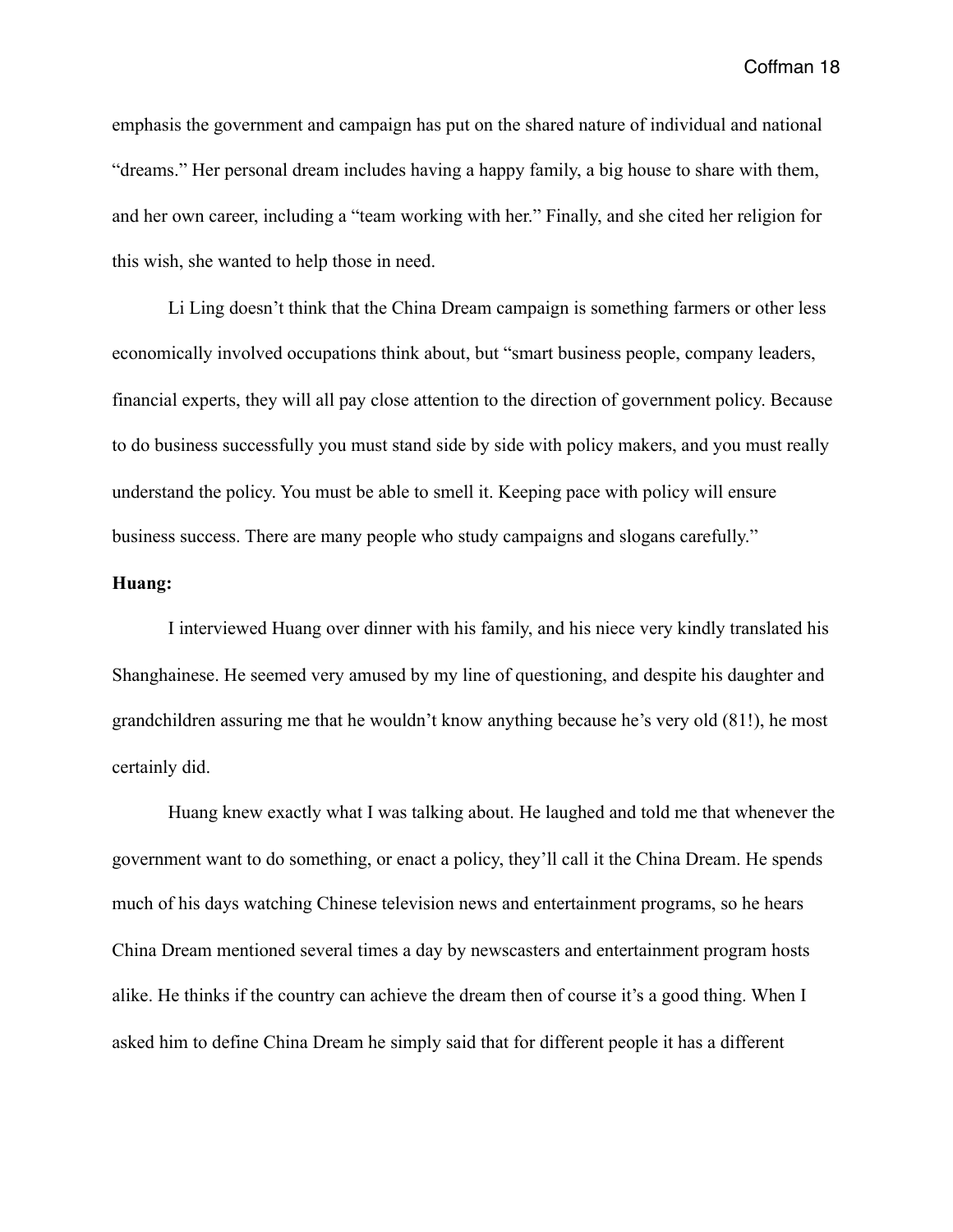meaning, and that everyone has their own goals in life to achieve. Despite further prompting and rephrasing of the question, I couldn't pull anything more of a definition from him until later.

He was the first interviewee to believe that this campaign has nothing to do with "复兴," or rejuvenation. He thinks that this campaign is just President's Xi's personal dream, and that every president has had a dream. The campaign's use of "China Dream" is not, in his opinion, related to the people's use of "China Dream."

 I finally managed to pull a definition other than "everyone has different goals and dreams" from Huang when I asked him what he thought President Xi's personal dream was. He responded that he thought it was to make the country better, stronger, in all aspects. He believes that yes, the campaign will have any affect, and maybe one year will be better than another.

 Personally, at the age of 81, Huang's dream is have good health and a happy retirement. For the country, he echoed his sentiments about President's Xi's dream for China: better and stronger. He added on, "越多越好," or "the more, the better."

 After I had completed the interview, he called his grandson over to tell him that in China you can't write anything negative. When my friend imparted this to me, I wasn't sure what meaning was meant to be imparted to me, though it was clear by the gentleman's pointed look that I was supposed to glean something. Whether it was a warning not to write anything negative, or trying to tell me that he'd held back from saying something negative, I'm not sure I'll ever figure out.

## **2. Realists**

 The interviewees in this group expressed a balance approach between a newfound appreciation and understanding of the campaign and a prominent lack of belief in their own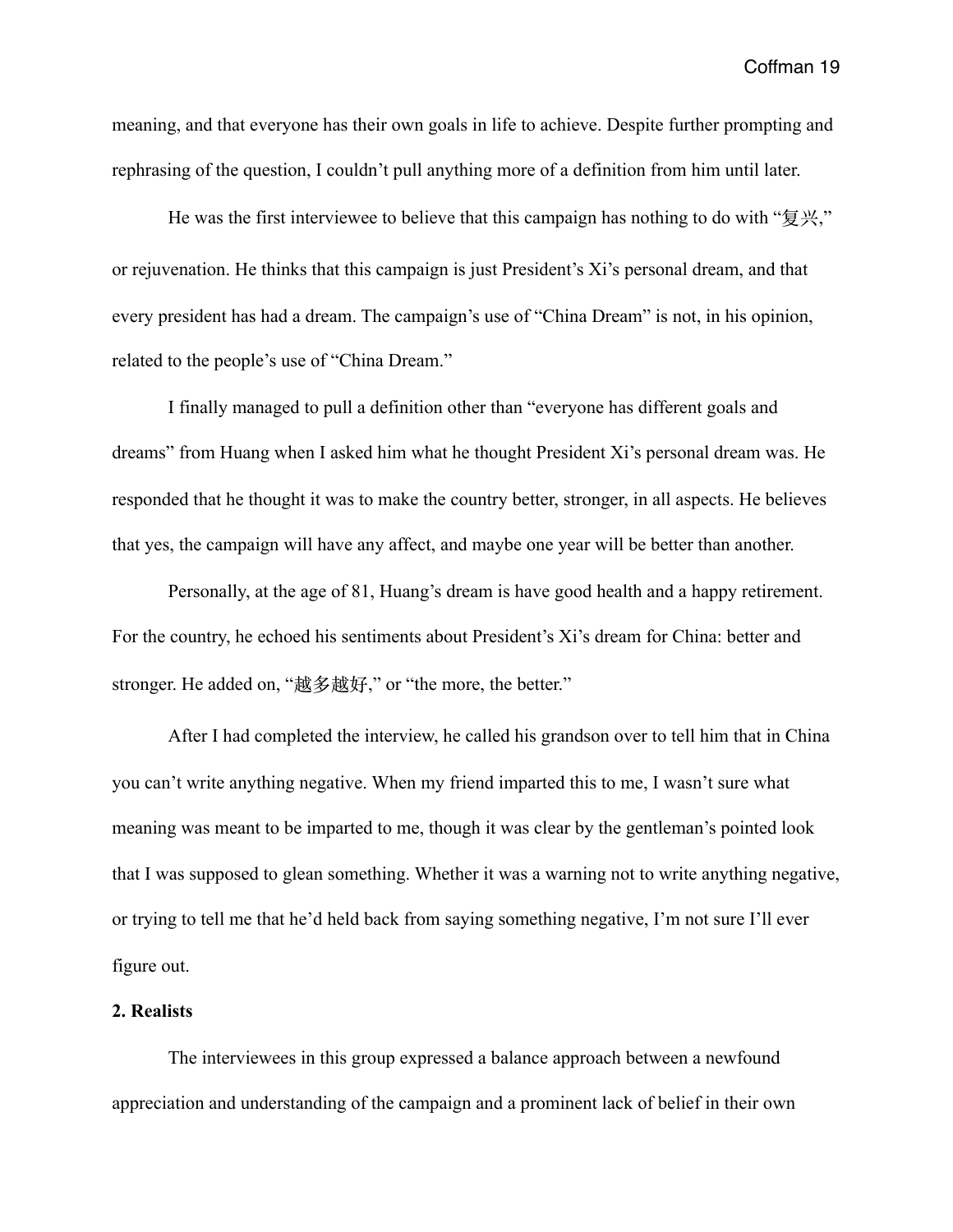political agency. The same phenomenon that was observed in the vast majority of the interview subjects occurred, and many of these "realists" processed and came to a previously unattained understanding of the campaign and what their place in it could be. Just the same, these subjects expressed concern over the stability of their livelihoods, the soaring house prices, environmental degradation, the need for educational reform, and their lack of political agency.

## **Chang Ying:**

 Chang Ying had heard of the campaign, and said she had heard it mentioned on television during the most-viewed yearly television event, the New Years (春节) Gala. Her understanding of the campaign was highly influenced by her rural hometown, which she says was one of the first areas to experience policies enacted for the purpose of economic rejuvenation. She said that the campaign involved building a "new countryside," including new roads and walls, and helping those who live in the countryside. She said that the campaign had resulted in making things "more convenient" for farmers, and had granted both farmers and elderly people an increased pension. Therefore, Chang Ying views the China Dream campaign to be a very positive thing. Within Shanghai, she's seen the campaign propaganda a variety of places, including on a wall downtown, in the subway, in the Pudong 浦东 area of Shanghai, along the Bund, and she remembers specifically giant posters of the "chubby little girl" and the phrase, "My dream, China Dream 我的梦, 中国梦." This main slogan might help explain the need for me to distinguish the questions regarding individual dreams and personal dreams for the nation.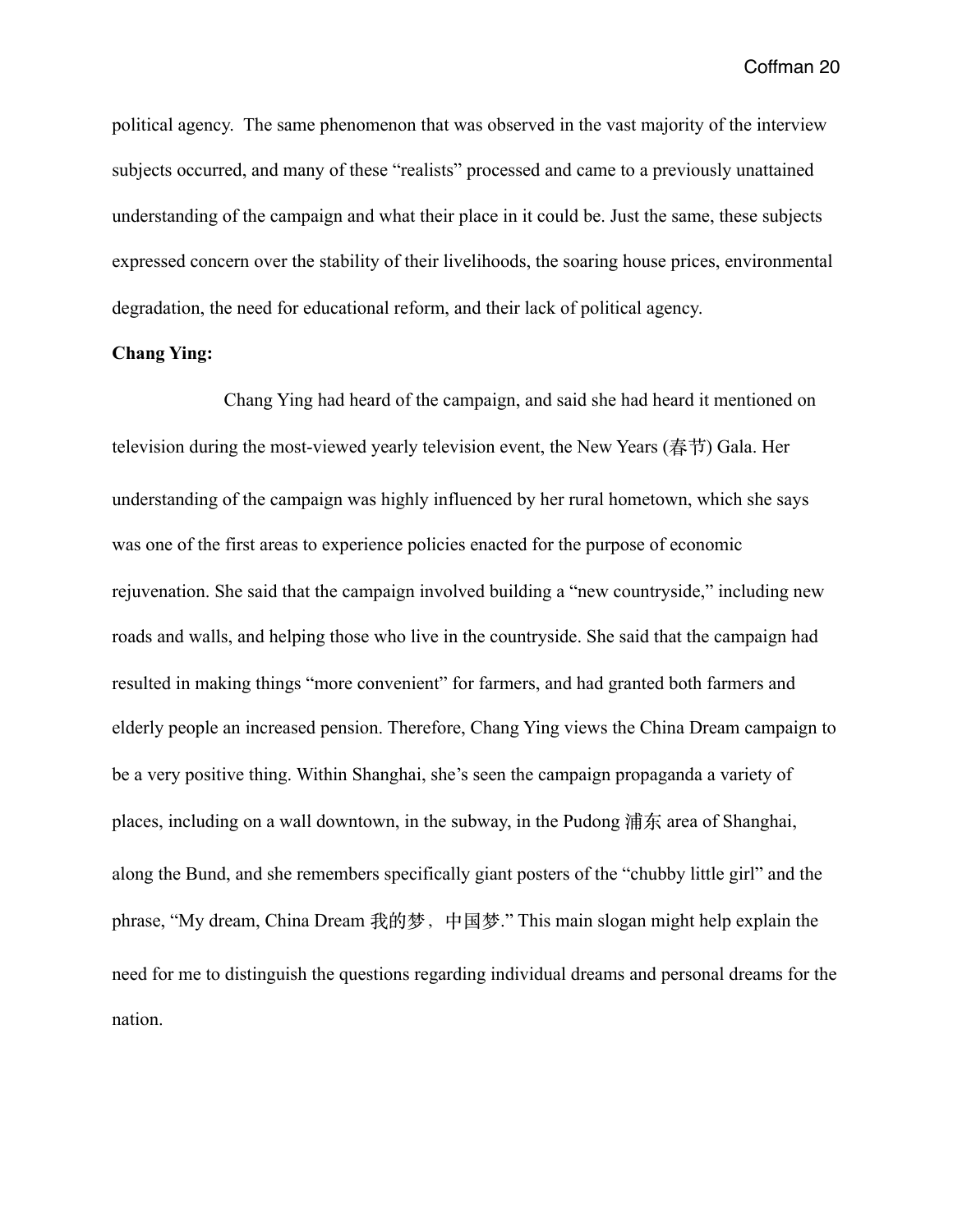When prompted to explain her understanding of the campaign in a more general sense, Chang Ying thought that the purpose of it was to make the country stronger, more internationally renowned, and more important, as well as to increase living standards within China itself. Chang Ying's dream for the country is quite extensive. She cited to me her desire for young people to be able to afford a house, for elderly people to be able to enjoy life after retirement, for everyone to have access to good medical services without having to worry about the expense, as well as improved food safety regulations, air quality, and employment rate. Even in addition to this, she mentioned an "adjustment in education," which I believe means education reform, an emphasis on teaching children traditional Chinese values, for China to avoid "blindly imitating foreign countries," but staying open minded, and the Chinese people gaining a deeper understanding of their considerable history so that they may learn from it. All in all, Chang Ying's dream for herself and her country is expansive.

 She thinks that the China Dream campaign has everything to do with the economic and social rejuvenation of China, and that this rejuvenation has already taken a large affect. "Look at our lives," she said with a slightly awestruck expression, "already so much better than the past, especially in the past ten years." Looking to the future, she believes that by the time China reaches Xi's chosen date of 2049 many things will have changed. However, one aspect she fears will have only grown worse is the air pollution rampant in China. Chang Ying explained to me that her brother, who still lives in the village she's from, suffers badly from the air pollution created by the mines miles away from their home. Her niece plays soccer every day for two hours in the smog, and it worries Chang Ying badly, and not without valid reason. She, leaning forward, told me that people in her village are dying— they are contracting strange skin diseases,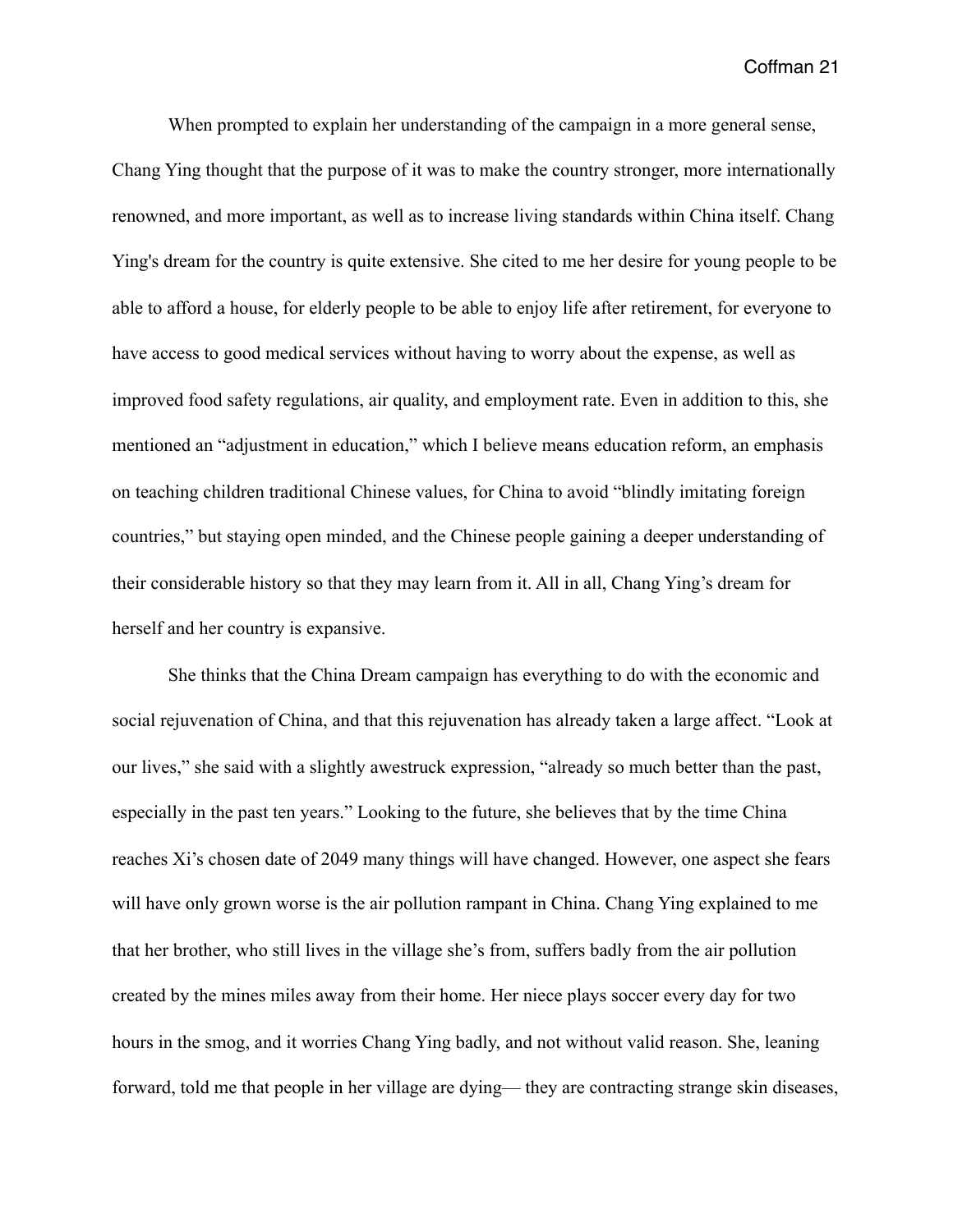and rates of cancer have sky rocketed. Changing the subject, she conceded that education had gotten much better in her village and the villages surrounding it. Chang Ying believes that the China Dream campaign has the potential to unify China, and to motivate the people towards a common goal of internal economic rejuvenation.

 Chang Ying's parents think the campaign is a good thing, either despite or because of her brother just having lost his job. He wants to educate his daughters and pay for a house, and she and her family seem to think the China Dream campaign policies will help him achieve these goals. Chang Ying finished by stating that the Chinese people are easy to rule, and are easily satisfied. "We just want a stable life. We want food to eat and a good education."

#### **Jia:**

 Jia is a professor at a university in Shanghai. She had only spoken Chinese to me for the entire afternoon, but spoke English for the interview.

 Jia said that she found China Dream to be a "beautiful word," because it allows everyone to add a new, personal, meaning. "Culturally, economically, politically— the government doesn't care about your interpretation." Along this vein, in the future the phrase will have even more meaning, as the government can add meanings along with the populace. Jia made the point that, if you pay attention to Chinese society, it's easy to make the connections between government ideology and ordinary life. She also brought up the point that China Dream has a history that stretches back far before the current campaign- it is far from a new phrase. The phrase has been discussed and debated by intellectuals and politicians for decades. However, Jia was of the opinion that China Dream is a sensitive topic, and she was the first interviewee who could explain to me why exactly this was. Her explanation was that people, intellectuals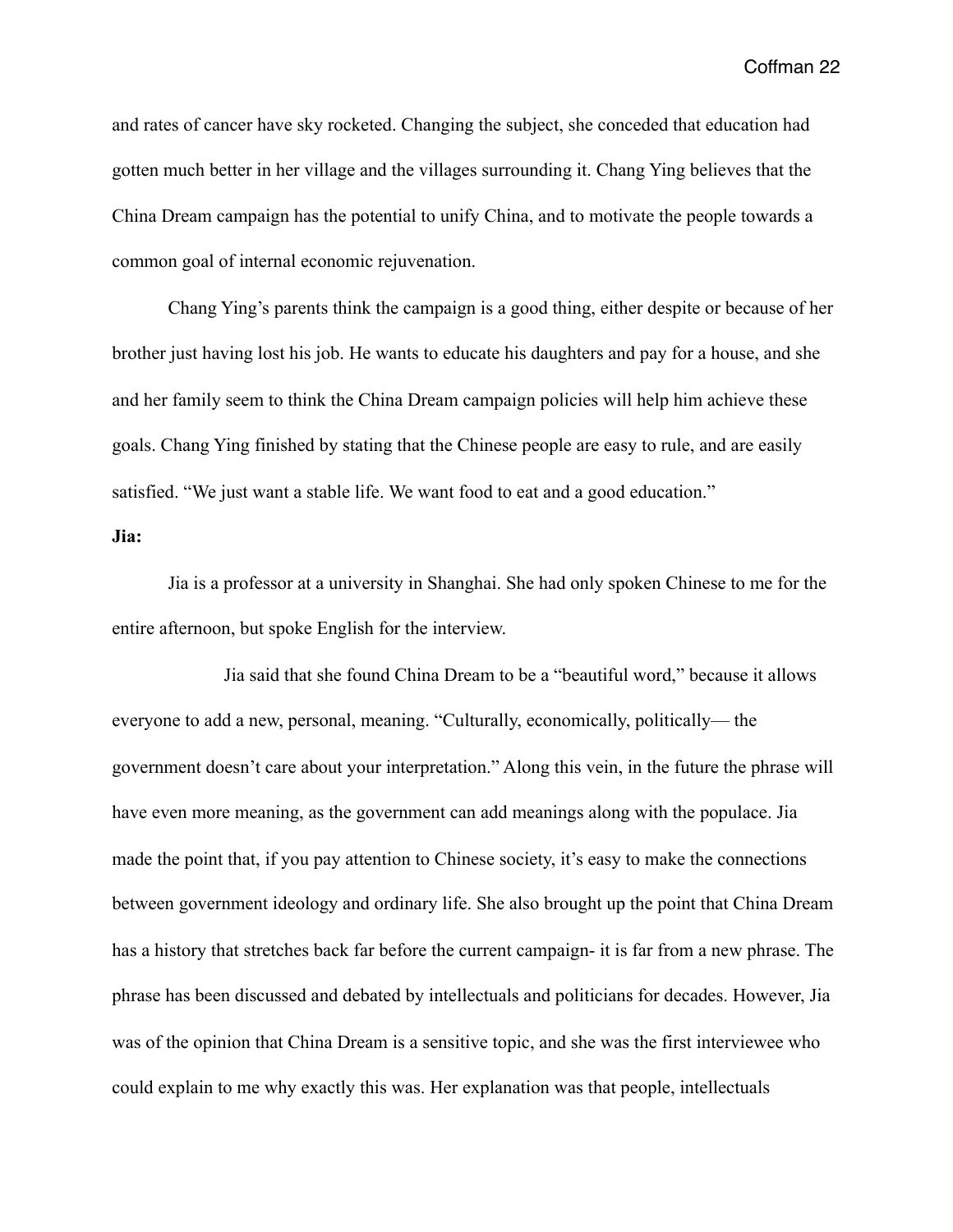especially, have added "constitutional politics" to the phrase, which was not what the government had wanted. Besides the inherent political nature of a campaign run by the government, Xi's government hadn't wanted to imbue the campaign with a constitutional nature. This was not supposed to be a campaign that sparked a change in government policy— it was supposed to inspire the people to follow the government line for their personal good and the good for the country.

 I inquired as to whether Jia considered China to be experiencing a rejuvenation. She replied that she thought that, economically and culturally, yes, but not politically. She cites the influx of Western people into China as one reason for the economic and cultural rejuvenation of the country, as well as global institutions such as the Confucius Institute. Jia presented an idea that I had never previously encountered. She stated that China Dream is a nationality, which echoed Meng Yao's opinion. Confused, I asked her to explain. She stated that China Dream has a "huge connection" with history, and no matter one's political status within China, everyone accepts it. Everyone wants China as a nation to become stronger, and more prosperous. When I inquired whether she thought that the employment of the campaign would promote unity within China, Jia took to the idea, and agreed that perhaps it would to some extent, and that it might make people stronger, and more "together." She is, "puzzled by the reality of China today," and thinks that Xi Jinping raised this saying because he wanted to unify China. However, she also thinks that people, especially in Shanghai, want to lead individual lives, and don't want unity because, considering China's recent history, they are afraid that more unity, especially as enforced by the government, will reduce their freedom.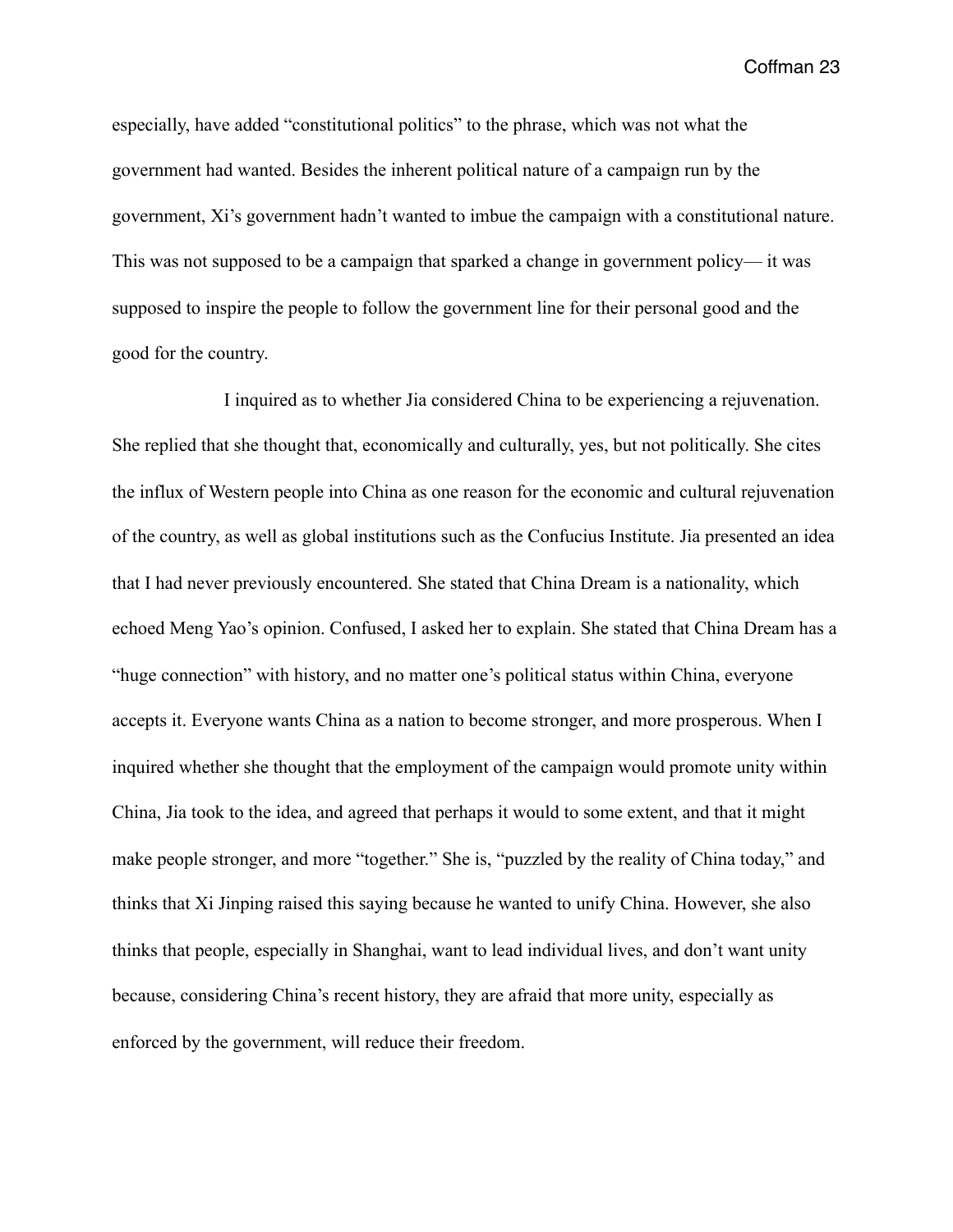This led me to question Jia whether the phrase "China Dream" itself is strictly or inherently political. She responded by saying that in newspapers and media it's strictly political because they're required to follow and promote the party line, but to the individual it's not a political phrase. China Dream is an all inclusive phrase with many facets. In fact, people often make fun of it, saying that of course they want President Xi's dream to come true, but "it's just a dream, and how can dreams come true? Does he want us to sleep more?"

 Jia is of the opinion that not much will change. She believes that the campaign may achieve something, but she doesn't know or care to guess how much, or what it will affect. She really hopes that the country will gain global perspective, and thinks that every person has this dream.

 As for her personal dream, Jia wants to live with less economic and social pressure. She really emphasized the burden of the pressure the denizens of Shanghai feel, and that this pressure makes it so they can't enjoy their lives.

 Both Li Fen and Jia referred to the family, the country, and the government being inescapably intertwined. On this matter, Clark said in regards to authoritarian governments, "A head has power over the limbs, so the government has power over the people. But the government and people are organically bonded together and thus the state is fused with the nation. The body of the state is pure, purged of internal diseases and immune to external contaminations," (71).

## **Li Fen:**

 In a small apartment shared by one couple and a young woman who works with them in Putuo, Shanghai I sat with Li Fen on the couch. She seems very glad to speak to me, but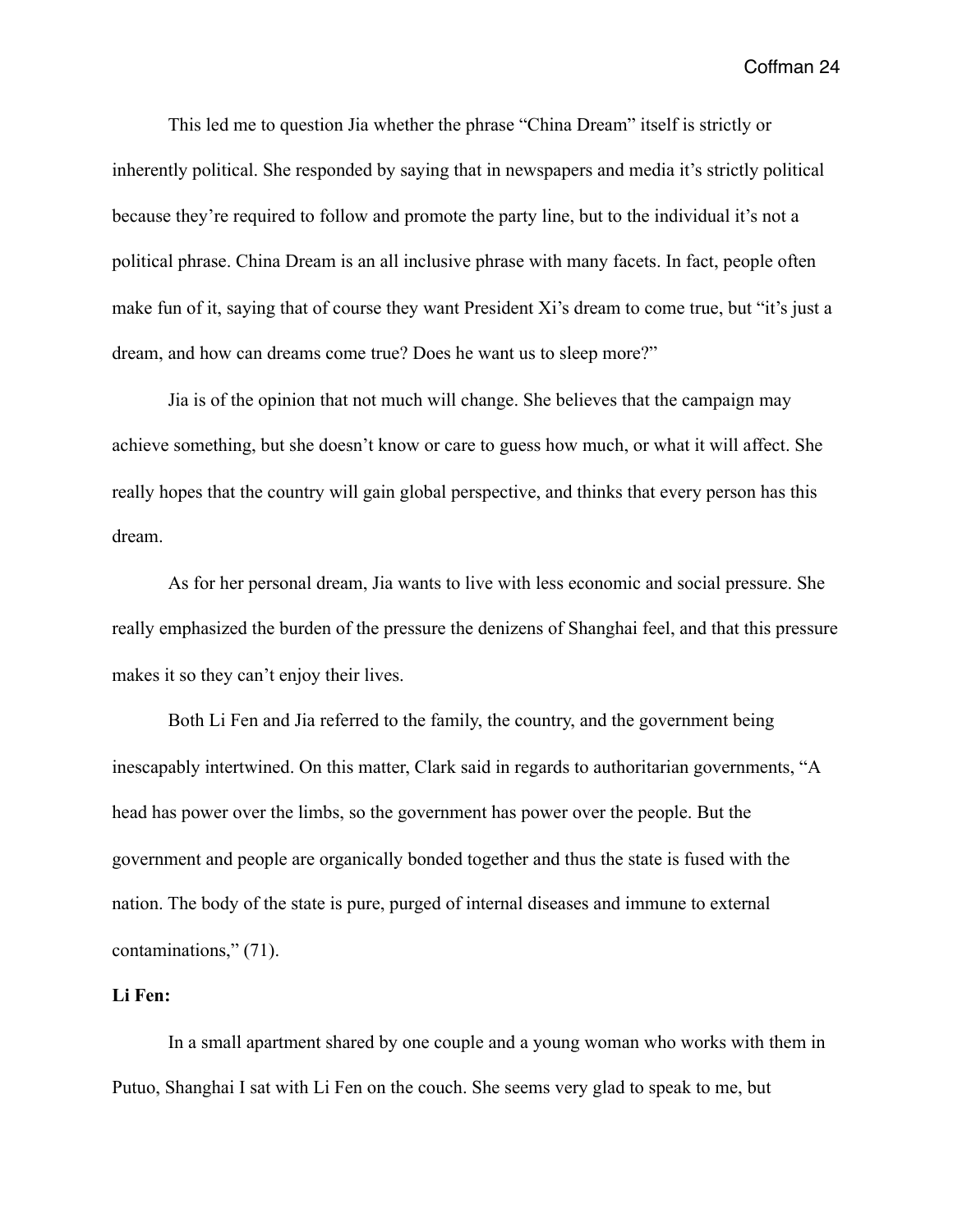cautious, especially since her husband has warned her not to share her real name, and has asked her many times to ask me about what sort of personal information will be included in the interview and paper.

 The first question I asked Li Fen, unsurprisingly, was if she had heard of the campaign. She replied, "of course, yes. Of course." She harkened back to Hu Jintao's "harmonious society" slogan by saying, "I'm not quite sure what it is about, but I guess it's about building a harmonious society… stepping towards the next phase of communism… But now our society is still in the first phase of the 'elementary' stage of the communism ideal…. So I have never paid attention to what the Chinese Dream is about, but I can kind of guess what it is about."

 Li Fen's Christian faith is integral in her dream for China. "Because I'm a Christian, and I'm very compassionate about the development of Christian energy in China. So you can say a big part of my China Dream is to see the day when Christian believers as well as Catholic, believers of other religions, can freely chose what they want to believe, and they can form churches, form fellowships, form religious groups legally. Because now in China only the three self-churches are legal. Only the big churches recognized by the government are legal. While those much smaller ones, those family scale groups, are actually illegal. Because you are not allowed to participate, or to organize any religious practice, service, outside of an official church building. So my dream for my people is mainly about that religious aspect. More religious freedom. And less brainwashing from the school education."

 Li Fen thinks that China is experiencing both social and economic rejuvenation, and that the campaign is very much focused on encouraging this rejuvenation. "Because we have been developing very rapidly in the past 30 years. No war. And everyone is focused on economic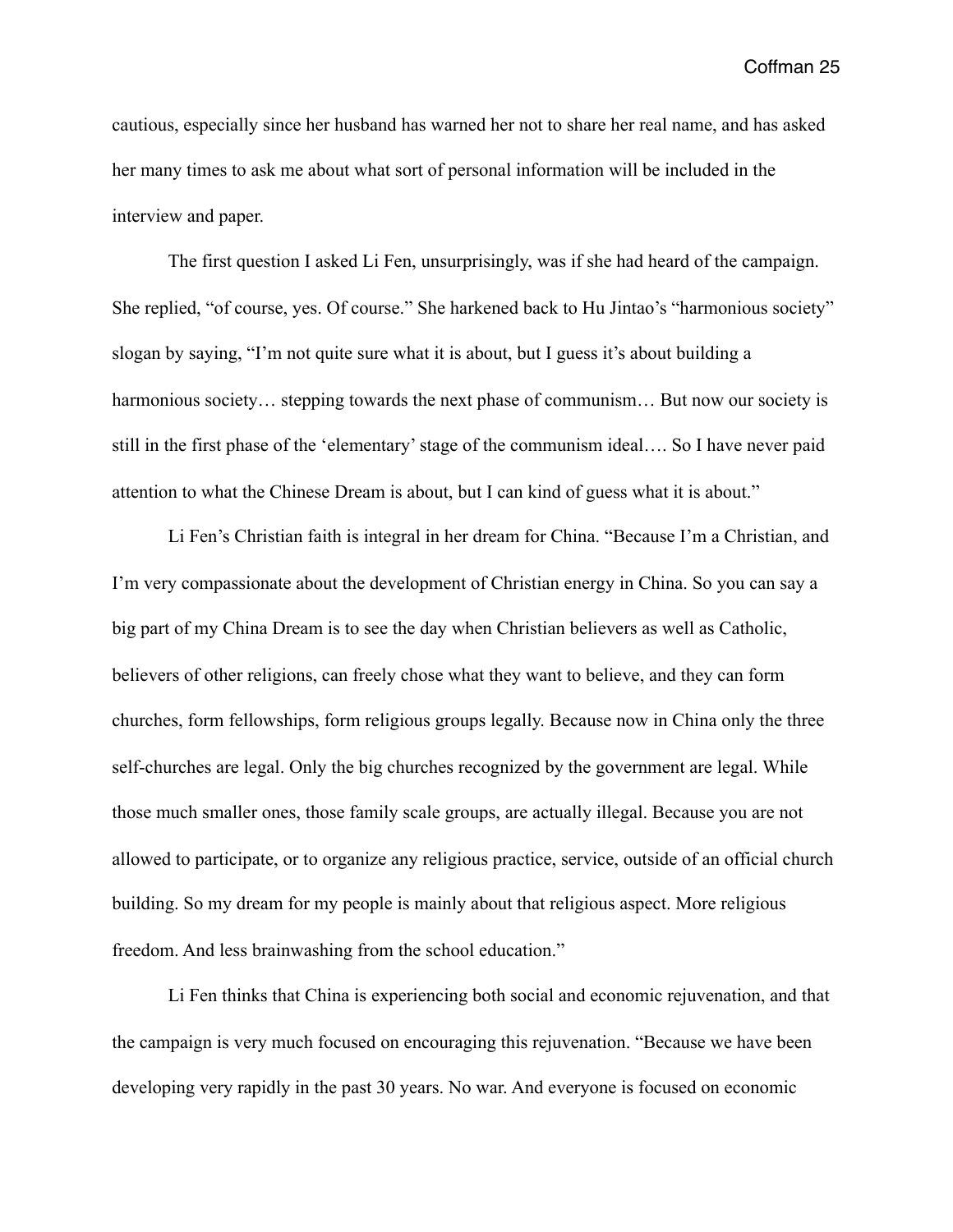development," Li Fen cited as her reasons for this belief, "and many things are being restored. We now enjoy a higher international status. So, if we don't get involved in another war, if we can keep this pace, I believe more things will be restored, will be rebuilt."

 As an extension of this, I asked Li Fen if she thought that the campaign would lead to an increase in personal freedom. There is a small range of freedom in China, and freedom always has limits. These limits can be expanded or shrunk, but there are always limits. Speech, she says, will be censored until the internet is no longer censored, and she believes the internet within China will always be censored. In Li Fen's words, they have, "the power and the right to mute too much noise." Li Fen went on to explain that, in the past, when a smaller government within China who didn't place bans on freedom of speech, they were considered to be weak. These restrictions on speech and expression "enhance short term strength," according to Li Fen, but, perhaps, she thinks, weaken the government's chances at consolidation of long-term power.

 Li Fen, for all her pessimism about the future of personal freedom with China, is surprisingly optimistic and grateful in regards to President Xi's efforts, through the China Dream campaign, to energize and rejuvenate the country. She considers the campaign to be a genuine effort. By setting goals, even relatively abstract ones, Xi is aiding in motivating his country forwards. Li Fen pointed out to me that the destiny of the CCP and the destiny of the country, at this point and in the foreseeable future, are intertwined. "China Dream is a good thing!" Li Fen exclaimed, almost as if it were the first time she had consciously had this thought. It will bring people together, she went on to say, but considered the fact that the charm of the campaign is greatly covered by the fact that it is being advertised through political propaganda. She doesn't think people spend time thinking about political propaganda, even though China Dream is a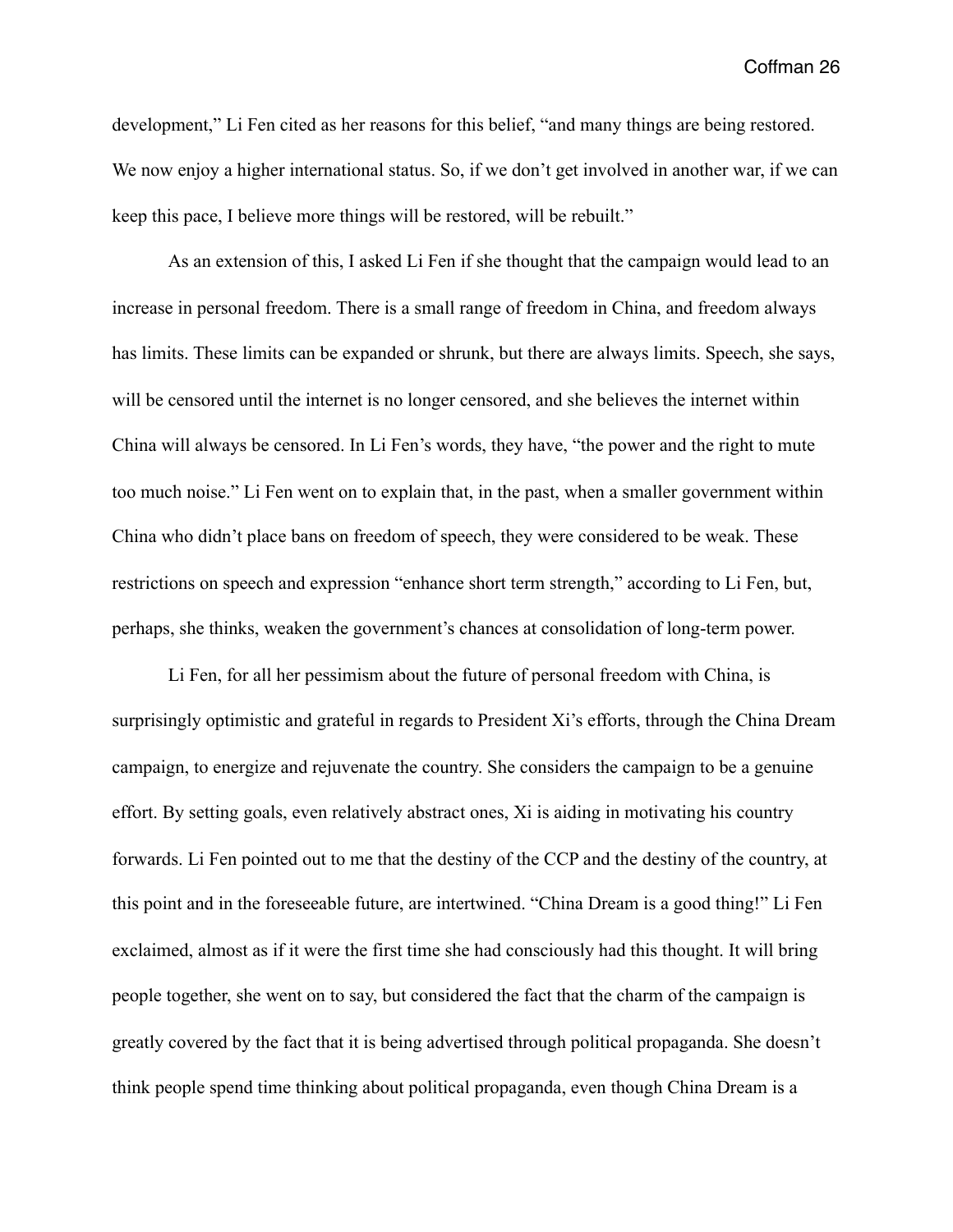"good goal." This leads to the assumption that, should the China Dream ideology be presented by an institutional other than the government, people might be more receptive, and spend more time and effort consciously working towards the goals.

 Li Fen brought up without prompting her idea that the government should control housing prices. Her argument was that, as stability was her core tenet of the China Dream, and she believed this was the same for other citizens of Shanghai, the government should control housing prices to promote stability. Currently, housing prices in Shanghai are inordinately high. Li Fen was very concerned with the idea that people shouldn't have to work so hard to just to own an apartment. She emphasized how difficult and stressful it was for the citizens of Shanghai to pay rent for even a small apartment, let alone own a home.

 Li Fen thinks that the "Dream" of the common Shanghainese is the ability "to pay for a house, a car, their children's education, and still be able to save money, "to do fun things," and "things they want to do," such as travel. This is what Li Fen refers to as, "a healthy life." She made a point of emphasizing that this accumulation of wealth should be used to "improve themselves." She believes that people should invest in themselves, not in the stock market. This sort of stability is what Li Fen believes is the common dream within China's family based society, and owning a house is the concrete base for this stability.

 However, Li Fen's personal China Dream is not that of home-ownership, or centered around family. She explained to me that both her and her husband's parents are very openminded and liberal, and have encouraged them to follow their own dreams instead of being tied down to the goals of home, children, and family. Li Fen's dream is centered around helping others, and making others happy. To do this, she wants to continue investing in herself. She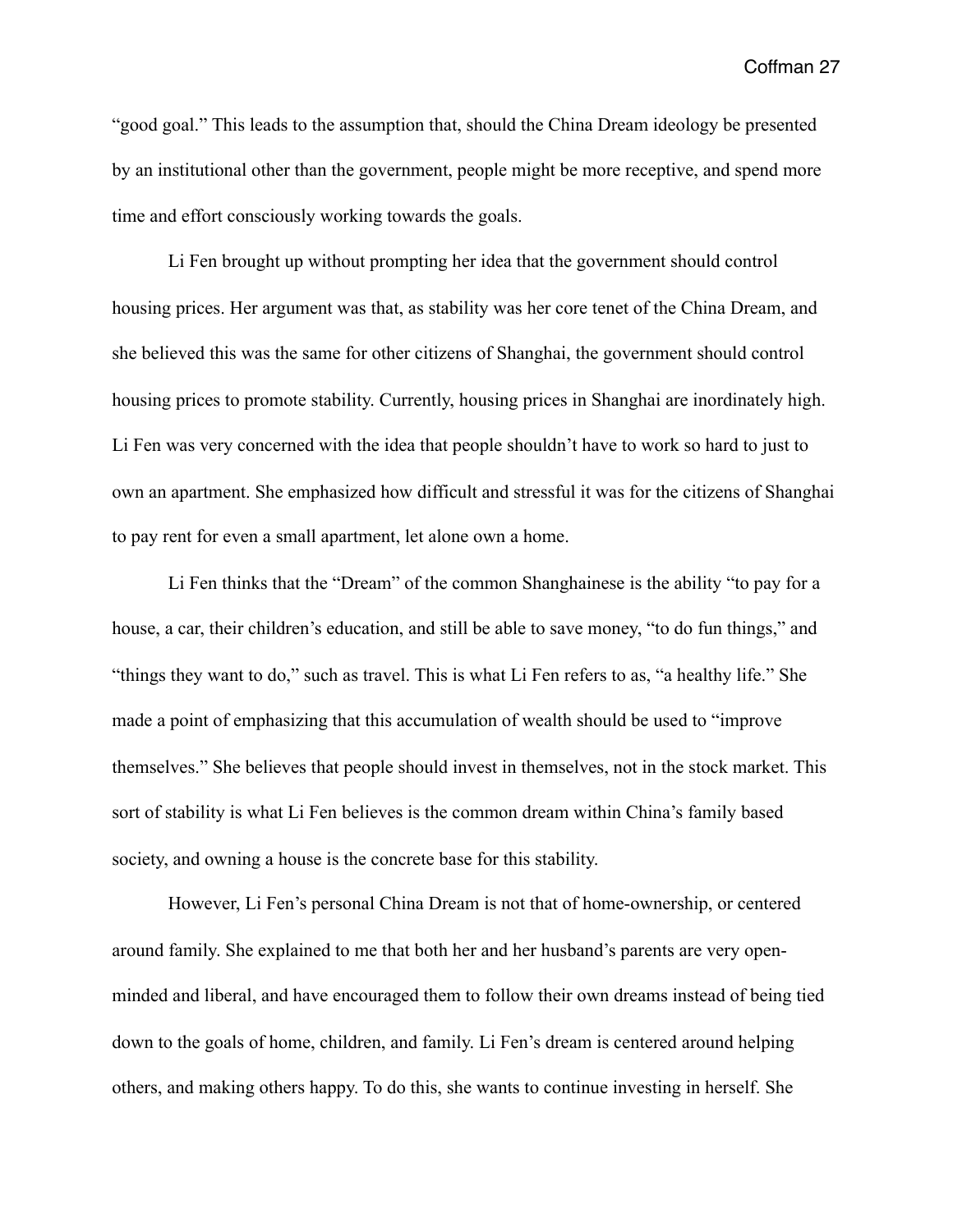wants to do this largely through spreading her religion and encouraging "spiritual wisdom", in which she finds great comfort, happiness, and strength, and also wants to continue "improving herself" through books, travel, and other personal experience. She believes that the smarter and more experienced she becomes, the more people she can help, and make happy. By knowing God more deeply, she explained, she could know the world more deeply, and help more people.

## **De Lun:**

 De Lun was anxious, and as the full-time pastor of a small family church, he has every reason to be worried about the local and provincial governments finding out about his church. While he agreed to be interviewed, and willingly signed the consent form, it seemed very much like he was allowing himself to be interviewed as a favor to his wife.

 De Lun knows of the China Dream campaign, and thinks he's seen the propaganda once or twice. I inquired as to the purpose of the campaign. He responded that people need a goal for themselves and the country, as a "life without purpose is empty." People need hope. He considers Xi Jinping's China Dream to be one of a prosperous China, a China with an improved standard of living, increased unity of the country, and the rejuvenation of the nation by becoming globally influential, specifically in international relations, and receiving respect from other countries most specifically from America. Along this vein, De Lun thinks President Xi wants "to be able to say no to America," as this would fortify the political status of the CCP.

 De Lun's own dream for China was expressed in a plethora of vague platitudes, such as "liberty, freedom, democracy, freedom of speech," which echoes the virtues listed on the propaganda.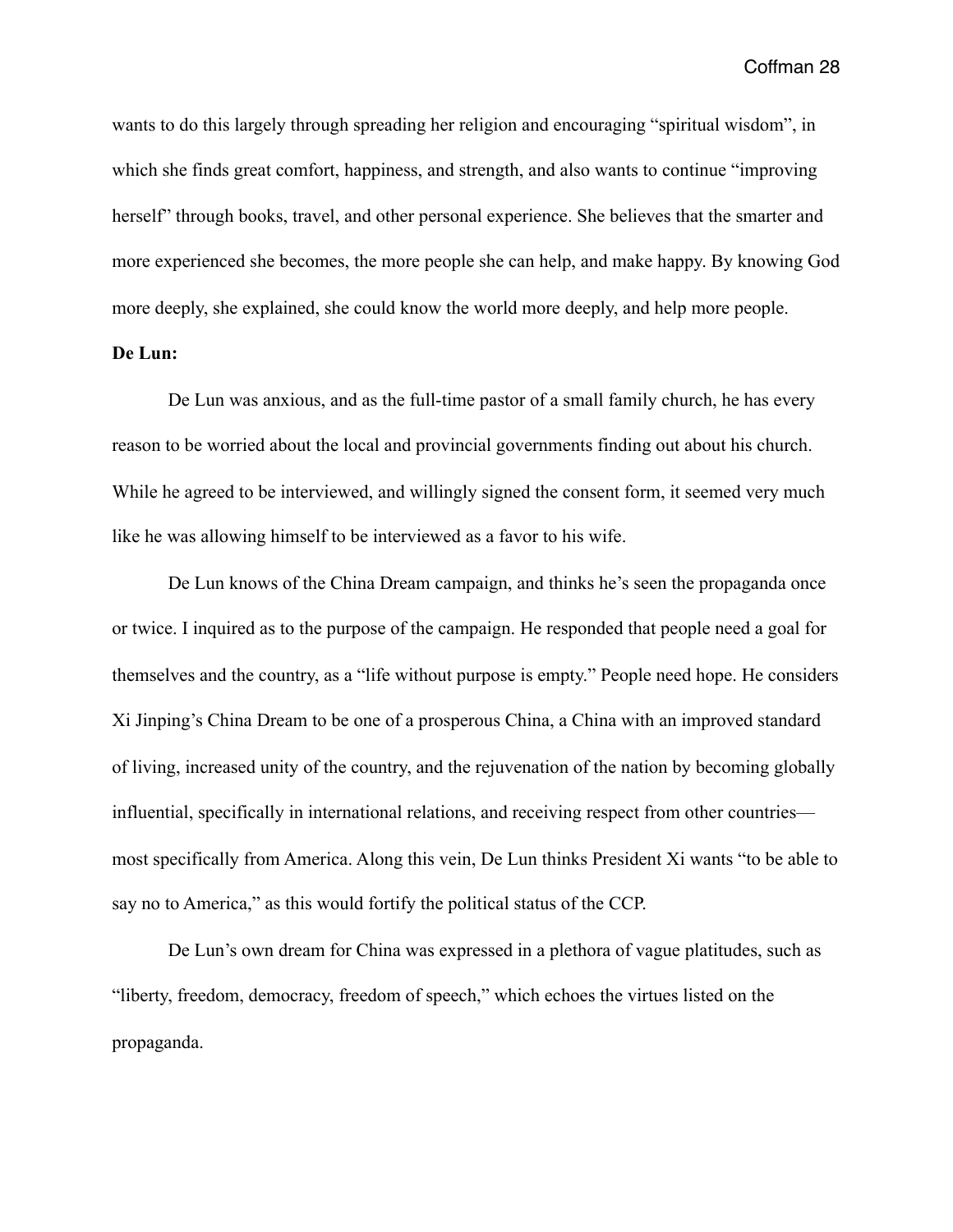De Lun believes that the national rejuvenation of China will take the path of political reform. Because, De Lun stated, without political reform further economic development will be hindered. In addition, a lack of equality and a fair judicial system will hinder societal development. Therefore, China will achieve rejuvenation, according to De Lun, through a change in laws and political liberalization, as well as an increased emphasis on education and creativity.

 He believes that Xi's dream may or may not develop unity within China. He says the "dream" itself is a good thing, but if it's not achieved or there's no obvious evidence of it being achieved, then Xi and his faction will be in trouble, and their credibility will be shaken. De Lun doesn't think that people pay much attention to the propaganda or the campaign, because they haven't experienced any tangible benefits as a result of the campaign. "People need to feel that they're becoming richer," De Lun said, "but they look around and ask 'who has become rich?'" **Dai Yu:** 

 I met with Dai Yu for dinner near her university. She's a good friend, and we chatted for a while before beginning the interview. I've always known her to be a bit cynical, but very amusing. She didn't disappoint. She always manages an uninterested detachment while having a strong opinion on important matters. She declined to be recorded.

 Like the other interviewees, Dai Yu couldn't immediately name where she'd seen it, or even what she'd seen. "I think I've seen it," she replied, "but not very often." She went on to say it was all very vague, both her memories of the propaganda, as well as the words on them. Besides thinking she may hear the campaign spoken of on the radio in a taxi from time to time, the only distinct impression she could impart was having seen a billboard on a wall as she passed by on a bus. The words China Dream were written very big, "so everyone can see them," along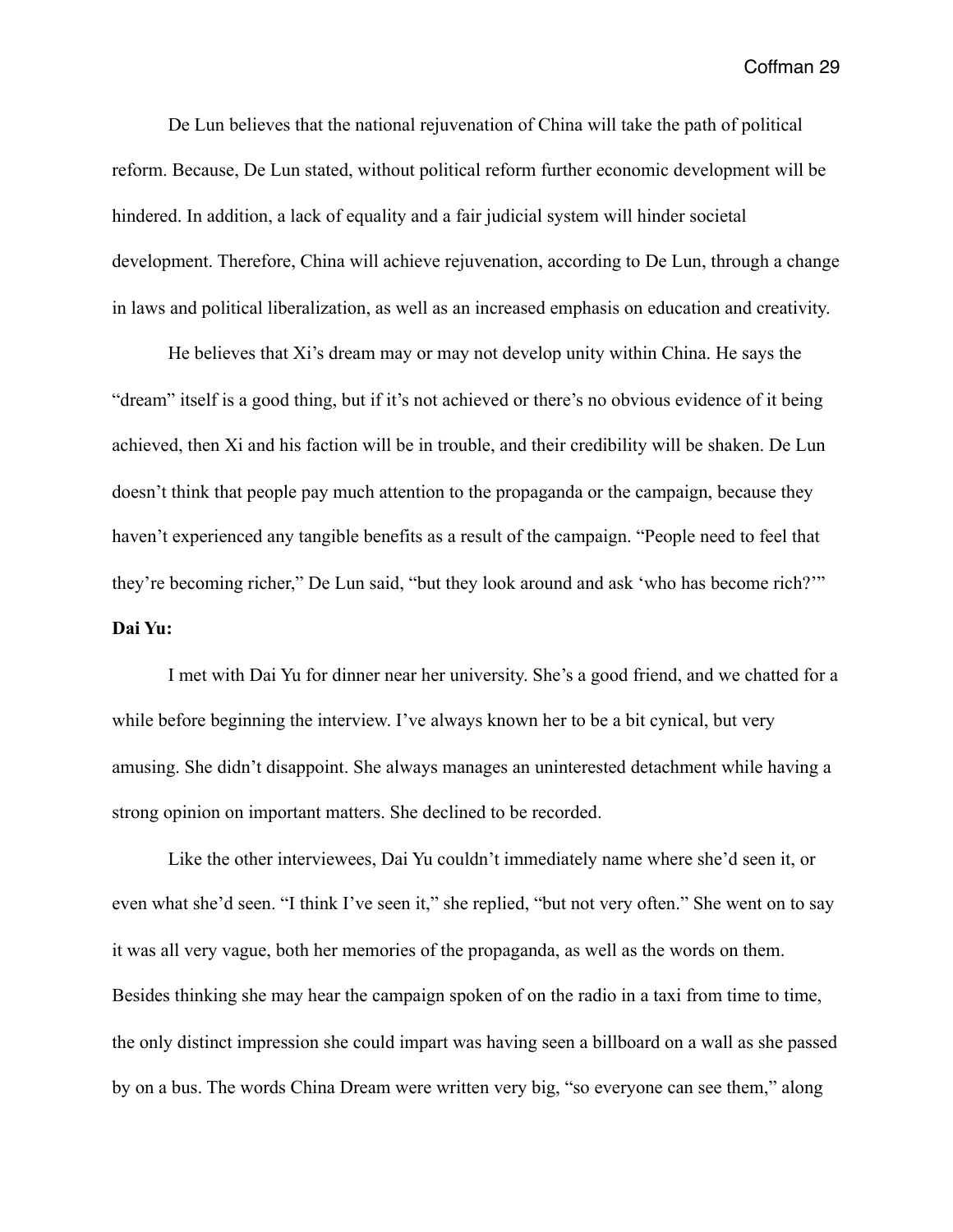with a few "contents of the Chinese Dream," meaning the traditional virtues, but couldn't remember the specific words. She did remember that, at the time, it had seemed "kind of dumb" to her. She explained that China has long had a tradition of writing key words the government wants people to keep in mind on the wall for every passerby to see. She considers this practice old fashioned, and it reminds her of twenty years ago when, "we were not so developed."

 She professes to not really understand what the China Dream is, or what the government says it is, and laughed before saying that she doesn't think the government knows either. When asked what she would say it was if she had to guess, she replied that it would be to achieve sustained and better economic development, to improve on the environment and rampant pollution that plagues China, and to address some of the "serious social problems," like improving medical care, the educational system, and poverty levels. She went on to say, when asked whether she believed that the China Dream campaign was a genuine effort on behalf of the government to improve the country, that is *was* a genuine effort, if a less than efficacious one, and that the goal for the China Dream was ultimately to improve the standard of living for everyone, "from all walks of life." She concluded that the China Dream campaign would probably help the people of Shanghai to some degree, but can't speak to the degree of this improvement.

 Dai Yu stated that part of the China Dream includes the desire on the part of the government to increase individual freedom in order to increase personal potential, thus improving the efficiency and growth of China's economy. As a college student, she says she's already experienced a significant change in message from the government in this regard. The government and school officials have been encouraging students on her campus to create start-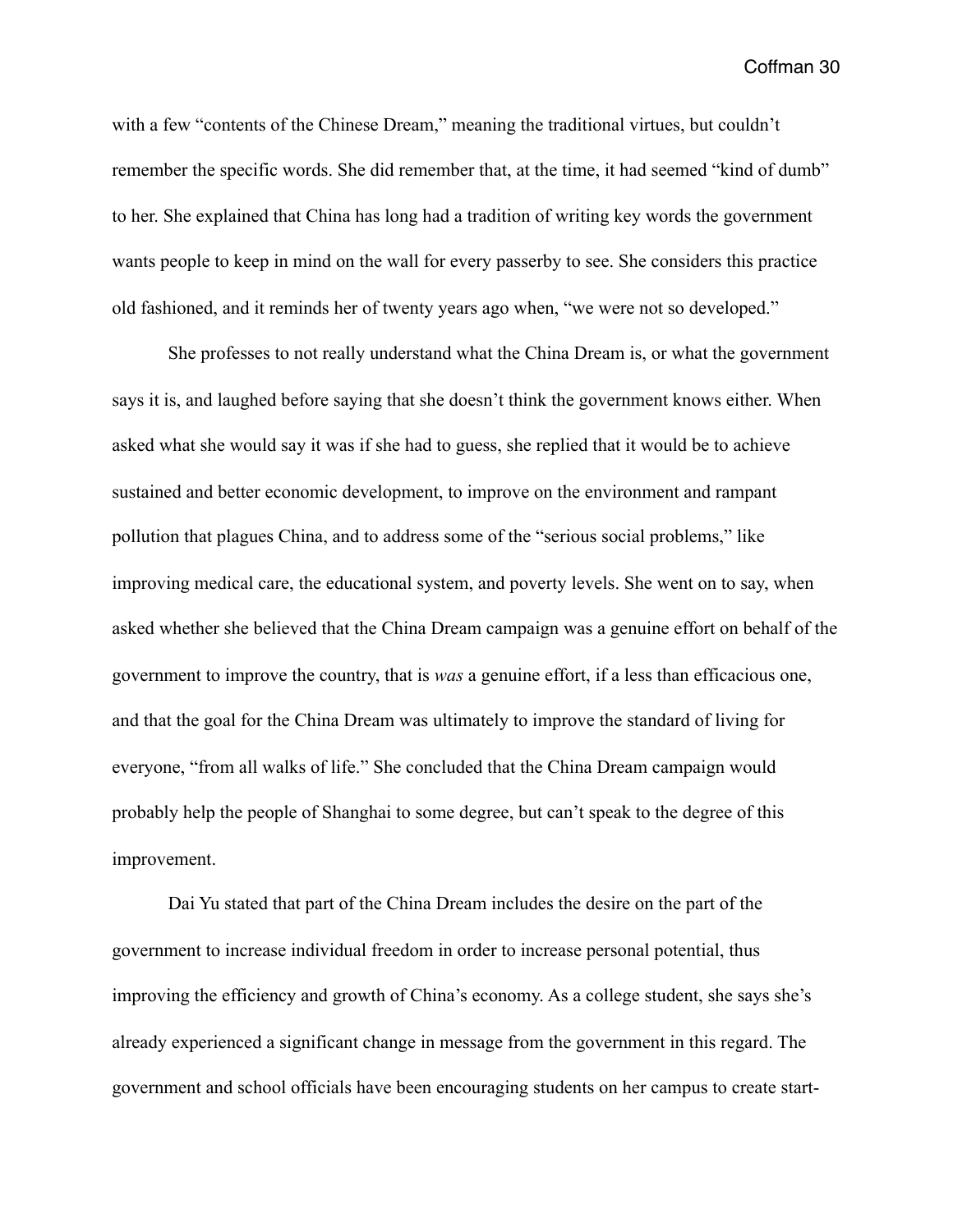ups, to be more creative. The value of creativity has become a common theme on campus. However, it must be kept in mind that the call to be "creative" is a direct effort on behalf of the Party, which inherently undermines the idea of personal initiative. The call for creativity finds genesis in the government's desire to spur economic initiative among citizens.

 When asked about the effect of the "hina Dream campaign on Shanghai specifically, Dai Yu stated that she believes Shanghai, out of all of China, will be most affected by the campaign. This is because Shanghai is the "most international city within China," and so has the most opportunities of any city in China. She gave the example that, "all trendy things start here," meaning fashion trends, electronic trends, and so forth.

 I inquired whether Dai Yu thought that China and Shanghai were experiencing a period of rejuvenation. She responded with a quick yes, and cited once again the international nature of the city. Because Shanghai is an international, integrated city, and because of easy and increased access to the internet, the citizens of Shanghai are exposed and have access to plenty of information and ideas from all over the world. This results in the citizens becoming more globally aware, and more conscious of what they really want to do. In fifty years Dai Yu believes part of the China Dream campaign will have been achieved within Shanghai, but because its very nature is so abstract and nebulous, the entire "dream" can never be achieved— "there is always something waiting to be improved," Dai Yu finished thoughtfully, "China is developing exponentially."

 Dai Yu's personal dream in regards to the campaign is to have the opportunity, freedom, and right to pursue what she wants to do. In addition, because she's a student herself, she has "wishes for the younger generation on education matters." She hopes that education in China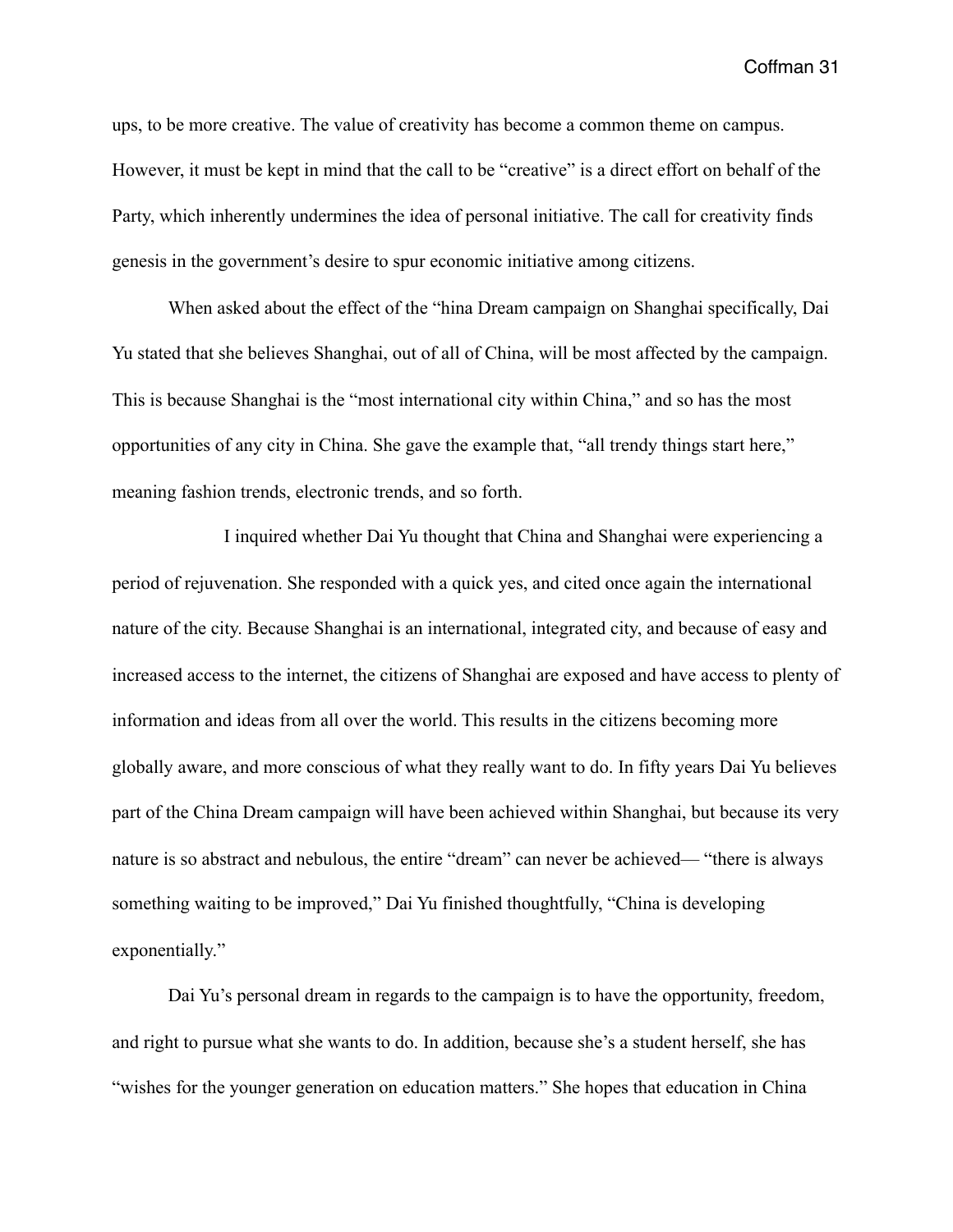will improve, and hopes that she can join in changing and helping the system to improve so that the next generation of students will have more and better opportunities. Ultimately, she wishes that they can see the world for themselves.

 Her dream for herself is to escape the limitations that the bias within society in regards to marriage, home-ownership, and pregnancy places on her. She wishes to not be defined by what path she chooses in life. Instead, she wants to continue "unlocking [her] potential."

 For the country, she holds the dream that one day they'll stop talking "vividly or jealously of America and the European continent." "Oh look," she said with a hint of sarcasm, "they're so rich, they have so much freedom, the moment they're born they're superior to us." She doesn't mean this to mean any sort of inherent superiority, but references the privileges that those born in America and Europe are granted from birth. The western world hears so much about China's rapid economic development, and as a result often forgets that most of the Chinese population is poor- very poor. It is only now that China has begun to develop a middle class, and even this middle class would be considered, in terms of wealth, poor if they were in America or Europe. Dai Yu expressed the wish for China to catch up economically and socially to its western counterparts, so they can, "be proud next to America and Europe." She insisted that China could and would achieve this through economic development, and an improved education system, and that these changes needed to find genesis in government policy and action.

 Dai Yu said that the government had always been a group of people who treated the populace of China like fools, and always tried to hide truths. However, now more people have access to the plethora available on the internet, and the government has begun attempts at transparency. She hopes that this will result in more personal freedom.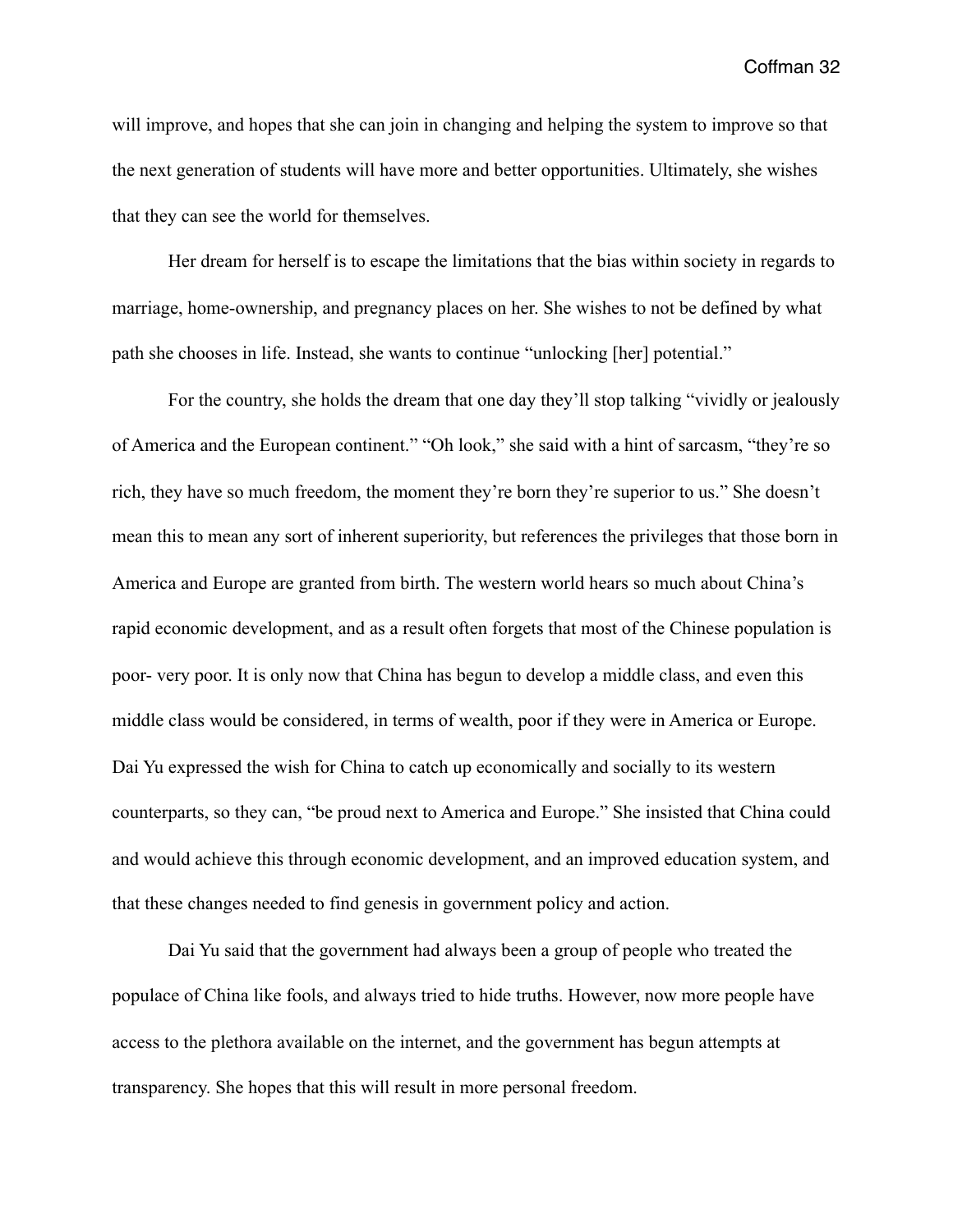## **Hui Zhong:**

 I interviewed Hui Zhong in the same small apartment I interviewed Li Fen and the rest of the church group. He waited patiently as I interviewed Li Ling, and when his turn came he was eager to take a seat across from me and get the interview started. He was remarkably well informed, and seemed amused as he recited the party line. This is clearly a topic he'd considered before.

 Hui Zhong assured quickly that he did know the China Dream campaign, and he's seen the propaganda posters around. When asked to define what the campaign was, he responded confidently that it was a "political vision proposed by President Xi Jin Ping at the eighteenth national conference," that is proposed to be achieved by the year 2049. Officially, the campaign is supposed to achieve national rejuvenation, but in reality, according to Hui Zhong, it's supposed to "surpass current living conditions," and that in a general sense, the campaign will be accomplished when all people in China enjoy a much richer life. However, as Hui Zhong went on to explain, China Dream means different things to different people. Every individual has a different explanation and understanding of the phrase, and as such, the phrase is continually expanding.

 On the topic of national rejuvenation, Hui Zhong stated with what I quickly came to understand was his trademark clarity and intelligence, that the pre-condition of national rejuvenation is that the country is at a low point. He explained that China has suffered a lot in the time since World War II, and that as the last century was one of war, China had lost large swaths of territory, and a large section of the population to war, famine, and conflict. "We need to recover," he said as he finished explaining these pre-conditions. In an interestingly nationalistic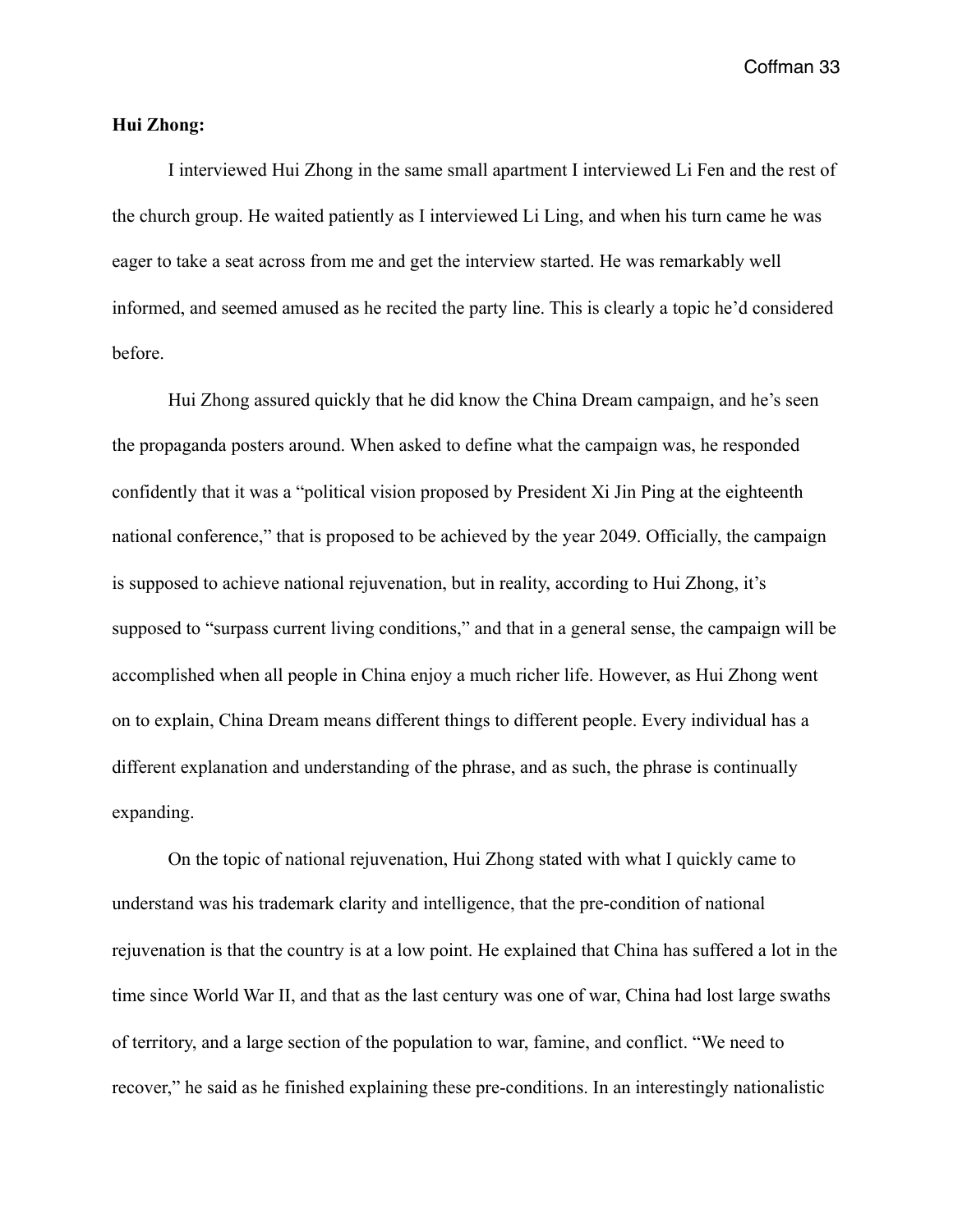stance, he argued that while he knows China can't expand its territory now, the Chinese people needs to protect what they have, work to accumulate wealth, and improve their level of knowledge on a national scale. "This is the foundation of rejuvenation." I couldn't tell if he was speaking of his own dream for the nation, or still extrapolating on the goals of the China Dream campaign. Most likely the two hold remarkable similarities. Whomever's goals he was discussing, Hui Zhong said that the goal was to make China "special" again, to re-establish China's core values, "those values that make our nation different," through a continuation of "good traditions." He is of the opinion that the Chinese people applying these traditions and values to work, life, and education would be a huge success.

 And yet, Hui Zhong doesn't hold much faith in the efficacy of the China Dream campaign. He thinks that, with the campaign or without, by the year 2049 China will have a higher standard of living, and will have improved over all. "I'm not a nationalist," he professed, and explained that, because China is ruled by a single party system, any improvements that could potentially be made are restricted, or limited, and he doesn't see how much they can improve from now. "People need a goal" to look forward to, he asserted, and therefore every leader, "no matter who he is," must depict a goal. Therefore, the China Dream campaign will "definitely" help to unite the Chinese people by giving them a common goal to work towards. Despite this opinion, he doesn't think that people give much consideration to the campaign. "Because it is a political campaign, people don't spend lots of time talking about it," he expressed, which I found to be a common thread of opinion among interviewees. Even so, he thinks that everyone is working hard to achieve it. "As long as you have a goal, and you're working for it, then you're working for your own China Dream. It can be big, it can be small."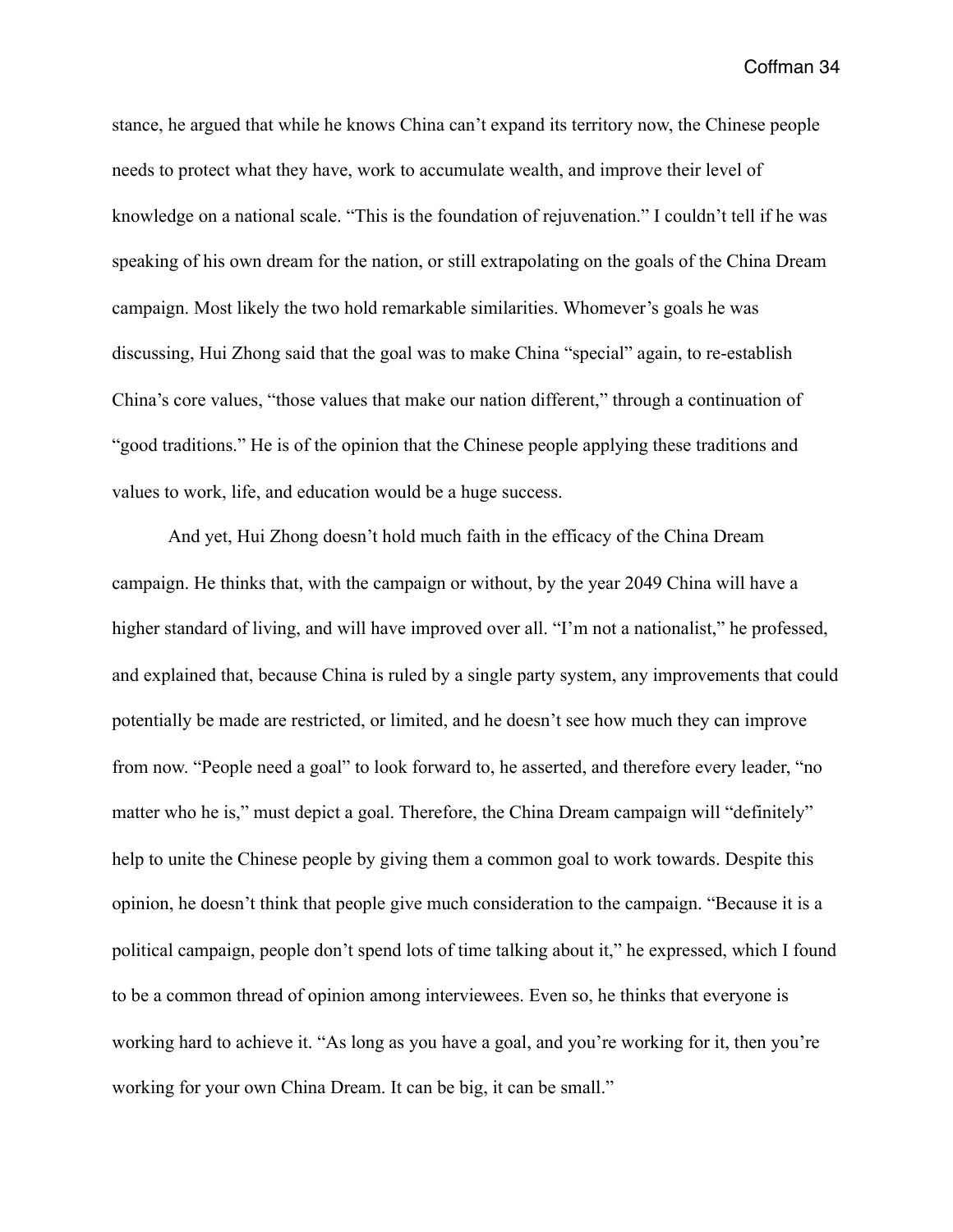Hui Zhong's personal goal for himself and his country can be summed up by a dramatic increase in personal freedom. He wants the religious freedom to attend his own church, and to be able to evangelize. He wants more space for his children and the next generation to develop, and less societal pressure from both his family and the conservative factions of the CCP. He wants the Chinese people to have more opportunity to discover themselves and to do what they're truly interested in.

#### **Bo Hai:**

 I interviewed Bo Hai in a coffee shop in the Shanghai suburbs, on an old shopping street surrounded by traditional buildings full of boutiques, small cafés, tourist shops with trinkets. As the day gets older, a night market begins to set up. Bo Hai is a college student, and has spent many years in the United States.

 As always, I began by asking if Bo Hai had heard of the China Dream, though I used the Chinese phrase 中国梦. He responded by saying that he has, but he's "not super familiar with it," though because his younger brother "used to have homework about 'China Dream', [he] did some research about it." Despite his research, he still doesn't profess to understand much about it because "the language is so political and [he didn't] want to waste [his] time understanding it." I inquired as to why it would be a waste of time to understand the campaign, given that it has the potential to influence government policy. Bo Hai responded to this by explaining that the points of the campaign are "pretty abstract," and so he doesn't "really care as much." This brought to mind once against that the campaign might be intentionally abstract for the purpose of allowing each citizen to form their own definition and dream, and so that any government action could potentially fall underneath the label of the China Dream campaign. Bo Hai was of the opinion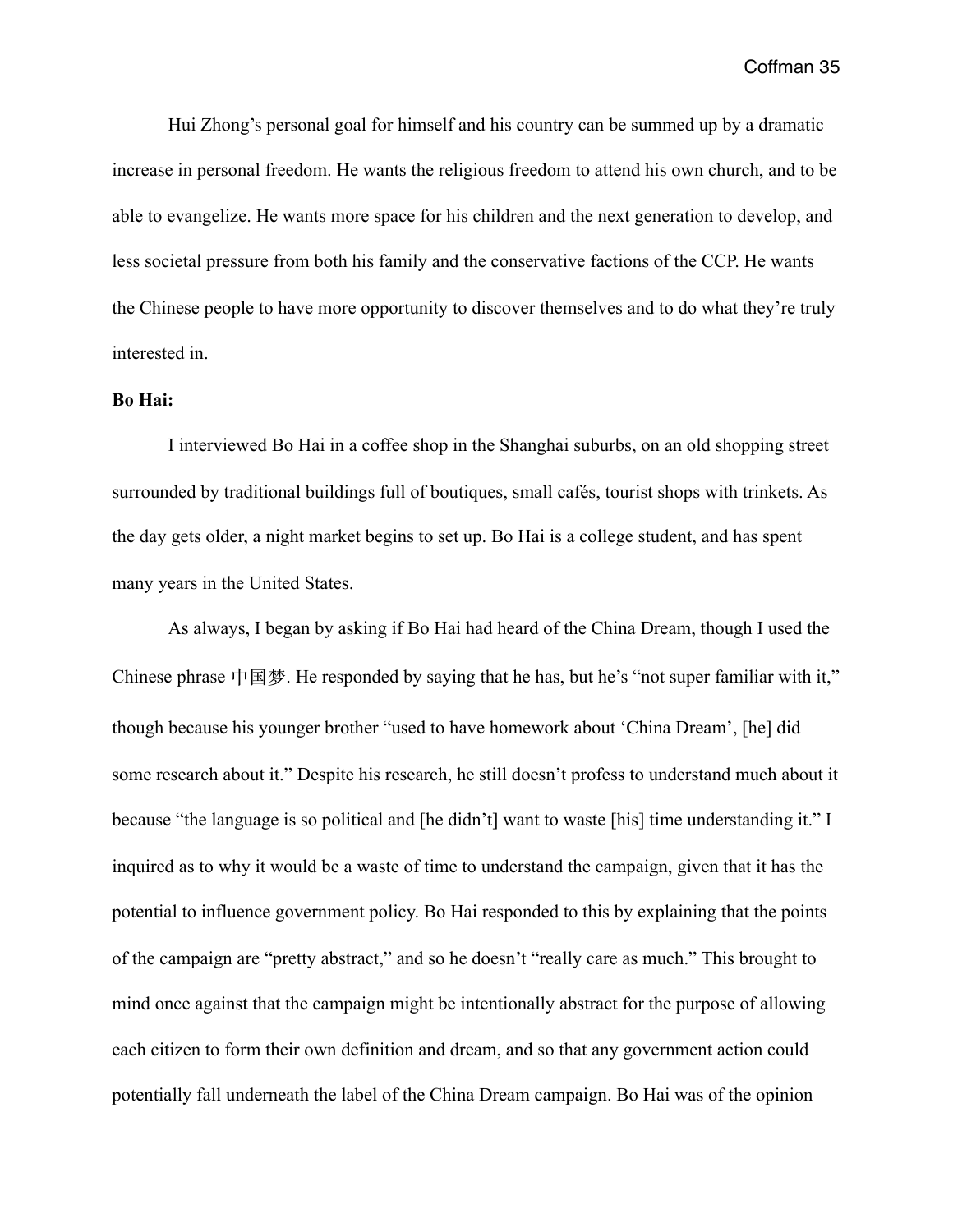that the vagueness of the campaign served the purpose of allowing "different people" to have "different interpretations."

 Bo Hai posited that the government defines the campaign as an effort to "over all make Shanghai, or China in general, a better place, especially make the people care for each other, and make the city more civilized." The idea of Chinese people viewing China as something of a "third world," and "undeveloped" country surprised me. I inquired what he meant when Bo Hai said that the government would want Shanghai to become more civilized. He responded with examples of the messiness of traffic, and said in relation to subways, taxis, and private cars, "the transportation is messed up. Like it's not very well regulated… For example, taxis, so many cars on the street, and they kind of cut into the roads, and that will make the transportation pretty messy. And the subway, too. People pushing each other, and shoveling into the subway, so I guess that's also the point. So even though the words are kind of abstract, people definitely have their own thoughts about it."

 Despite Bo Hai's understanding that the campaign employs a purposeful vagueness, he thinks that the campaign might indeed tangibly achieve its goals. "For example," he started on the topic of encouraging people to consider and follow the campaign line, "in my brother's school the teachers make parents and children do research about China Dream, so I think that was a way… [to] make people in Shanghai think about [the China Dream…] And also by advertising China Dream on the street, in the subway, or in the elevators, people definitely will think about it." Curious about what Bo Hai considered both the state's and the people's goals to be, I asked him if the propaganda would work towards encouraging the realization of both, and what exactly those goals would be. He gave only a cursory answer, responding that when people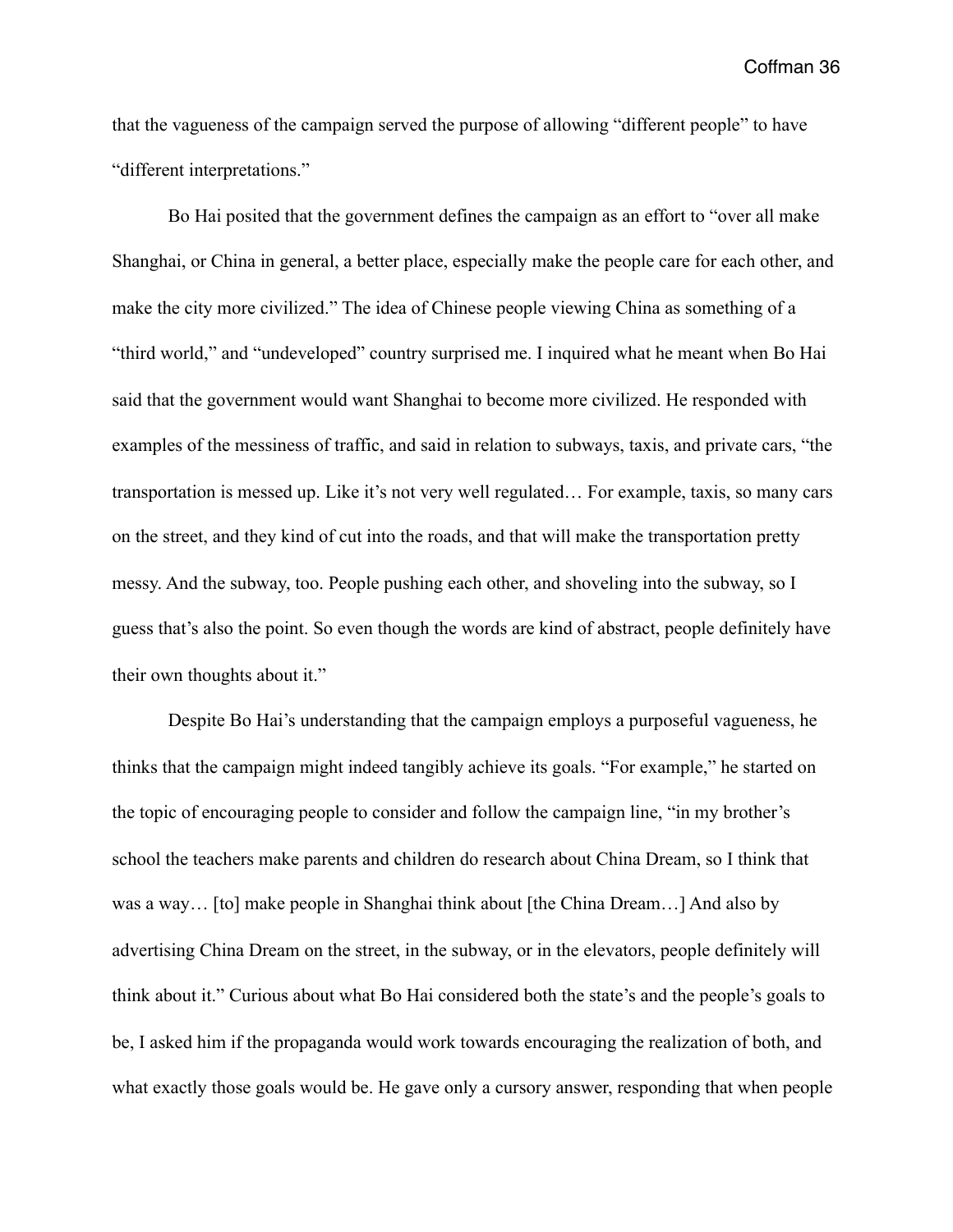see the propaganda for the first time they view them, "from a national level," and if they decide to consider the messages more deeply, they might "think about themselves, [and] make it very personal, very detailed.

 On the topic of rejuvenation, Bo Hai began with stating that many Chinese people are nationalistic, and wish to return their country to the same level of power it had achieved in the past. "So when they think about China in the past, they will think that China is a powerful country, but for the past centuries it's [more] like… [a] developing country? So I think, at this point, a lot of Chinese people, including the government, they think about how to make the nation stronger, and [want to make the country] stronger both economically, or socially. So I think China Dream has that purpose." Bo Hai defined "socially" as improving overall welfare, increasing care for the geriatric population, and enacting educational reform.

 I pressed forward on the topic of nationalism and asked whether he thought that the campaign would cause people in Shanghai to become more nationalistic, and if he thought that the campaign would promote unity among Chinese citizens. He thought yes. "…Two years ago when I saw the posters... it include [d] some traditional Chinese sayings, like proverbs, that definitely make people think about the past of the nation and make them nationalistic. And it also, I think it also rejuvenates the virtues of past China." The idea of rejuvenation in the face of centuries of turmoil and colonization has clearly made a prominent impression on the minds of the Chinese people. He listed many of the same traditional virtues as before, such as caring for the elderly, as well as being respectful to parents and teachers.

 In regards to Xi's 2049 goal, Bo Hai was reasonably ambivalent, but thinks that through the enacting of new policies addressed towards major reform of problem areas like the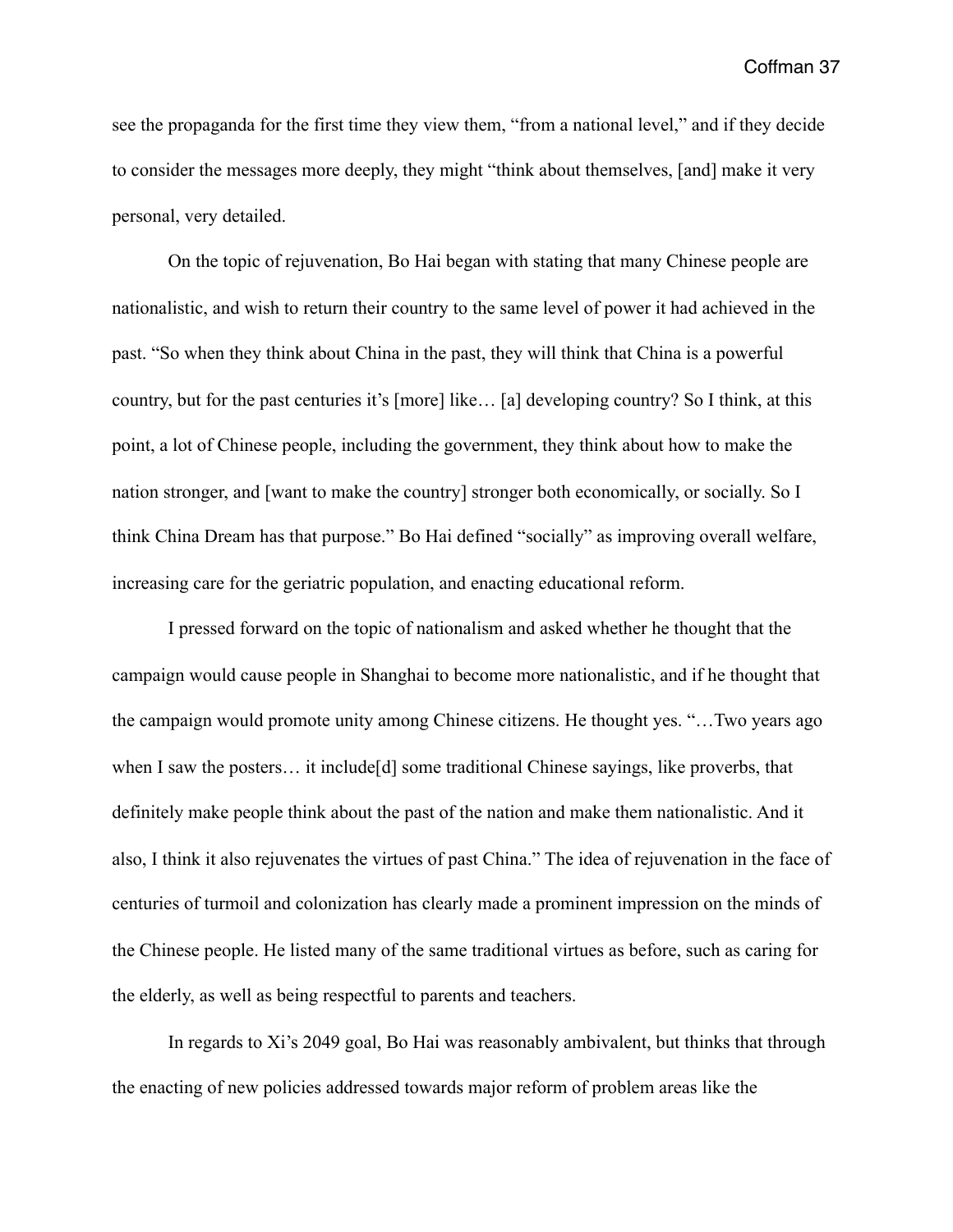educational system, medical care, the goals might be achieved. Bo Hai was clear that the people have been voicing concerns about these problem areas for years, but because of both the political and social systems, change cannot find genesis among the people. However, given that the people know of these problems, Bo Hai assumes rationally that the government must know too, and thus, the two can work towards common goals. "It seems to me like people, since people complain about some of the problems, and the government from the other way also advertise those points, seems like there'll be, at some point they will achieve their common goals." He elaborated, saying, "I think they definitely have some common purpose, because the government words are too abstract, as I said before. I think perhaps its how people interpret it. If people think all of China Dream is focusing on particular problems, they are kind of on the way to achieving it." However, while he thinks it's possible, Bo Hai isn't as optimistic as this. Again, he brought up the educational system. "It's not an easy problem to fix because the education system in China has been set that way for the past several decades. If just by advertising it can, if just by advertising it can improve it ,then it will not be a big problem. So I think that perhaps 50 years can work it out, but in the near future, I don't think it'll work." He says that change relies entirely on the efficacy of the government. The people, "have complained for so many years, so many decades, it's totally up to the government to fix it."

 To complete the interview I asked Bo Hai simply to define "China Dream." He responded by saying that this is a turning point for China, "from a developing country to a developed country." He considers the country's "Dream" to be more developed, and more civilized. He also thinks that all parts of China should make an effort to be more inclusive of people from other parts of China. "And also for me I feel like 'China Dream' is bilateral expectation. It includes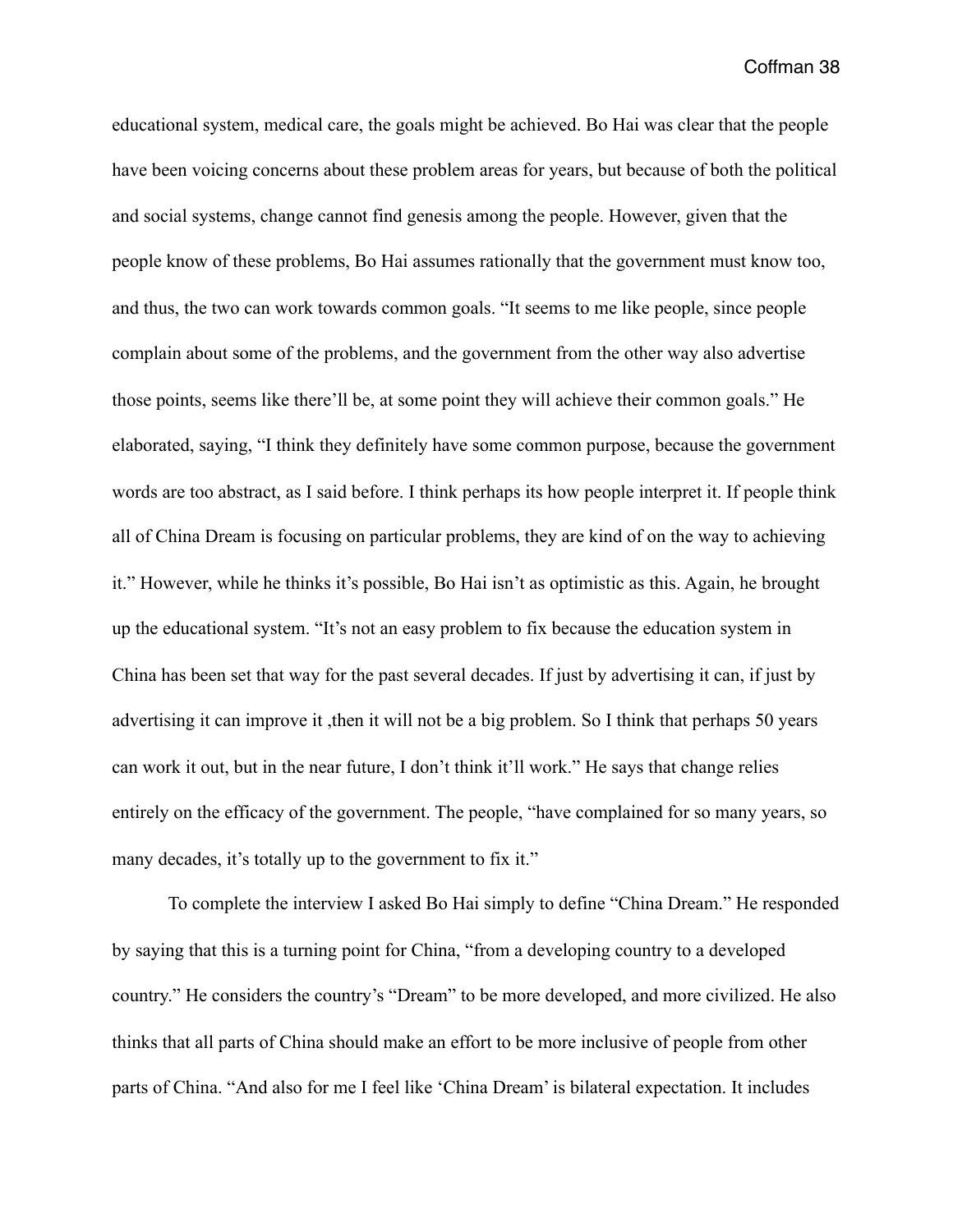what people expect from the government, and also what the government expects from the people. 'Cause most of the time when the government is advertising something about these, it means it wants people to be more civilized… but with a systematic problem only the government has the power to fix it. So that's how people expect the government to do something for them. To make it a better society."

 Bo Hai's personal Dream isn't something he says he's often considered. He hopes for a better atmosphere for entrepreneurs in China, and for the environment to be cleaned up. He says that, "each time after I came back from the States back to China I will have some coughing, and that's mostly due to the air pollution. And, also, China doesn't have tap water which is as clean as other countries." As a native Shanghai citizen, he wishes for housing prices to lower, or become regulated, as, "We have a lot of young people who try to start their new lives in Shanghai. So I would just speak of Shanghai here, and they can't really afford a good housing. So when I envision my future in Shanghai, I would hope I have a house kind of, that is kind of convenient to both where I work and where I live… And also, there is so much pressure about housing, and... The price which you can get a house is so high, it doesn't really match what you get for your wage, so that's very unfair. And so that's the China Dream for young people in general. And I guess… Because there's one child policy decades ago, that means that there are a lot single children who have to think about caring for their parents, when their parents get older, so that also gives them a lot pressure just in terms of providing a good life for their parents, for their old parents."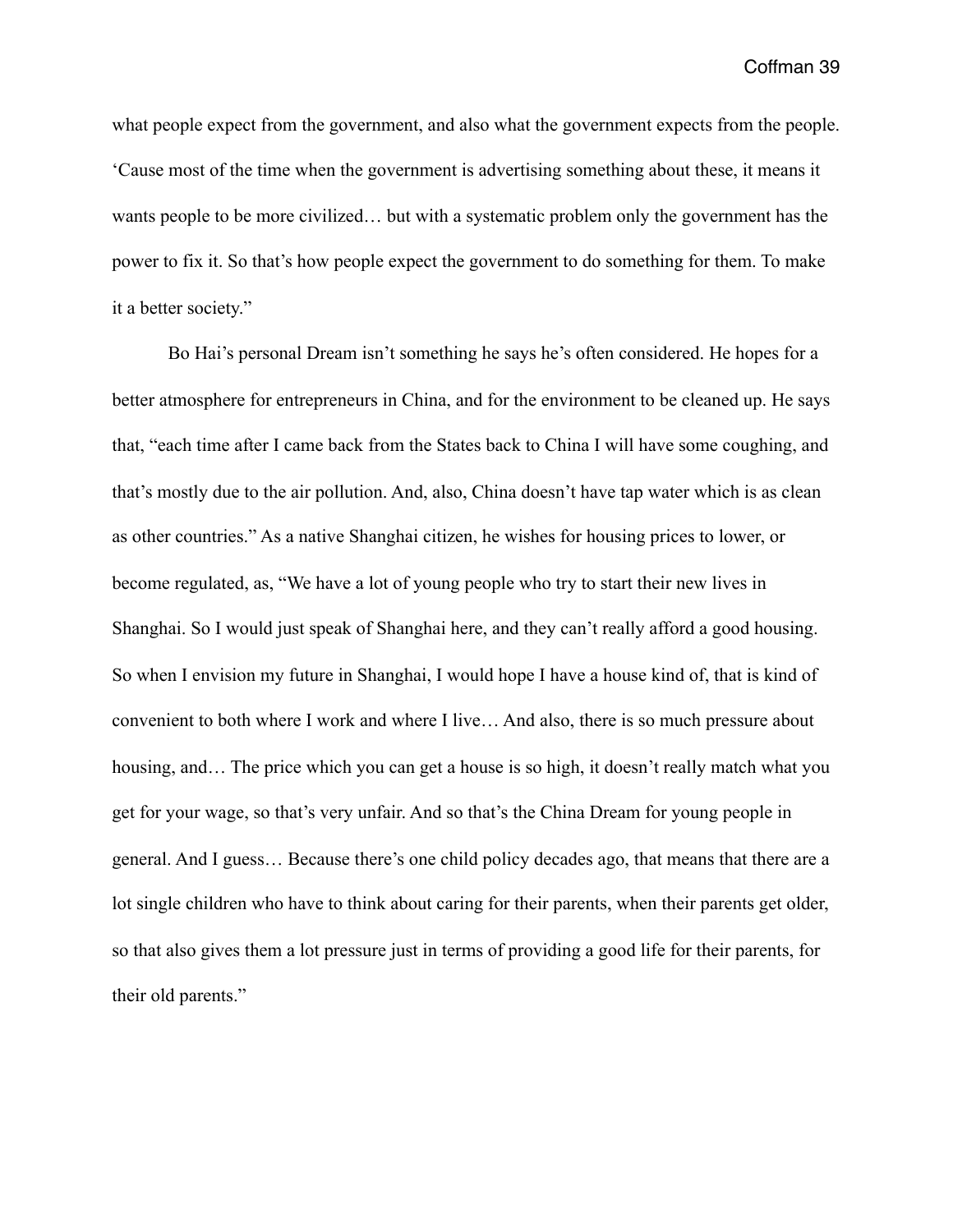# **True believers**

 The interview subjects I have labeled as "true believers" are those who expressed faith in the efficacy of the government and campaign, faith in their place within the fabric of the China Dream, and faith in the Chinese people. There is an optimism in these interviews not found in the rest. Even if they had not experienced much of the campaign, as Cui Fen had not, these subjects also experienced the process of deconstructing the campaign for themselves during the process of the interview.

# **Chun Hua:**

 I spoke with Chun Hua in her office, in Puxi, Shanghai. She's a business woman, but due to her strong Buddhist faith, she focuses her work on charity and bringing balance to other's lives.

 Chun Hua described China as, "a baby, growing up fast," and, as in every person's growth process, "it's important for kids to define their future." She considers China to be a unique country that's developed remarkably quickly in the past thirty years. I asked her what she considered the country's dream to be, and she replied astutely that it depends on the individual, but in the grand scheme of things it relies on what they want to be, what they can feasibly be, what they've "already got," and critically, if it's suitable for the inherent character of their country. Related back to the importance of the individual dream, Chun Hua stated that, "all persons' behavior and dream," coalesces into the total China Dream. As for the campaign specifically, Chun Hua doesn't spend much time paying attention to it. When I asked her to define the campaign, she replied that, generally speaking, it is President Xi displaying open mindedness and "letting more people having opportunity to create," so that the Chinese people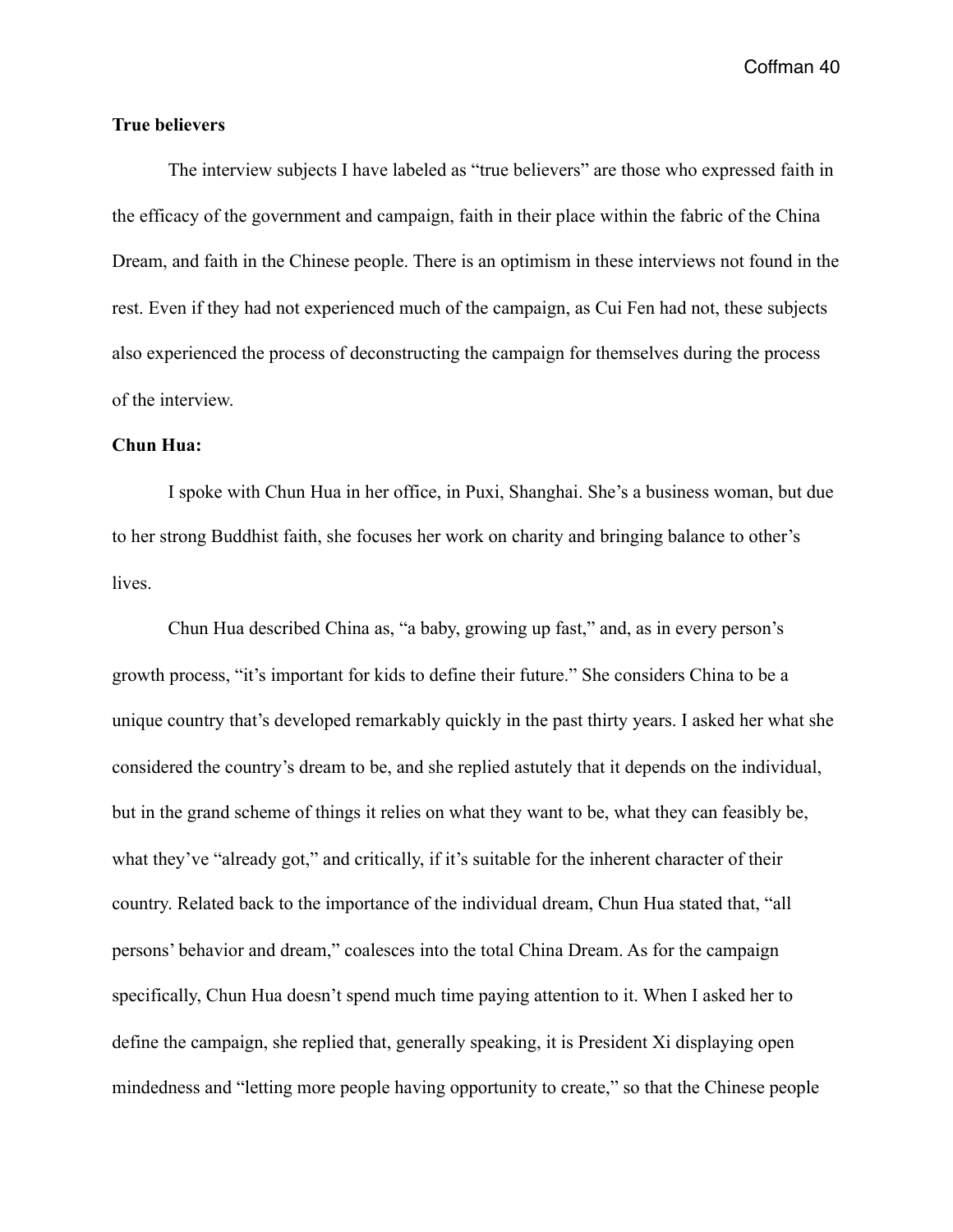can "join in making change," as well as developing policies and guidelines for "leading us in each aspect," referring to both economic and social initiatives. She believes that Xi wants each individual to have their own dream.

 Chun Hua's seen the propaganda, and said that she'd seen from "advertising," and, surprisingly, property development. "It's not something solid," Chun Hua said in reference to the China Dream phrase's common use in advertisements, "it's just a concept."

 On the topic of the keyword phrase "复兴," Chun Hua said she's heard the word used in relation to the campaign. This rejuvenation, to Chun Hua, has everything to do with "wise men" in Chinese history, like Confucius, who "left a lot of good culture, which is a good method to lead us." This is a personal take on a common refrain I've heard in relation to the rejuvenation of China. This rejuvenation isn't a new and unique phase in Chinese history, it's an awakening and resurrection of the traditional value and practices that many Chinese think of as the determining factor in China's inherent greatness and historical success.

 Chun Hua thinks that by the time President Xi's chosen date of 2049 arrives that China will have achieved international soft power. Chun Hua thinks that China needs use this time to focus on internal change, "not just change to the surface," and to foster internal wisdom and balance. I asked her about the China Dream campaign's affect on Shanghai, and she replied that because Shanghai is China's most international and modern city it experiences change much more quickly than other cities. She cited Maslow's hierarchy of needs. Once a city has achieved "basic satisfaction," then it can develop the "bigger stuff," and therefore Shanghai can "move much faster in this field."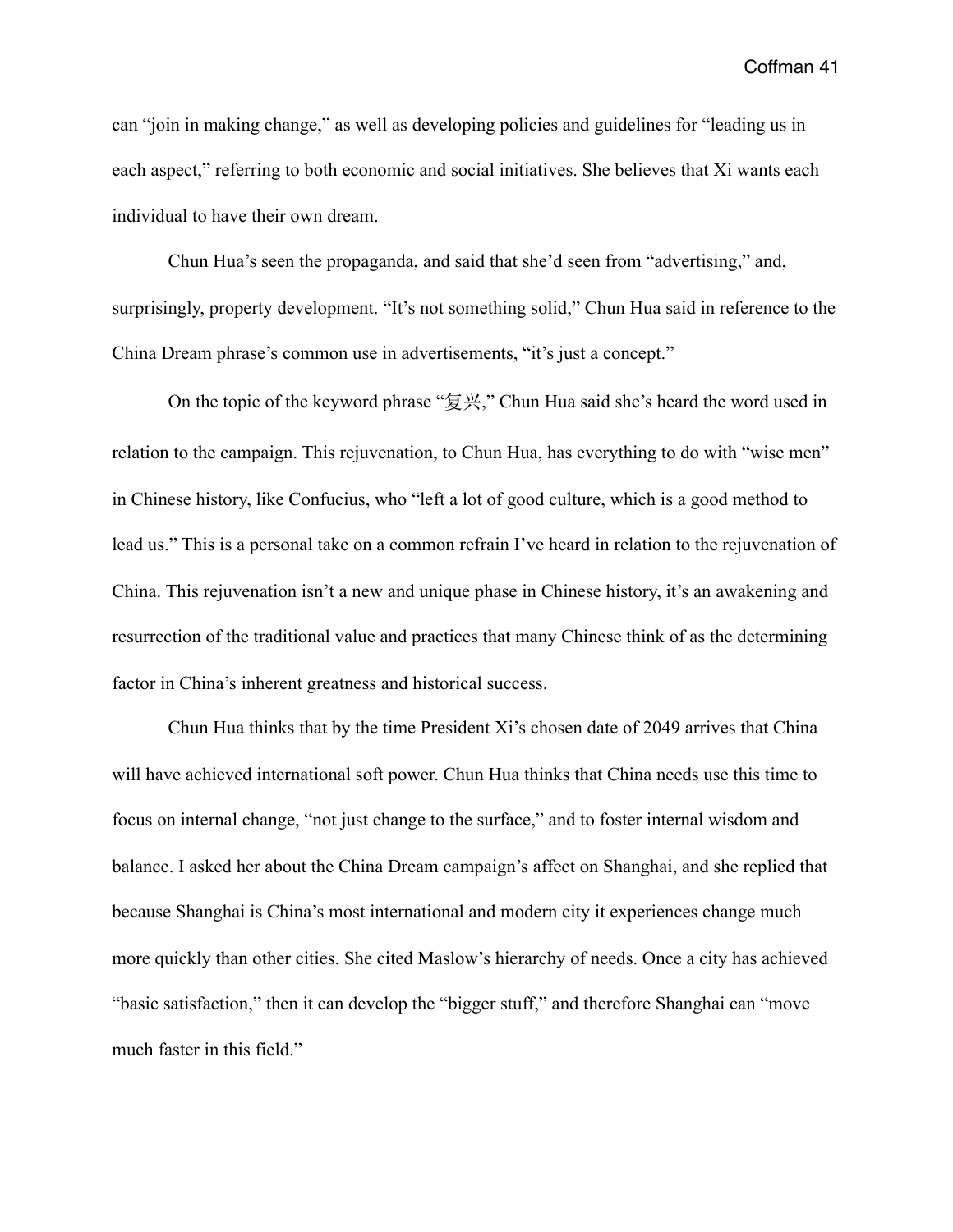Chun Hua's own dream for both China and herself is not so much to be powerful, or to "dream so big," but to think of herself as a piece of the total China Dream. In this way, she wants to keep making progress, both economically and socially, and to bring about a greater balance spiritually and materially. This is because "this is how our ancient ancestors were." Chun Hua wants to influence the people surrounding her to bring greater balance to their lives. Much like Maslow's hierarchy of needs, Chun Hua stated that, in the past, Chinese people could only work for living, but now they can truly contribute and make progress by following their ancestors' wisdom to make a career. She thinks that once this sort of influence expands, and everyone thinks this way, then China can and will achieve soft power. In a gentle sort of form of Chinese exceptionalism, she also dreams for this wisdom to expand to the entire world, complete with the Chinese philosophy she holds so dear.

## **Lan:**

 Lan is a young working woman, recently broken up with an over-controlling boyfriend. She studied for a masters degree at Cambridge.

 She said that China Dream is a phrase that Xi Jinping uses to encourage Chinese people to unify and make the country better. She can already see the affect of the campaign within Shanghai. The example she provided was the free trade zone in Puxi, Shanghai, and said that this was a huge example of the financial aspect of the Chinese Dream. I asked her about any social influence the campaign might or might not hold, and she thought that, through the campaign, the "power of spirit" is something that the Chinese are deeply in need of. The "spirit" she referenced is the Chinese word "精神," or jīngshen, meaning "vigor, vitality, drive," or jīngshén. It's hard to explain the exact meaning of "精神," but it's generally a mixture of spirit, energy, and vitality of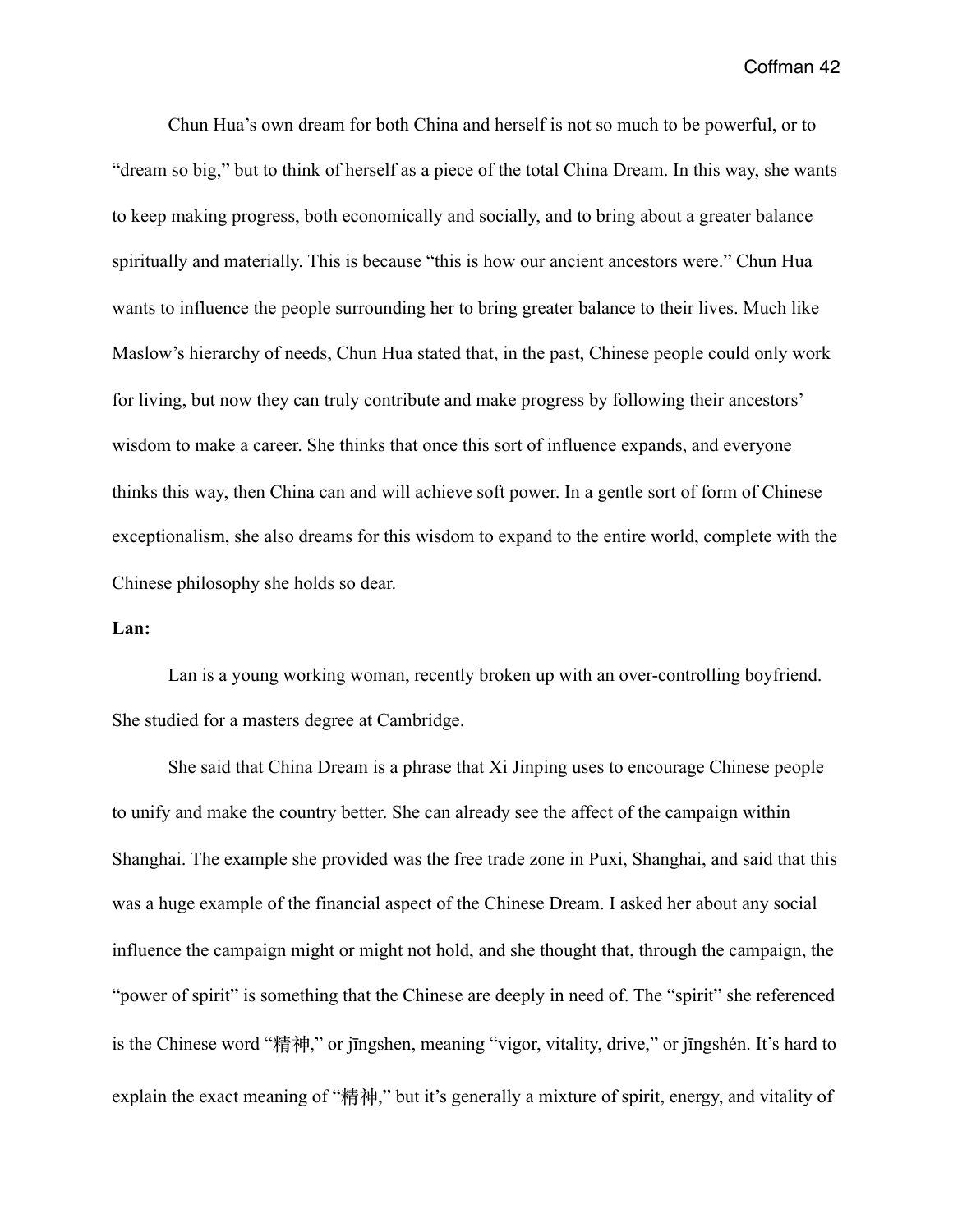the heart and mind. Lan thinks that the Chinese are badly in need of a revitalization of their 精神, it's needed for the continued economic and social rejuvenation of China, and she believes that the China Dream campaign is inspiring it in people.

 The next question I asked was what the government's official stance on the campaign was. Lan said she couldn't remember clearly, but it was something along the lines of, "the Chinese people need to wake up now, we need to wake the dragon, that we have slept for too long." She agreed that it was part of the "renewing," or rejuvenation of China. "Firstly," she began, "it is to encourage people. The government puts policies in place to achieve goals." I inquired after these policies, wanting to know if she actually knew any specifics. She listed that the government has done a lot to protect elderly people's rights by starting to pay people over sixty five (which is the mandatory retirement age in China) a pension so that they can hopefully live comfortably, and mentioned again the free trade zone.

 Lan echoed Huang's statement that China Dream has different meanings to different people. Her personal dream is to work hard to make more money so she can take care of her family, and so she can live a better life, and she'd like to get married. At age 28, she's considered fairly old for remaining unmarried.

 As for Xi's given 2049 date for achieving the goals of "China Dream," Lan thinks it's hard to say. She thinks that Shanghai is a really good example, and might even be the best part of China, but much of China is still very poor. For example, she stated that, even if Beijing and Shanghai are doing really well, that doesn't mean Western China is, and that many Chinese people are still suffering. "Only if people all over China live a better life, then we'll have achieved it." Lan mentioned that she thought the government needs to fix "basic problems," like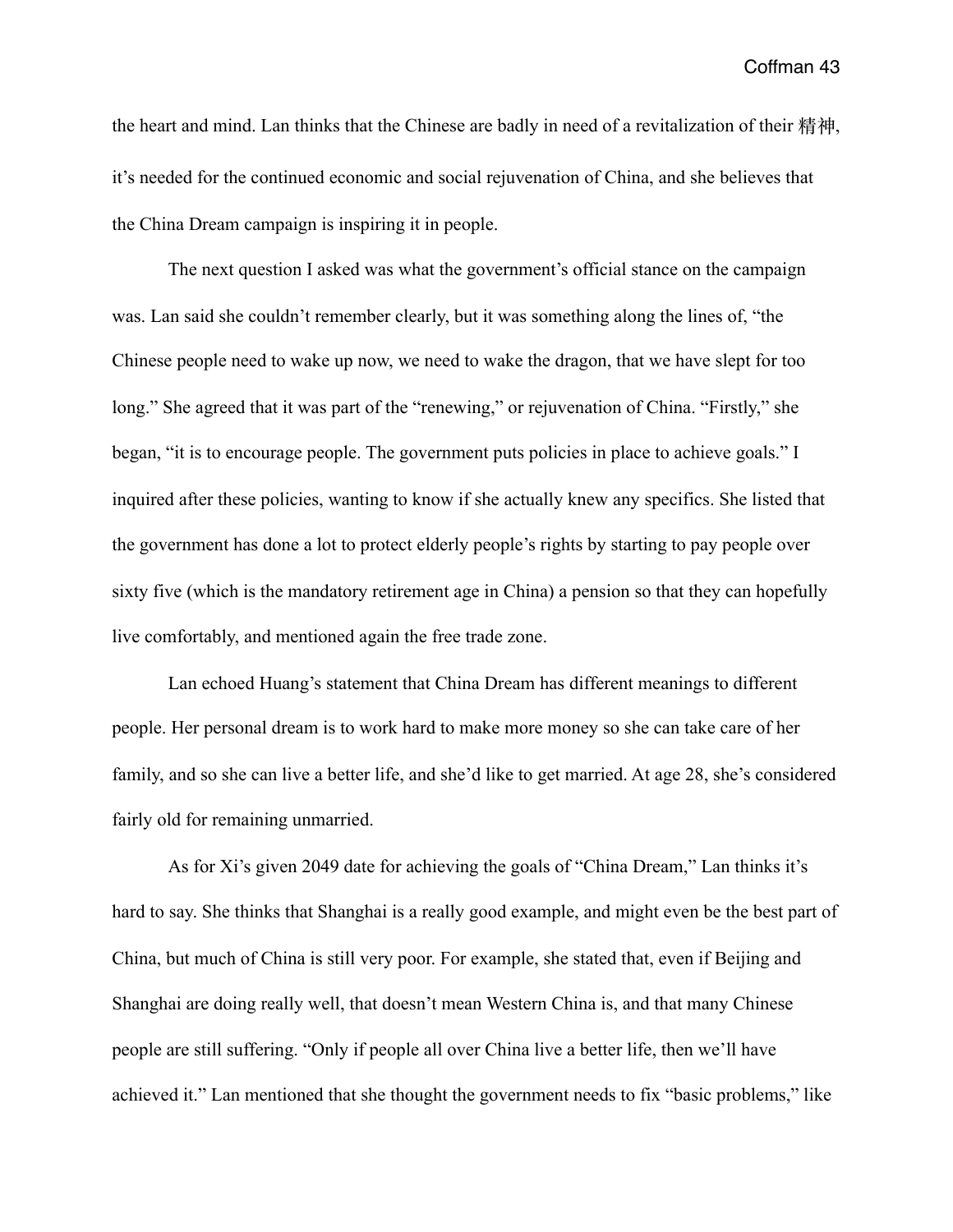building more hospitals, improving schools and education, improving medical care, creating job opportunities, and cleaning up the environment.

 I asked if she thought that the campaign might help unify people in China, and she was of the strong opinion that it would, because China Dream is talked about so frequently in school, everyone in this youngest generation is being raised on the concept. Lan said that the children are taught, "you are Chinese, you should be proud, you have the responsibility to achieve the Chinese Dream for the country." Along this vein, she thinks that the campaign will inspire nationalism in today's youth, but not in those who have already graduated from the school system. Lan said she believes in the Dream no matter whether the government runs a campaign or not, because she is Chinese. In other words, she is in the palm of the party's hand in regards to following the directives of the campaign.

 Before President Xi, Lan said, the leaders of China only wanted to make the country stable, and wanted to avoid crisis at all cost, and keep the situation "the same as before." She seemed proud and very approving when speaking of how Xi had wanted to make change from inside the party by enacting anti-corruption campaigns and jailing many corrupt politicians. She explained that for decades the Chinese people have called for an end to political corruption but had been ignored, but Xi actually changed the system from within and imprisoned those who were corrupt. For Lan, because the government wants the Chinese people to fight together to benefit the country, she wants the government in turn to do more. "People need to see that the government has actually made progress," before they respond in turn.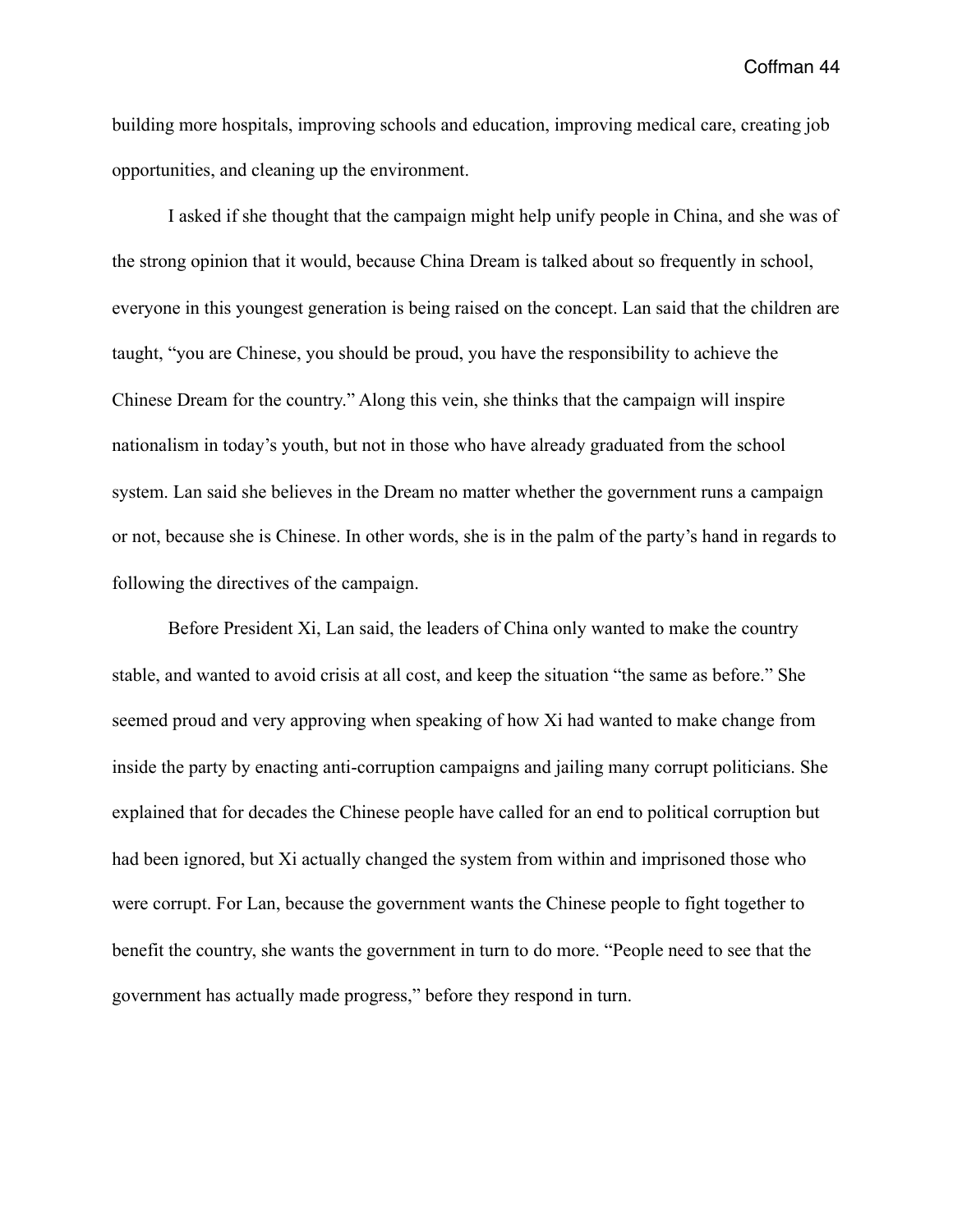## **Hua Feng:**

 Hua Feng is a student at one of Shanghai's universities, about twenty years old, from Wuhan, China.

 Hua Feng had most definitely heard of the campaign, and she defined it as "when Xi Jinping became president," he created China Dream to achieve the target of increasing the average wealth within China. As Li Fen mentioned, Hua Feng also thinks that socialism is the primary stage of development, and that the government and people of China wanted to achieve a higher level of development within the next several decades.

 When I interviewed Hua Feng, her home province, Wuhan, had just been hit by a series of deadly and destructive floods. This very much influenced her responses to the the goals of continued economic development in China in relation to the campaign. She thinks that China needs to continue the same rate of economic development for the sake of being able to face disasters, like the Sichuan earthquake in 2008, and the current 2016 floods in Wuhan, safely and with full preparation.

 In regards to President Xi's 2049 end date, Hua Feng thinks that the goals will be achieved. She feels safe in China, far away from all the wars and attacks terrorizing the world at large these days, and she feels like China's "special economic system" functions well. Going back to her concern for her home province and town, she stated that she's always thought when China is faced with a disaster the Chinese army can get to the affected area quickly, and can prevent casualties. She stated that, with a remarkable positivity and nationalism, the Chinese are united and brave, as a people.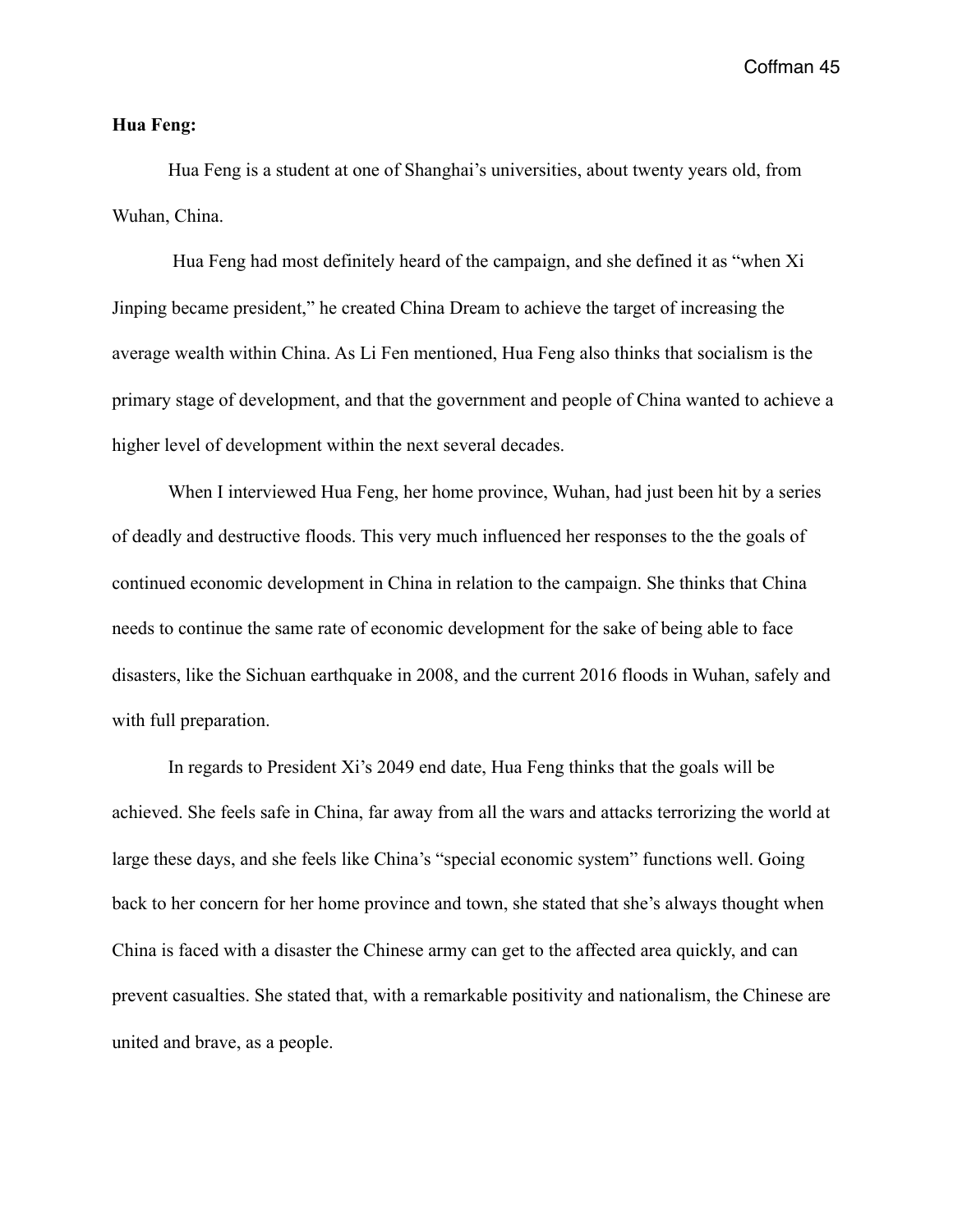Hua Feng also believes that Chinese society is becoming more democratic. She heard through her roommate that her local government had even put potential bills to be passed up online for the citizenry to review. As for the potential unifying effects of the campaign, Hua Feng believes that China may find a modicum of unity, but she doesn't know in which ways. She did employ a key word of both past and present political campaigns when she said she believes that the campaign will make Chinese society more harmonious.

 Her personal dream is to finish her studies successfully, and find a good job. For China she wishes that the country could be much stronger and "hold a peaceful situation." She also wishes that her country would unify more successfully, because currently the different cultures and nationalities within China frequently clash.

# **Mei Xiu:**

 I interviewed Mei Xiu along with Huang and Lan, and she seemed rather bashful, claiming she didn't know anything about it. She is a sharply dressed woman in her sixties, quiet, but very friendly. Once again her daughter translated. I didn't bother recording because it was going to be translated anyways, and the restaurant was noisy. At first, Mei Xiu denied that she knew anything about the China Dream campaign, and hadn't heard of it, but after a few questions, and a picture of one of the propaganda posters, she revised to say that she had, "of course," heard the phrase mentioned almost everyday on television news, but only knew that it was related to President Xi. She then even amended that to say that they mention the phrase constantly in the news, and in songs.

 Her personal dream is to "exercise and travel abroad," in her retirement. For the country she dreams that it will become, "bigger, stronger," and stated, "a better country, better people."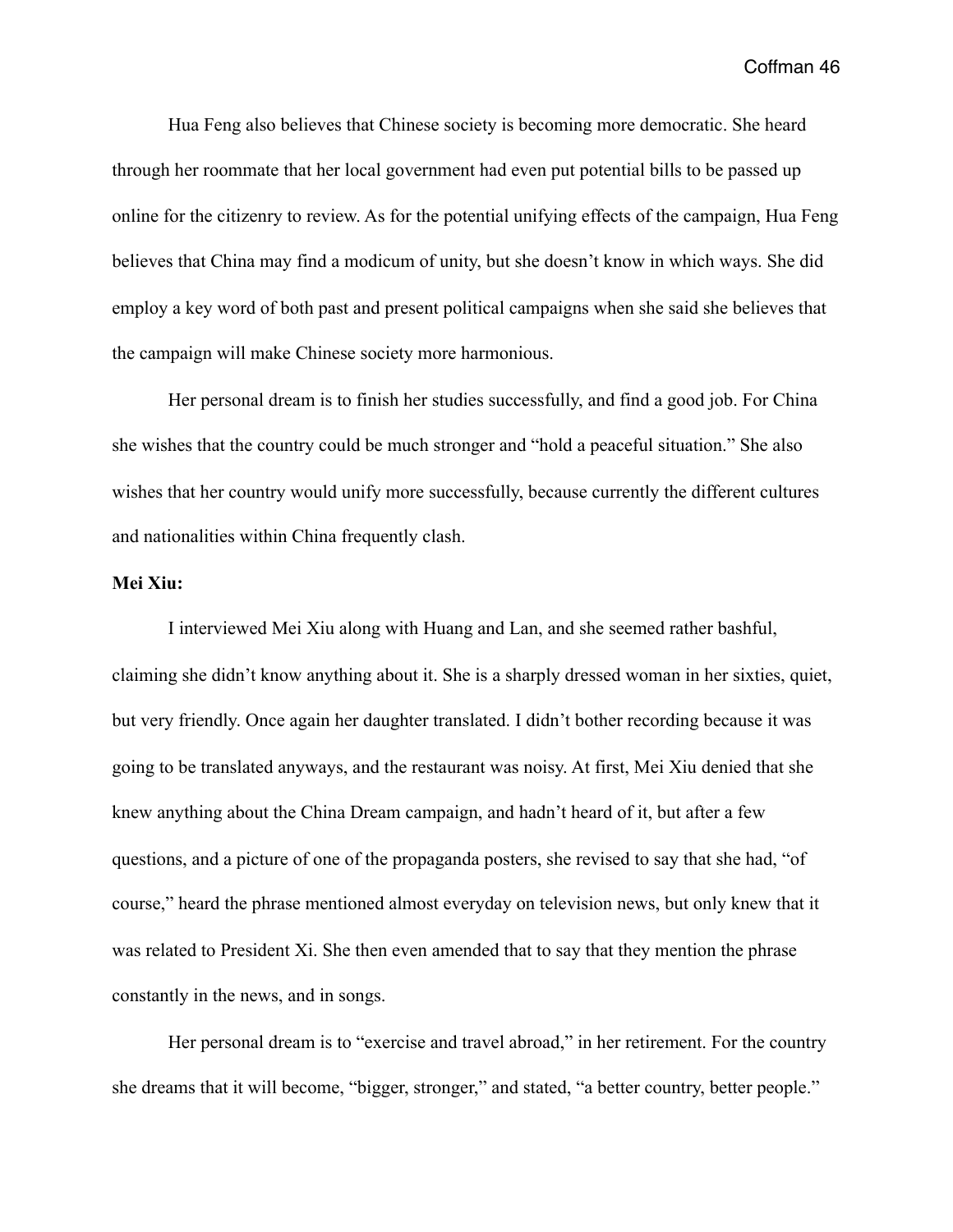She thinks the government feels the same, and that if the country is stable, then the people are also stable. As for the topic of rejuvenation, she found it hard to describe. She thinks that the China Dream can make the country better, and can make individual families better both morally, and in relation to living standards. She thinks that the campaign has already had a positive affect on Shanghai, through the free trade zone in Puxi, and the massive amounts of development.

## **Cui Fen:**

 I met Cui Fen for lunch at a delicious Sichuan restaurant, and it became apparent at the first question that it would be a quick interview.

 When I asked Cui Fen if she had heard of the China Dream campaign, she responded, "is that a program or something?" With that, I was immediately certain that this interview wasn't going to last long. Still, I wanted to find out everything she had heard, even if she hadn't realized it was connected to the campaign. Cui Fen told me that she doesn't watch television, and doesn't follow many public movements, because she finds it all silly. She even said she had only ever heard the phrase from me— not in relation to the campaign, or by itself. Given the ubiquitous nature of the propaganda within Shanghai, this is to be taken with a grain of salt.

 On the topic of the dreams of the people of China, Cui Fen spoke from her position as a successful businesswoman. She considers the dream of businesspeople in China to be respected by other Asian countries. She feels that currently she, and people like her, are not respected simply due to their Chinese nationality. For both herself, her colleagues, and her country, she wants more international respect.

 Cui Fen believes that China needs a focal point— A shared goal, a connection that bonds people, like a religion does. She thinks that people are too selfish "about their own little dreams."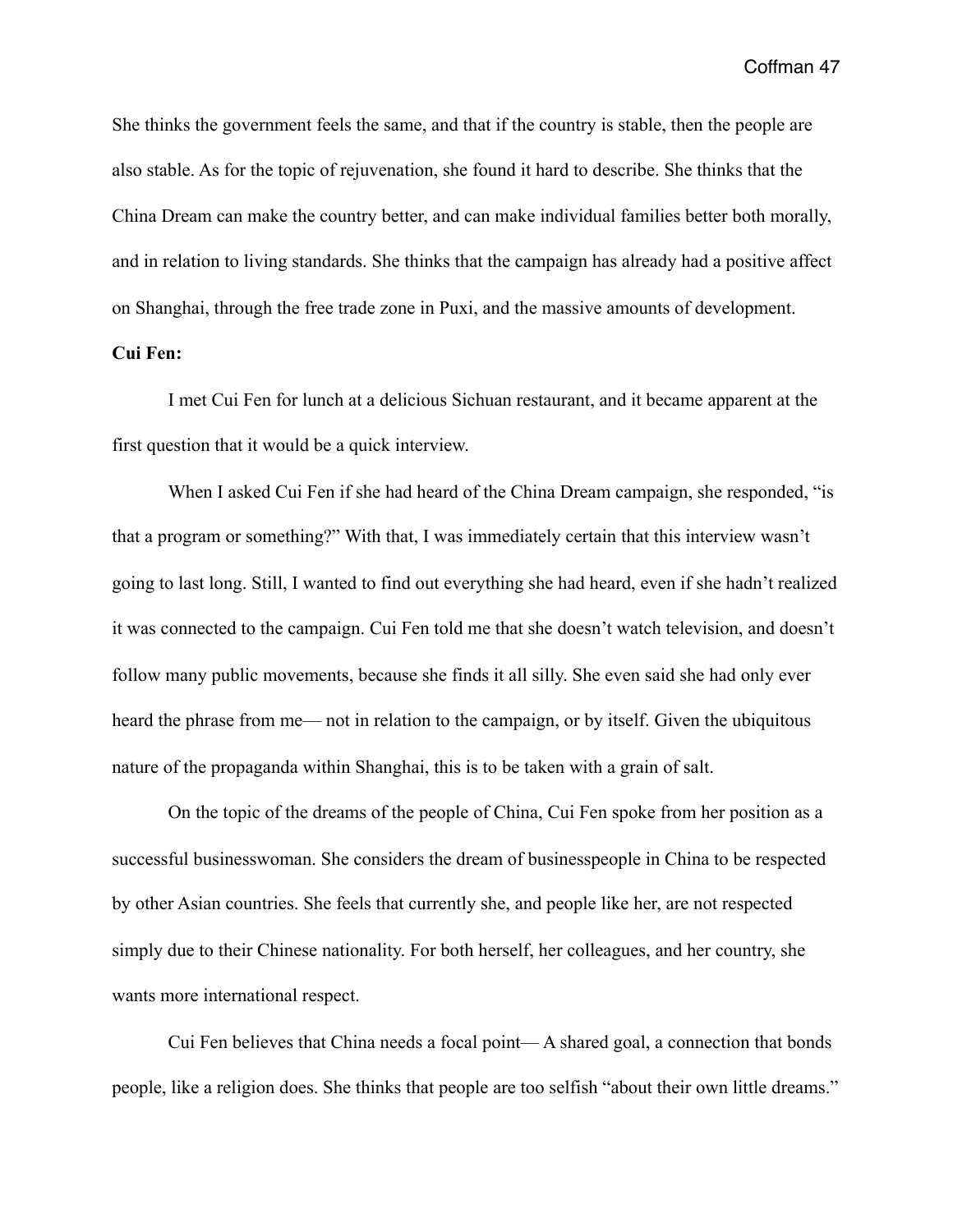She also believes that, if the government can truly help, then she doesn't at all mind the propaganda. If the CCP can achieve these goals, then she doesn't mind their one-party control.

 Cui Fen's personal dream is to be so rich she doesn't have to work! She laughed, knowing this dream is impossible, but she didn't provide another dream.

# **Conclusion:**

 The China Dream campaign employs traditional and socialist Chinese values to create a rhetoric of national rejuvenation that leaves room for personal interpretation. This allows citizens, such as those interviewed here, to formulate their individual Dreams and place them within the larger framework of the national campaign. This promotes unity, patriotism, and occasionally a newfound sense of political agency. While the interview subjects presented here had their own grievances and concerns for their country as well as claimed to have little to no knowledge of the campaign, by and large they expressed solidarity with the party line and held an optimistic view for the successful achievement of its goals.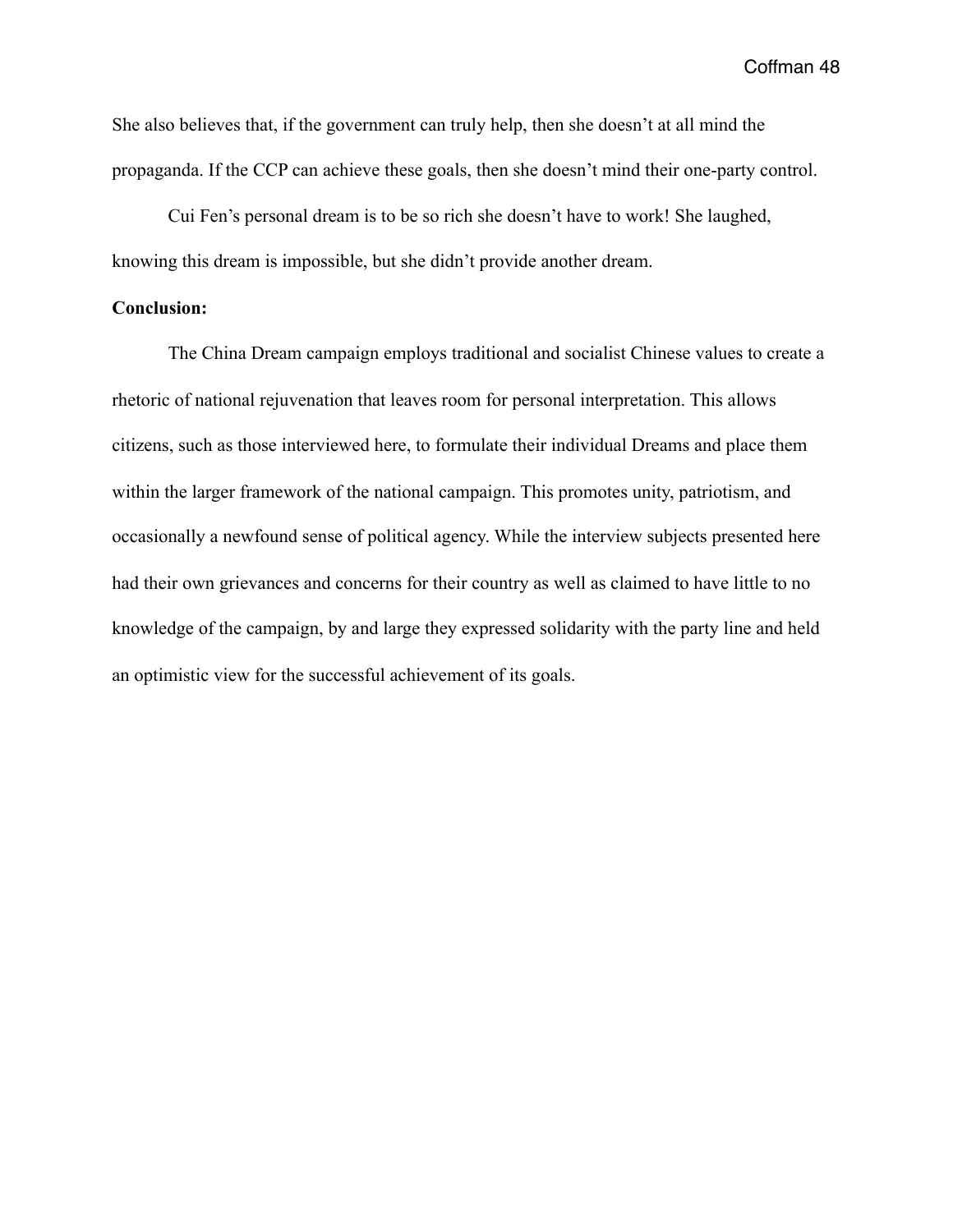#### **Bibliography:**

- 王秀红,郭玥. "A Contrastive Analysis of American Dream and China Dream." 外海英语 (2015): n. pag. China Academic Journals. Web. 24 Sept. 2016.
- 卿, 恒健. "On China Dream." 校园英语 (2016): n. pag. China Academic Journals Full-text Database. 河北阅读传媒有限责任公司. Web. 24 Sept. 2016.
- Callahan, William A. China Dreams: 20 Visions of the Future. New York: Oxford UP, 2013. Print.
- Callahan, William A. "Sino-speak: Chinese Exceptionalism and the Politics of History." The Journal of Asian Studies 71.01 (2012): 33-55. Academic Search Premier [EBSCO]. Web. 24 Sept. 2016.
- Carlson, Benjamin. "The World According to Xi Jinping." The Atlantic. Hayley Romer, 21 Sept. 2015 Web.
- Clark, Toby. Art and Propaganda in the Twentieth Century: The Political Image in the Age of Mass Culture. New York: Harry N. Abrams, 1997. Print.

- Liu, Qibao. "Some Points of Understanding Concerning the Theoretical Structure of Socialism with Chinese Characteristics." 人民日报. China Copyright and Media, 8 July 2013. Web.
- Feng, Michael X. Y. "The 'Chinese Dream' Deconstructed: Values and Institutions." Journal of Chinese Political Science 20.2 (2015): 163-83. JSTOR [JSTOR]. Web. 24 Sept. 2016.
- Mars, Neville, and Adrian Hornsby. The Chinese Dream: A Society under Construction. Rotterdam: 010 Publishers, 2008.

Fallows, James. "What Is the Chinese Dream?" The Atlantic. Hayley Romer, 9 May 2012. Web.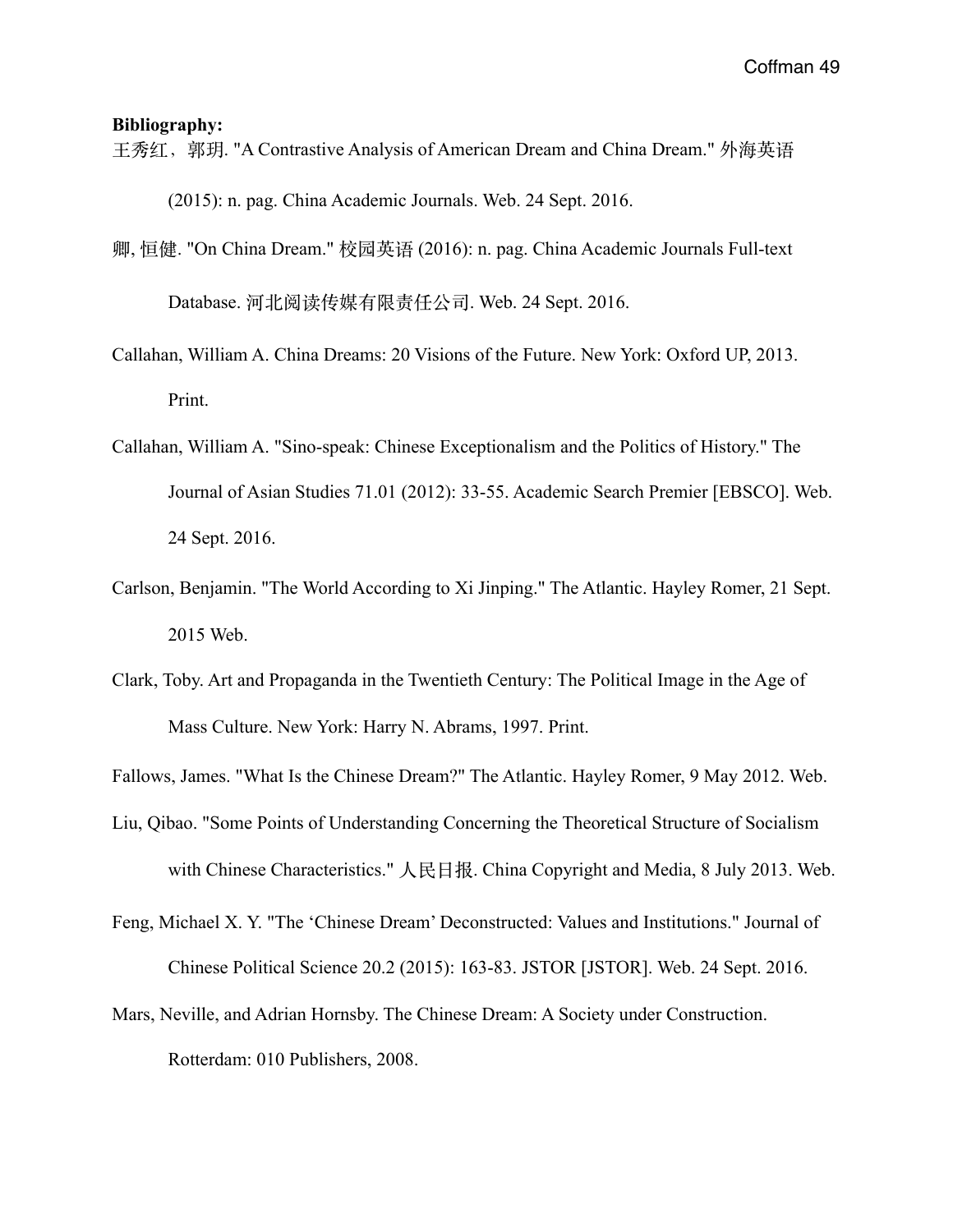- Owen, David A. "The Impact of Economic Development on Political Interest Across Social Classes in China: Turning the Chinese Dream into a Chinese Reality?" Journal of Chinese Political Science 20.2 (2015): 185-202. Academic Search Premier [EBSCO]. Web. 24 Sept. 2016.
- Rhode, Grant. "The China Dream: Great Power Thinking & Strategic Posture in the Post- American Era." Naval War College Review 69.2 (2016): 145. Academic Search Premier [EBSCO]. Web. 24 Sept. 2016.
- Stenslie, Stig, and Gang Chen. "Xi Jinping's Grand Strategy: From Vision to Implementation." China in the Era of Xi Jinping. Georgetown: Georgetown UP, 2016. N. pag. JSTOR [JSTOR]. Web. 24 Sept. 2016.
- "The Road of Rejuvenation." National Museum of China. National Museum of China, n.d. Web. 23 Sept. 2016.
- Wasserstrom, Jeffrey N. China in the 21st Century: What Everyone Needs to Know. New York: Oxford UP, 2010. Print.
- Wang, Zheng. "Not Rising, But Rejuvenating: The "Chinese Dream"" The Diplomat, February 5, 2013.
- Wang, Zheng. "The Chinese Dream: Concept and Context." Journal of Chinese Political Science 19, no. 1 (2013): 1-13.
- Xi, Jinping. "President Xi Jinping's Speech To the National Committee." The National Committee on U.S.-China Relations Banquet. Seattle. Speech.
- Xi, Jinping. "Working Together to Forge a New Partnership of Win-win Cooperation and Create a Community of Shared Future for Mankind." General Debate of the 70th Session of the